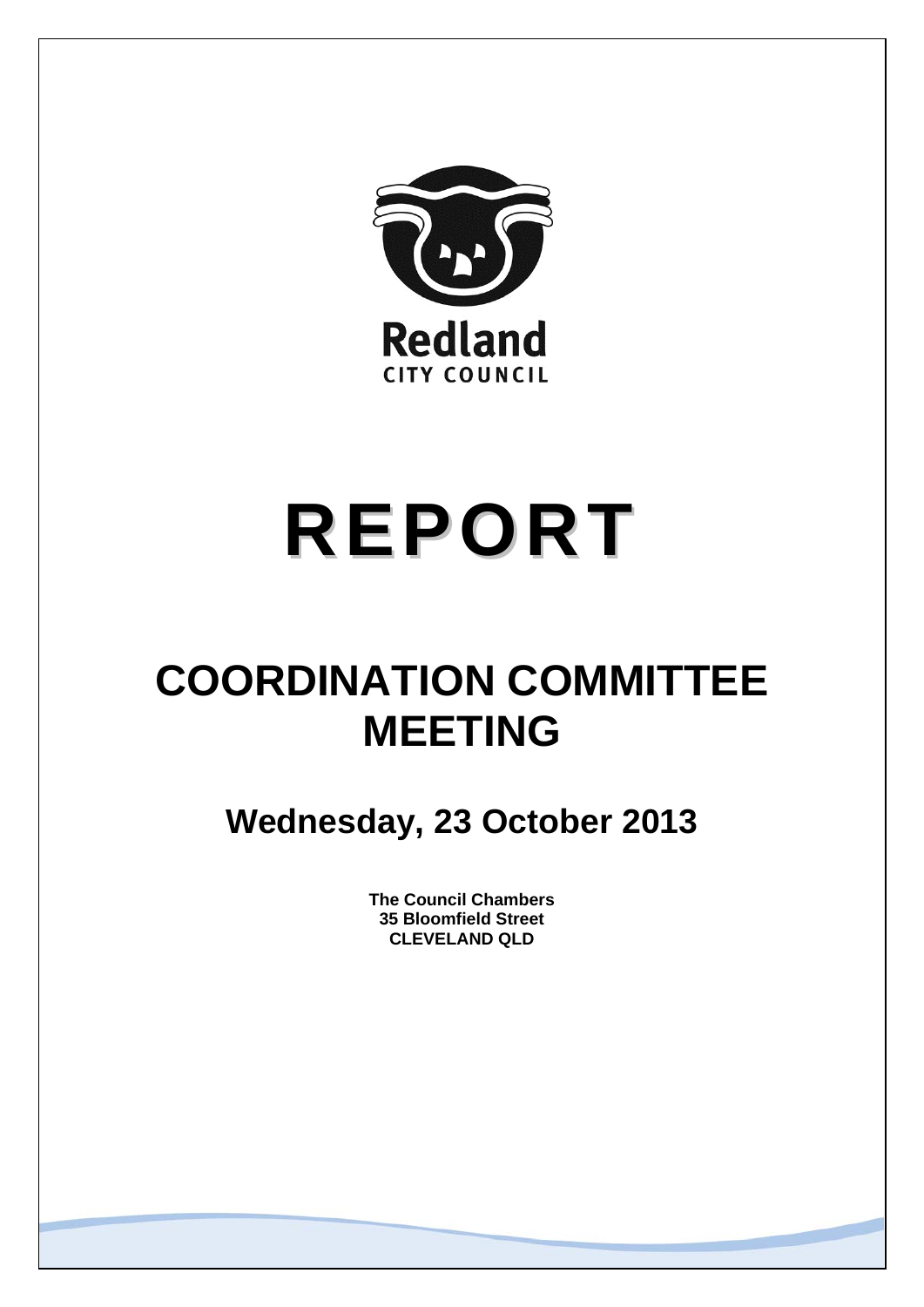# **Table of Contents**

| <b>Item</b>  | <b>Subject</b><br>Page No                            |       |                                                                                                                                                   |  |
|--------------|------------------------------------------------------|-------|---------------------------------------------------------------------------------------------------------------------------------------------------|--|
| 1            |                                                      |       |                                                                                                                                                   |  |
| $\mathbf{2}$ |                                                      |       | RECORD OF ATTENDANCE AND LEAVE OF ABSENCE 1                                                                                                       |  |
| 3            |                                                      |       | DECLARATION OF MATERIAL PERSONAL INTEREST OR                                                                                                      |  |
| 4            |                                                      |       |                                                                                                                                                   |  |
| 5            |                                                      |       | PORTFOLIO 2 (MAYOR KAREN WILLIAMS) (SUPPORTED BY<br>DEPUTY MAYOR CR BEARD) ECONOMIC DEVELOPMENT,<br>GOVERNANCE, SERVICE DELIVERY, REGULATIONS AND |  |
|              | 5.1                                                  |       |                                                                                                                                                   |  |
|              |                                                      | 5.1.1 | FRAUD AND CORRUPTION PREVENTION POLICY AND                                                                                                        |  |
|              |                                                      | 5.1.2 | REVIEW OF FINANCIAL DELEGATION TO THE CHIEF                                                                                                       |  |
| 6            |                                                      |       | PORTFOLIO 5 (CR LANCE HEWLETT) OPEN SPACE, SPORT AND                                                                                              |  |
|              | 6.1                                                  |       |                                                                                                                                                   |  |
|              |                                                      |       | 6.1.1 NEW LEASE TO CAPALABA COMMUNITY CENTRE INC 9                                                                                                |  |
| 7            | PORTFOLIO 6 (CR MARK EDWARDS) CORPORATE SERVICES  12 |       |                                                                                                                                                   |  |
|              | 7.1                                                  |       |                                                                                                                                                   |  |
|              |                                                      |       | 7.1.1 SEPTEMBER 2013 MONTHLY FINANCIAL REPORTS  12                                                                                                |  |
| 8            |                                                      |       | PORTFOLIO 7 (CR JULIE TALTY) PLANNING & DEVELOPMENT  16                                                                                           |  |
|              | 8.1                                                  |       |                                                                                                                                                   |  |
|              |                                                      | 8.1.1 | DECISIONS MADE UNDER DELEGATED AUTHORITY FOR<br>CATEGORY 1, 2 AND 3 DEVELOPMENT APPLICATIONS16                                                    |  |
|              |                                                      |       | 8.1.2 APPEALS LIST - CURRENT AS AT 1 OCTOBER, 2013                                                                                                |  |
|              |                                                      | 8.1.3 | RECONFIGURATION OF LOTS - 19 BURBANK ROAD,                                                                                                        |  |
|              |                                                      |       | 8.1.4 PRIORITY DEVELOPMENT AREAS - PLAN SEALING                                                                                                   |  |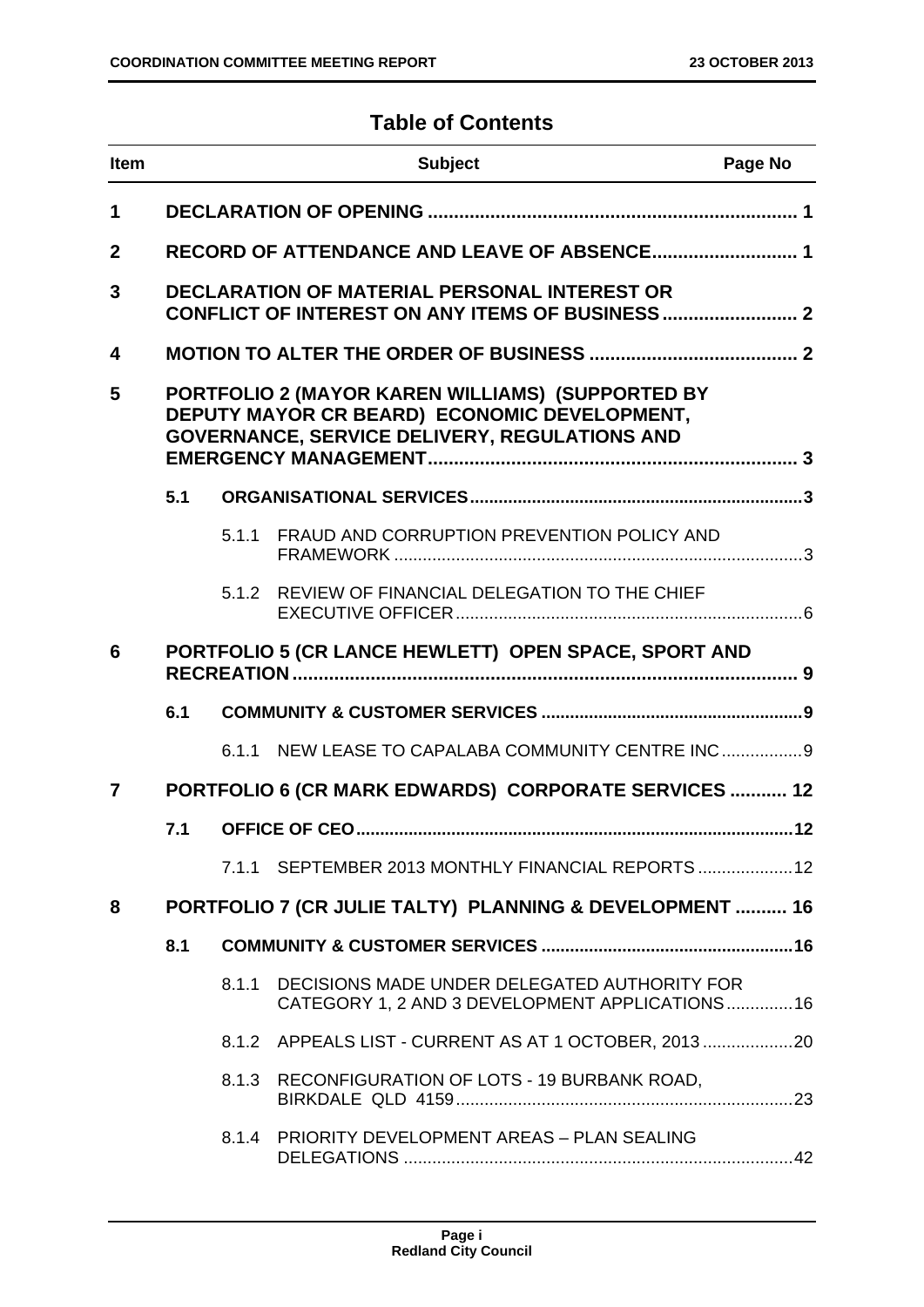| 9  | <b>PORTFOLIO 6 (CR MARK EDWARDS) CORPORATE SERVICES  45</b> |  |  |  |
|----|-------------------------------------------------------------|--|--|--|
|    | 9.1                                                         |  |  |  |
|    |                                                             |  |  |  |
| 10 |                                                             |  |  |  |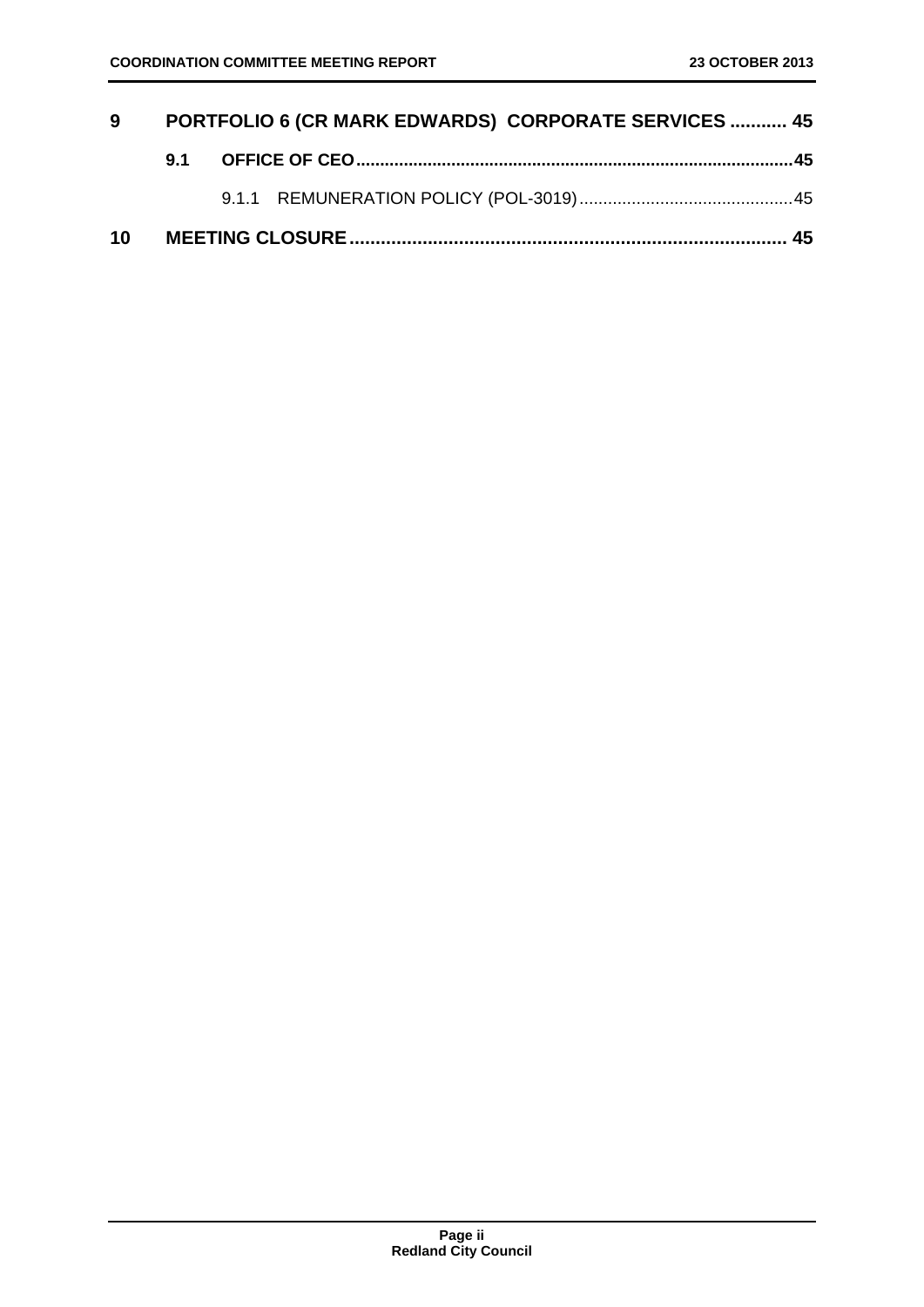The Mayor is the Chair of the Coordination Committee. Coordination Committee meetings comprise of *Portfolios* chaired by Council's nominated spokesperson for that portfolio as follows:

|    | <b>PORTFOLIO</b>                                                                                                 | <b>SPOKESPERSON</b>                                                           |
|----|------------------------------------------------------------------------------------------------------------------|-------------------------------------------------------------------------------|
| 1. | Community & Environmental Health and<br>Wellbeing; Animal Management; Compliance &<br><b>Regulatory Services</b> | Cr Wendy Boglary                                                              |
| 2. | Economic Development, Governance, Service<br>Delivery, Regulations and Emergency<br>Management                   | Mayor Karen Williams<br>supported by the<br>Deputy Mayor Alan<br><b>Beard</b> |
| 3. | Tourism and CBD Activation                                                                                       | Cr Craig Ogilvie                                                              |
| 4. | Commercial Enterprises (Water, Waste, RPAC,<br>etc)                                                              | Cr Kim-Maree<br>Hardman                                                       |
| 5. | Open Space, Sport and Recreation                                                                                 | <b>Cr Lance Hewlett</b>                                                       |
| 6. | <b>Corporate Services</b>                                                                                        | <b>Cr Mark Edwards</b>                                                        |
| 7. | <b>Planning and Development</b>                                                                                  | Cr Julie Talty                                                                |
| 8. | Infrastructure                                                                                                   | Cr Murray Elliott                                                             |
| 9. | <b>Environment; Waterways and Foreshores</b>                                                                     | <b>Cr Paul Gleeson</b>                                                        |
|    | 10. Arts, Culture and Innovation                                                                                 | Cr Paul Bishop                                                                |
|    |                                                                                                                  |                                                                               |

# **1 DECLARATION OF OPENING**

The Mayor declared the meeting open at 11.14am

# **2 RECORD OF ATTENDANCE AND LEAVE OF ABSENCE**

# **MEMBERS PRESENT:**

| Cr K Williams | Mayor                                |
|---------------|--------------------------------------|
| Cr A Beard    | Deputy Mayor & Councillor Division 8 |
| Cr C Ogilvie  | <b>Councillor Division 2</b>         |
| Cr L Hewlett  | <b>Councillor Division 4</b>         |
| Cr M Edwards  | <b>Councillor Division 5</b>         |
| Cr M Elliott  | <b>Councillor Division 7</b>         |
| Cr P Bishop   | <b>Councillor Division 10</b>        |
|               |                                      |

# **EXECUTIVE LEADERSHIP GROUP:**

| Mr B Lyon    | <b>Chief Executive Officer</b>                 |
|--------------|------------------------------------------------|
| Mr N Clarke  | <b>General Manager Organisational Services</b> |
| Mr G Soutar  | General Manager Infrastructure & Operations    |
| Mr G Holdway | <b>Chief Financial Officer</b>                 |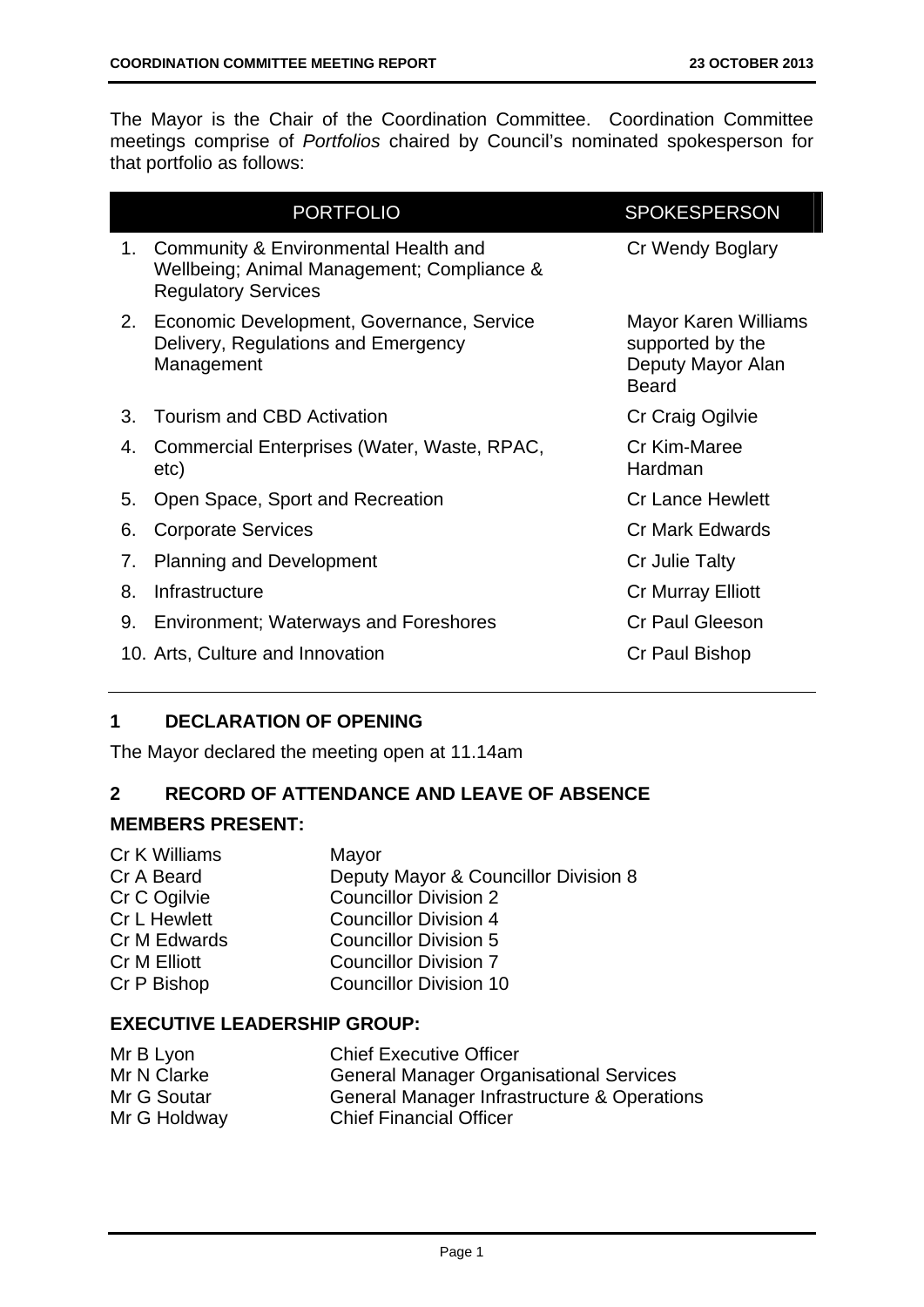# **LEAVE OF ABSENCE**

A leave of absence had been granted for Cr Paul Gleeson who is attending Healthy Waterways 2013 Ecosystem Health Report Card.

A leave of absence had been granted for Crs Wendy Boglary and Julie Talty who are attending '2013 Local Government Association of Queensland Conference' in Cairns.

# **APOLOGY**

An apology has been noted for Cr Hardman, Cr Division 3.

#### **MINUTES**

Mrs E Striplin Corporate Meetings & Registers Team

# **3 DECLARATION OF MATERIAL PERSONAL INTEREST OR CONFLICT OF INTEREST ON ANY ITEMS OF BUSINESS**

Nil

# **4 MOTION TO ALTER THE ORDER OF BUSINESS**

Nil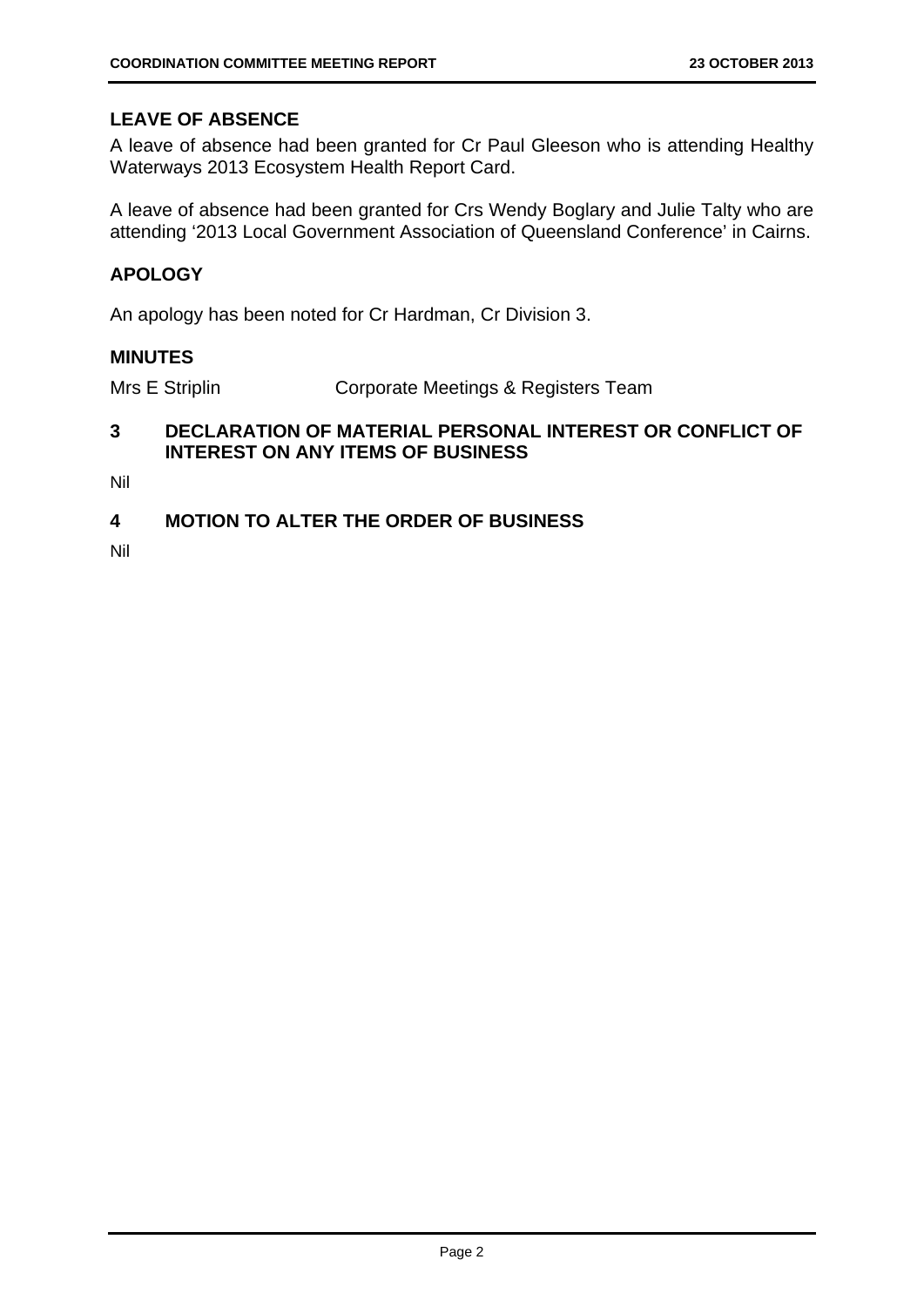**5 PORTFOLIO 2 (MAYOR KAREN WILLIAMS) (Supported by Deputy Mayor Cr Beard)**

**ECONOMIC DEVELOPMENT, GOVERNANCE, SERVICE DELIVERY, REGULATIONS AND EMERGENCY MANAGEMENT** 

**5.1 ORGANISATIONAL SERVICES** 

**5.1.1 FRAUD AND CORRUPTION PREVENTION POLICY AND FRAMEWORK** 

**Dataworks Filename: GOV Fraud & Corruption Prevention** 

**Attachments: POL-3060 Fraud and Corruption Prevention Policy GL-3060-001 Fraud and Corruption Prevention Framework**

**Authorising/Responsible Officer:** 

RAMMA

**Nick Clarke General Manager Organisational Services** 

**Author: Siggy Covill Group Manager Internal Audit** 

# **PURPOSE**

The purpose of this report is to seek approval for recommended changes to Council's Fraud and Corruption Prevention Policy - POL-3060; and note the proposed changes to the supporting Fraud and Corruption Prevention Framework - GL-3060-001.

#### **BACKGROUND**

As a result of the introduction of the Australian Standard AS 8001-2008 *Fraud and Corruption Control* and the more recent Queensland Audit Office Report to Parliament 9: 2012-13 *Fraud Risk Management*, the Fraud and Corruption Prevention Policy and former Fraud and Corruption Prevention Guideline were revised to incorporate any changes and recommendations made.

#### **ISSUES**

Minor changes have been made to the Fraud and Corruption Prevention Policy, however, the Fraud and Corruption Prevention Guideline has been completely revised and renamed to encompass a full strategic framework for Council's approach to fraud and corruption prevention, incorporating the ten fraud and corruption prevention elements as per the Crime and Misconduct Commission's *Fraud and corruption control guidelines for best practice*.

The ten fraud and corruption prevention elements proposed by the Crime and Misconduct Commission are:

- 1. Agency-wide integrated policy
- 2. Risk assessment
- 3. Internal controls
- 4. Internal reporting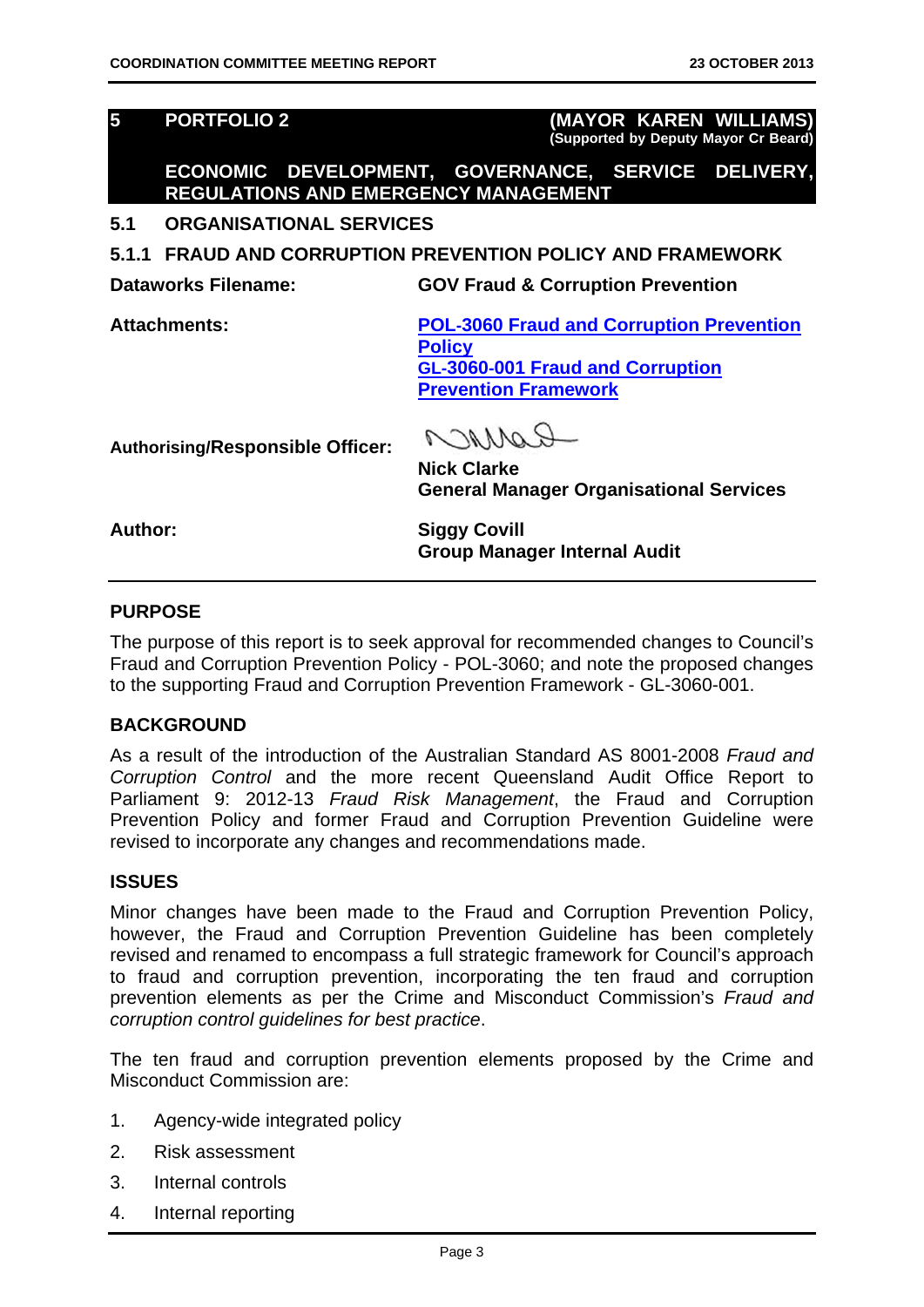- 5. External reporting
- 6. Public interest disclosures
- 7. Investigations
- 8. Code of conduct
- 9. Staff education and awareness
- 10. Client and community awareness

These elements have all been included in the framework for Redland City Council. Each element is covered separately, but the importance of an integrated response is emphasised. To produce the most effective outcomes, a fraud and corruption prevention programme must be holistically planned and executed, must carry the full support of management, and must be universally promoted and accepted.

The individual elements have been included in the current year's Internal Audit Plan for the year to enable a staged implementation process. A number of the elements have already been reviewed and implemented, however, the remaining elements are: the individual fraud and corruption risk assessments (2.), the resulting internal controls review (3.), staff education and awareness (9.) and client and community awareness (10.). Internal Audit will work with the various managers and staff across Council to finalise the implementation of these elements within the next three to six months.

# **STRATEGIC IMPLICATIONS**

### **Legislative Requirements**

Requirements from the *Public Interest Disclosure Act 2010* and *Crime and Misconduct Act 2001* have been considered during the preparation of this report.

#### **Risk Management**

Identifying and analysing Council's key fraud and corruption risks within the business units will allow implementation of internal controls to sufficiently minimise the specific risks.

#### **Financial**

There are no financial implications resulting from this report. The time and effort spent on implementing a strong fraud and corruption prevention framework may in time reduce or prevent the impacts of actual fraud or corruption committed within Council.

#### **People**

Through training, all staff should have adequate knowledge of what fraud and corruption constitutes and should have a raised awareness of the correct channels available to report any potential fraudulent or corrupt act.

#### **Environmental**

There are no environmental implications resulting from this report.

#### **Social**

There are no social implications as a result of this report.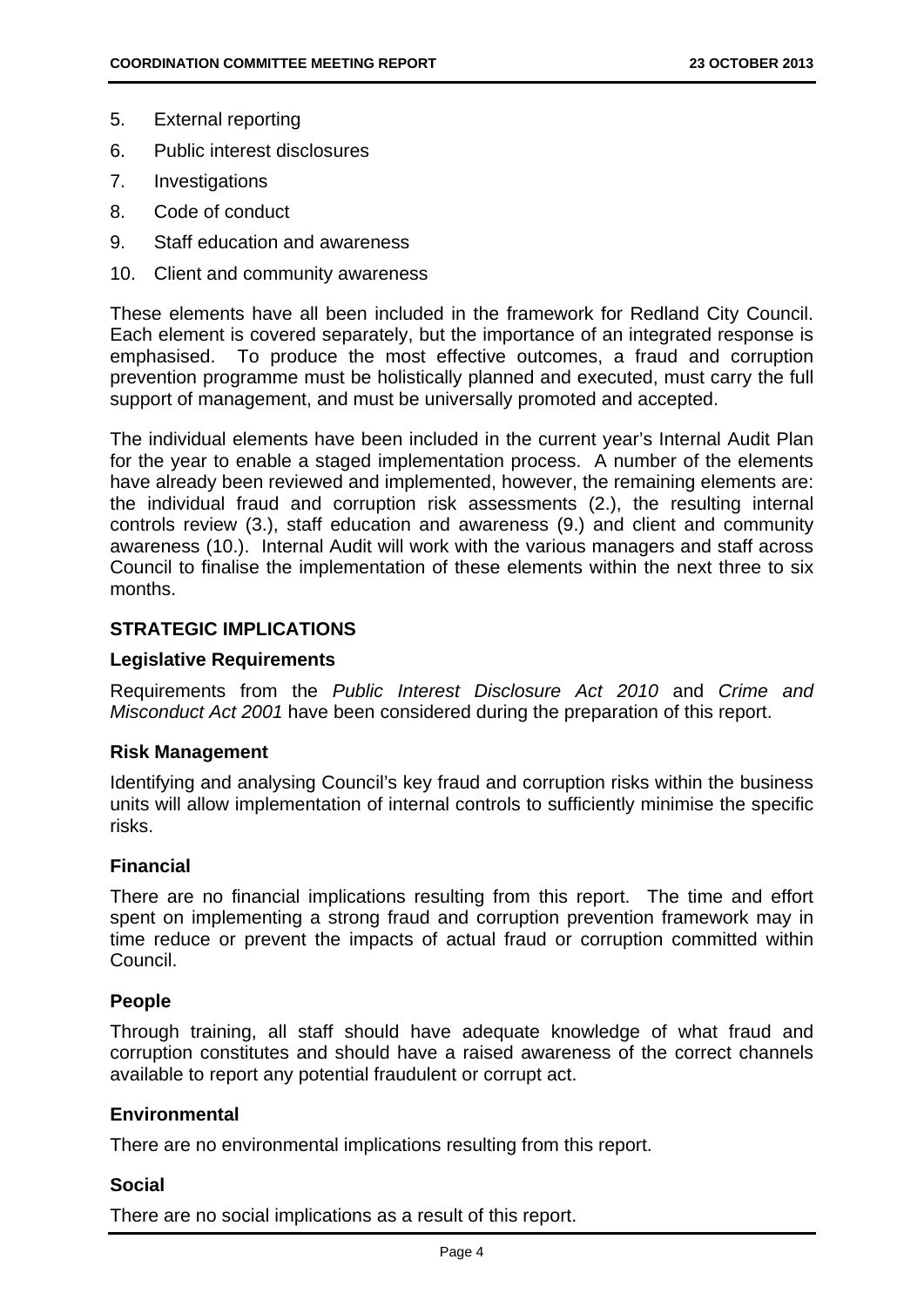# **Alignment with Council's Policy and Plans**

Relationship to Corporate Plan: 8. Inclusive and ethical governance

Deep engagement, quality leadership at all levels, transparent and accountable democratic processes and a spirit of partnership between the community and Council will enrich residents' participation in local decision making to achieve the community's Redlands 2030 vision and goals

8.5 Be transparent and consistent in the way we manage the organisation, its risks and obligations and ensure we are delivering against our priorities.

# **CONSULTATION**

Consultation was undertaken with the internal and external Audit Committee members, the Chief Executive Officer and Executive Leadership Group.

#### **OPTIONS**

- 1. That Council accepts this report, which summarises the changes to the revised Fraud and Corruption Prevention policy and guideline.
- 2. That Council defers consideration of this matter.
- 3. That Council not accept this report and requests further changes.

# **OFFICER'S/COMMITTEE RECOMMENDATION**

| Moved by:    | <b>Cr A Beard</b>   |
|--------------|---------------------|
| Seconded by: | <b>Cr M Elliott</b> |

**That Council resolve to:** 

- **1. Approve the changes to the Fraud and Corruption Prevention Policy (POL-3060) as attached; and**
- **2. Note the changes to the Fraud and Corruption Prevention Framework (GL-3060-001) as attached.**

# **CARRIED 7/0**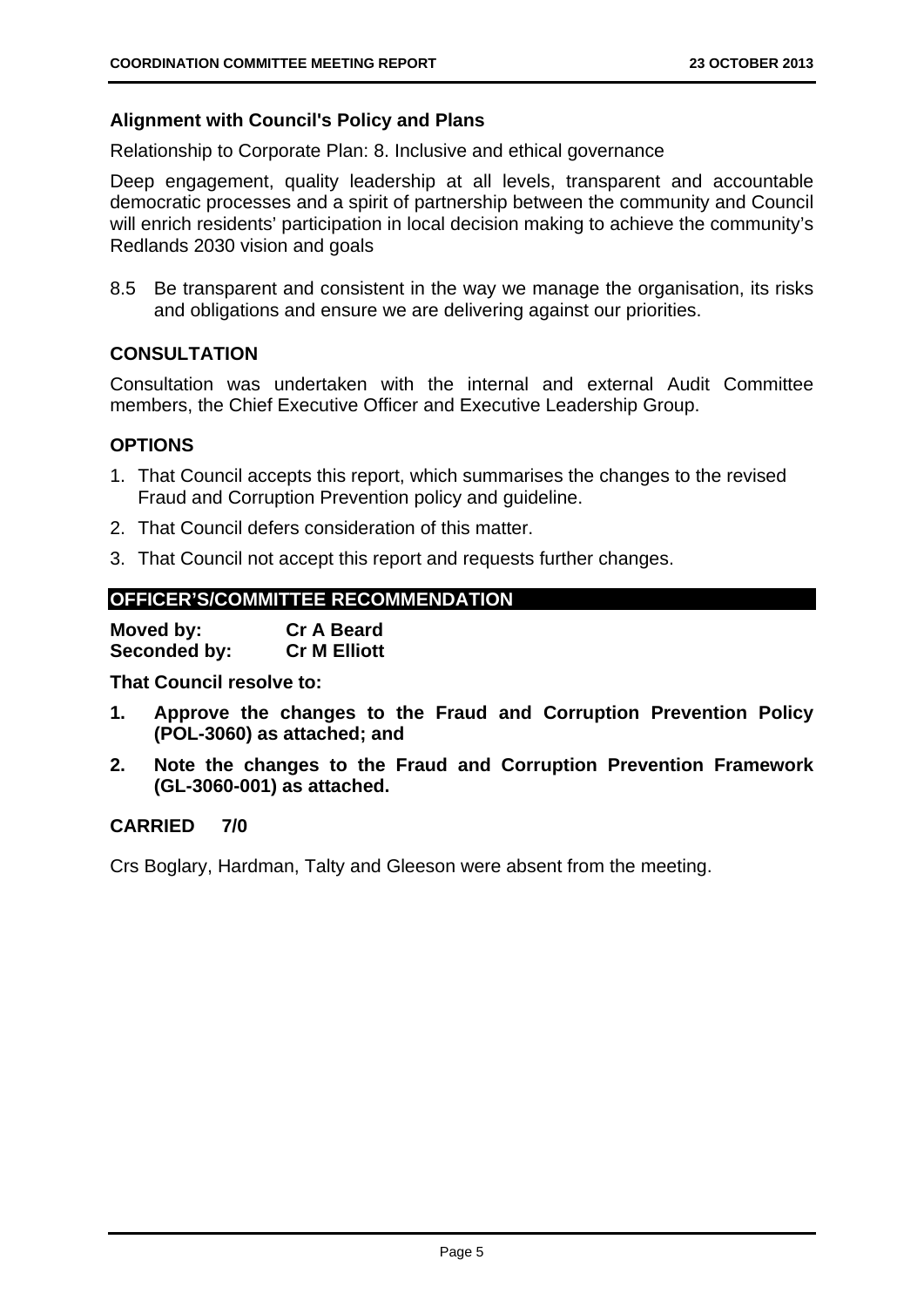#### **5.1.2 REVIEW OF FINANCIAL DELEGATION TO THE CHIEF EXECUTIVE OFFICER**

**Dataworks Filename: GOV Delegations – Council Officers**  RANNaQ **Authorising/Responsible Officer: Nick Clarke General Manager Organisational Services**  Author: Trevor Green **Principal Advisor Corporate and Democratic Governance** 

#### **PURPOSE**

To increase the financial delegation to the Chief Executive Officer.

## **BACKGROUND**

Section 257 of the *Local Government Act 2009* (the Act) allows a local government to delegate a power under the Act or another Act, (other than where an act specifically states that the power must be exercised by Council resolution). Similar provisions were in place under previous legislation. Delegation to a Chief Executive Officer (CEO) supports the efficient and effective operation of a local government.

The financial delegation limit to the CEO was set at \$500,000 by Council in October 2002 (Item 8.1.1 - General Meeting 30 October 2002). This delegation limit has not been reviewed and has remained unchanged for 11 years, other than a small number of specific delegations relating to matters of operational importance (e.g. recurrent monthly payments for water and electricity). Administrative amendments were made to the delegation in 2004 and 2007.

Sub-section 257(4) of the Act creates a new requirement that all delegations to the CEO are to be reviewed annually by the local government. Officers are currently conducting this review internally. The financial delegation to the CEO is the first report to Council for consideration from this review. A subsequent report will be presented which relates to all other delegations.

#### **ISSUES**

Council has made a commitment to red tape reduction and continual improvement in the effectiveness and efficiency of its operations. Increasing the financial delegation to Council's CEO is in line with this commitment. The CEO will continue to provide financial delegations to selected Council employees (under Section 259(1) of the Act) consistent with the needs of the business and driving further efficiencies.

Council's annual budget is first approved by Council and then all expenditure must be in accordance with the approved budget. As such, a financial delegation only allows the CEO authority for expenditure in accordance with Council's approved direction.

It is now common practice for local government CEOs to be provided with financial delegations ranging from \$2,000,000 to unlimited.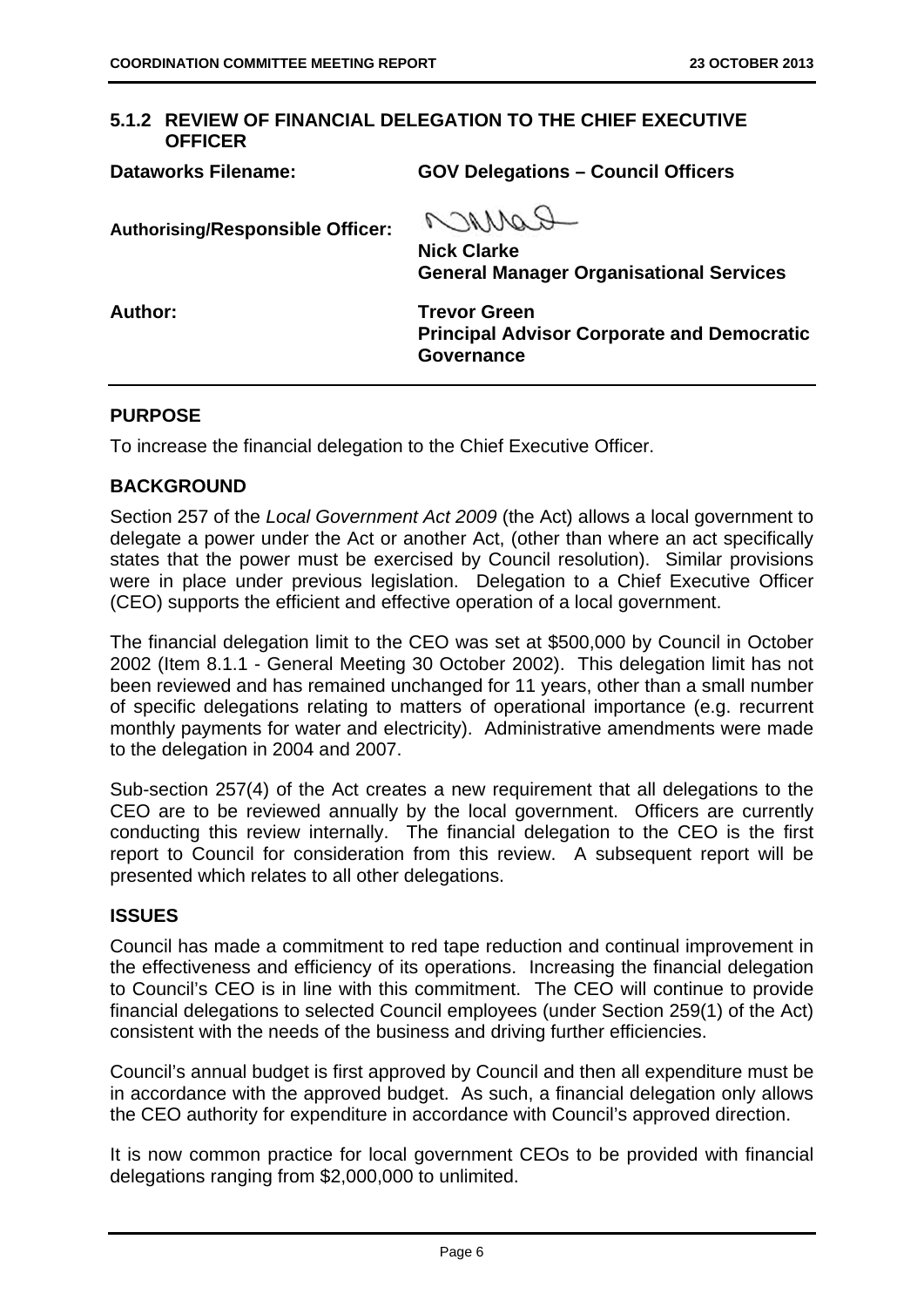Expenditure under a financial delegation is then also controlled through legislation and internal frameworks including policies, guidelines and procedures. These include:

- *Local Government Act 2009*
- *Local Government Regulation 2012*
- *Public Sector Ethics Act 1994*
- *Public Interest Disclosure Act 2010*
- *Crime and Misconduct Act 2001*
- Proposed Fraud and Corruption Prevention Policy and Guideline
- Delegated Power and the Appointment of Statutory Authorised Persons and Administrative Authorised Officers Policy and Guideline
- Corporate Procurement Policy
- Purchasing Goods and Services for Council Guideline
- Employee Code of Conduct
- Internal and External financial audits

# **STRATEGIC IMPLICATIONS**

#### **Legislative Requirements**

This report is in accordance with relevant legislative requirements.

#### **Risk Management**

Risks associated with providing this financial delegation to the CEO are mitigated via associated legislative requirements.

#### **Financial**

Providing this delegation will make Council's financial operations more effective and efficient.

#### **People**

Providing this delegation will make a more effective and efficient system for officers involved in Council's financial operations.

#### **Environmental**

There are no specific environmental implications associated with this report.

#### **Social**

There are no specific social implications associated with this report.

#### **Alignment with Council's Policy and Plans**

Use of this financial delegation is required to meet with Council's policies and plans.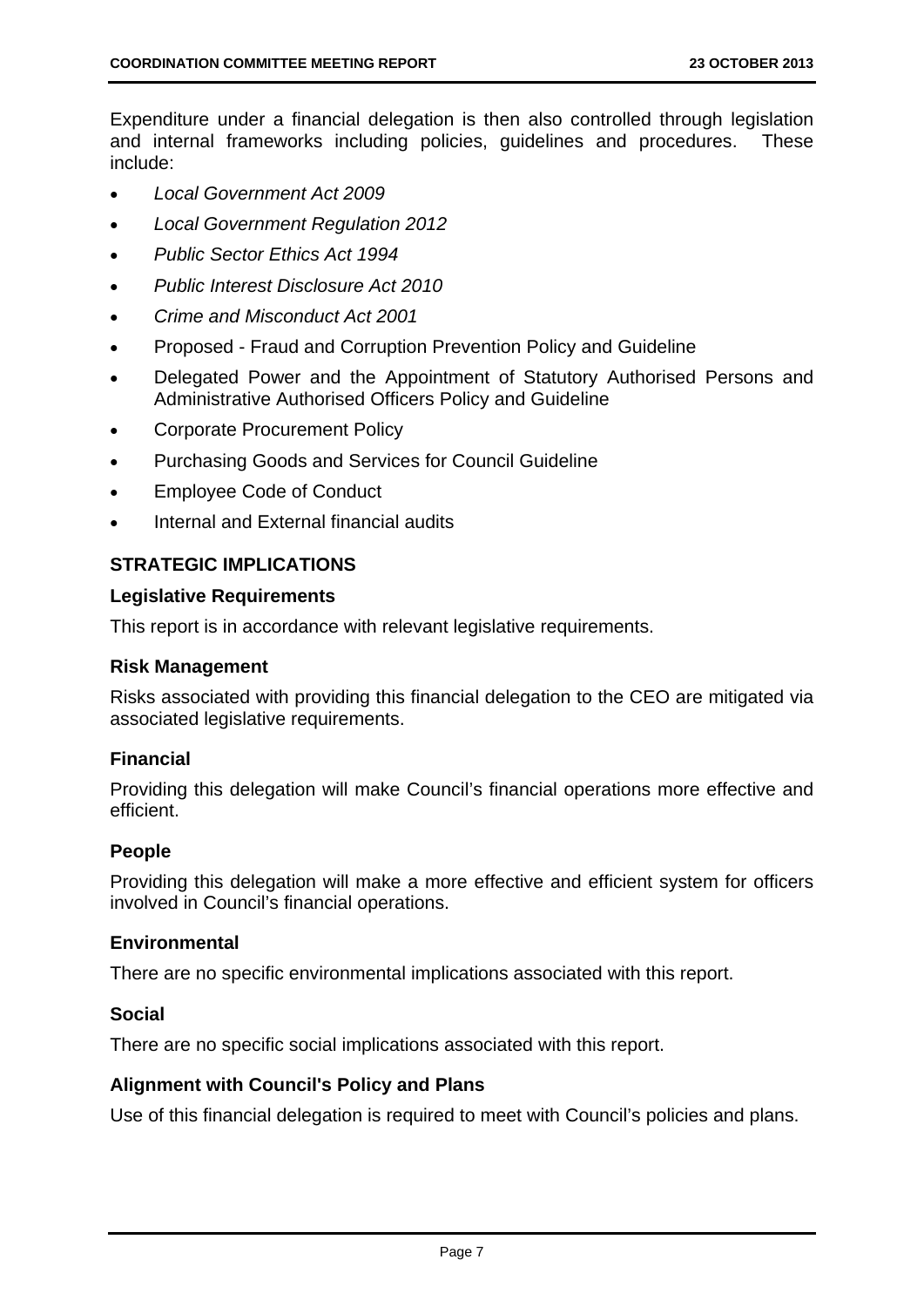# **CONSULTATION**

In preparing this report, Consultation has occurred with other South-East Queensland Councils, the Chief Executive Officer, Financial Services, Legal Services and Internal Audit groups.

# **OPTIONS**

- 1. That Council resolve as follows:
	- 1. Under Section 257 of the *Local Government Act 2009* to delegate to the Chief Executive Officer, power to authorise expenditure on behalf of Council up to \$2,000,000, if the expenditure is:
		- a. In accordance with all legislative requirements;
		- b. In accordance with all policy requirements; and
		- c. Is funded from Council's approved annual budget.
	- 2. To repeal the Council resolution of 30 October 2002 (Item 8.1.1) as amended.
- 2. That Council resolve to amend the financial delegation limit provided to the Chief Executive Officer as recommended in this report and/or the conditions of such delegation.
- 3. That Council resolve not to amend the financial delegation limit provided to the Chief Executive Officer.

# **OFFICER'S/COMMITTEE RECOMMENDATION**

| Moved by:    | <b>Cr A Beard</b>   |
|--------------|---------------------|
| Seconded by: | <b>Cr M Edwards</b> |

**That Council resolve as follows:** 

- **1. Under Section 257 of the** *Local Government Act 2009* **to delegate to the Chief Executive Officer, power to authorise expenditure on behalf of Council up to \$2,000,000, if the expenditure is:** 
	- **a. In accordance with all legislative requirements;**
	- **b. In accordance with all policy requirements; and**
	- **c. Is funded from Council's approved annual budget.**
- **2. To repeal the Council resolution of 30 October 2002 (Item 8.1.1) as amended.**

# **CARRIED 7/0**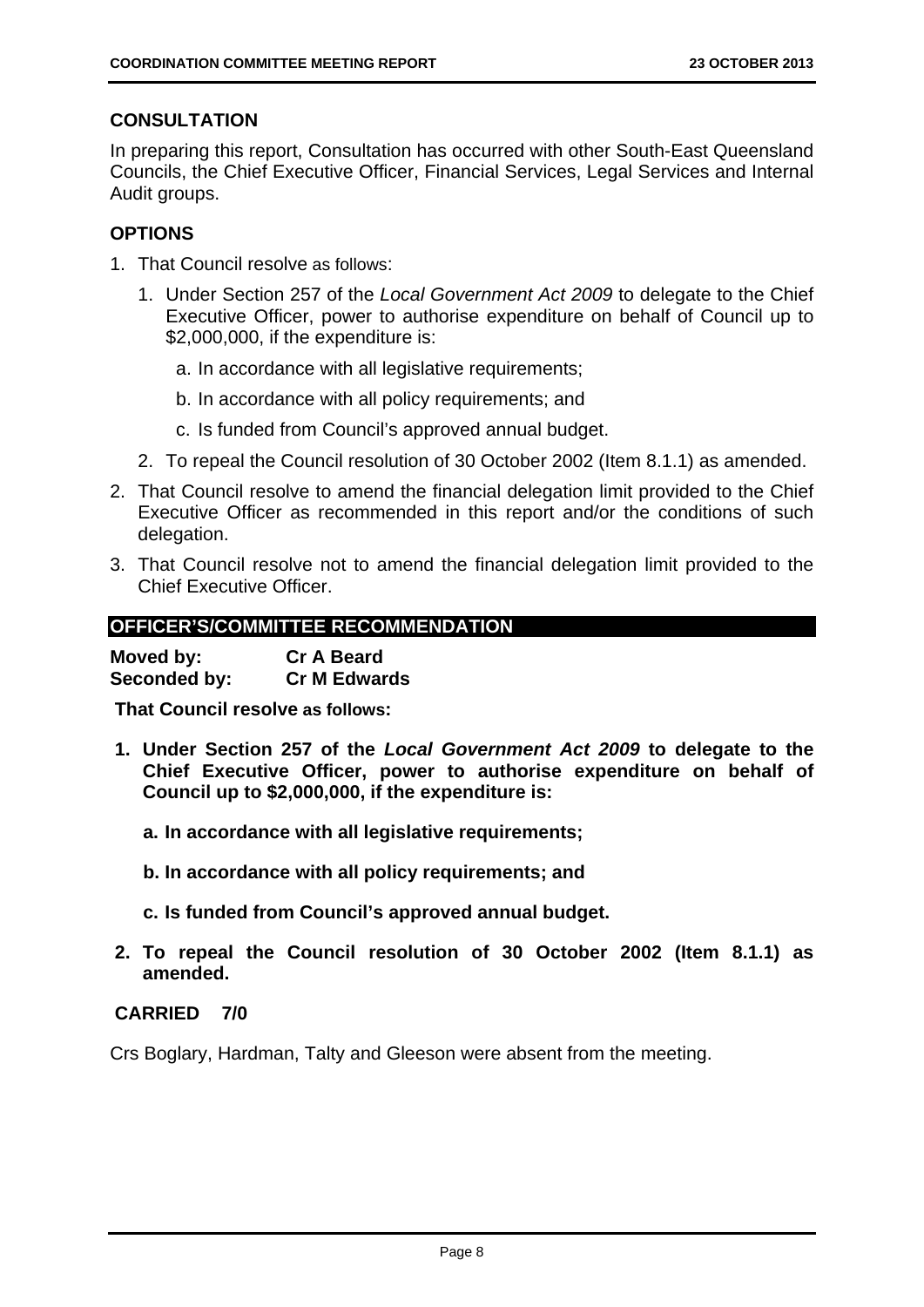# **6 PORTFOLIO 5 (CR LANCE HEWLETT)**

# **OPEN SPACE, SPORT AND RECREATION**

**6.1 COMMUNITY & CUSTOMER SERVICES** 

**6.1.1 NEW LEASE TO CAPALABA COMMUNITY CENTRE INC** 

**Dataworks Filename: L.300344** 

Attachment: **Locality Plan** 

**Authorising/Responsible Officer:** 

**Louise Rusan General Manager Community & Customer Services** 

**Author: Lawrence Camilleri Senior Property Officer** 

#### **PURPOSE**

Council and the Department of Communities are joint owners of land and premises known as the Capalaba Community Centre situated at 29 Loraine Street, Capalaba.

One of the tenants, Redland Community Centre Inc, has requested a new lease as their previous lease expired. The purpose of this report is to recommend that Council agrees to a new lease to Redland Community Centre Inc.

#### **BACKGROUND**

Council resolved on 28 February 1996 to enter into a partnership with the State Government to construct a community facility at 29 Loraine Street, Capalaba.

In return for its financial contribution towards the project, Council acquired a 35% interest in the property.

Since the centre was opened in 1998, various not for profit organisations have leased parts of the centre including Lifeline, Redland Community Childcare Centre Inc and Redland Community Centre Inc. Each time a lease renewal becomes due the Department of Communities negotiates with the tenant and prepares the lease documents for co-signing by Council. A Council resolution is then obtained for the Chief Executive Officer to execute the lease.

The Department of Communities has negotiated a new lease to Redlands Community Centre Inc to 30 September 2015.

A new lease will allow Redlands Community Centre Inc to continue providing counselling, family and individual support services etc for the Redland area.

The portion of the premises which Redland Community Centre Inc have been occupying i.e. part of the ground and first floors and part of the land is not changing.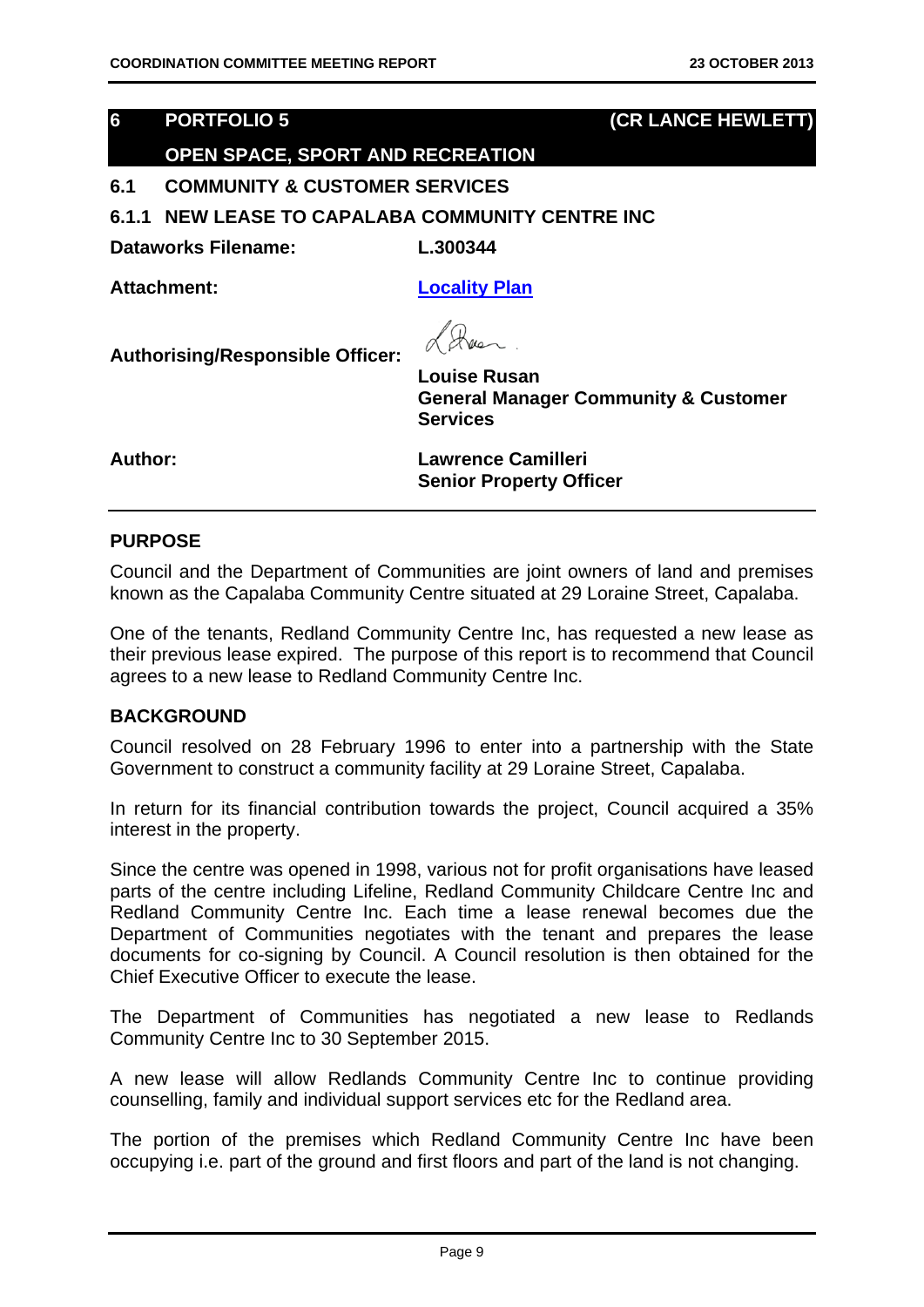# **ISSUES**

The proposed term of the lease corresponds with the term of the Service Agreement entered into between the Department of Communities and Redland Community Centre Inc.

Council is not involved in the selection of tenants, negotiating renewal of leases, monitoring lease compliance, contributing to maintenance costs, rates, etc.

### **STRATEGIC IMPLICATIONS**

This recommendation is consistent with Council's policy of renewing leases to community not for profit organisations.

#### **Legislative Requirements**

This recommendation complies with all legislative requirements including the *Local Government Regulation 2012* and Council Policy POL 3071 – Leasing of Council Land and Facilities which both support leases to community not for profit organisations.

#### **Risk Management**

The proposed lease contains conditions which satisfy Council's risk management requirements. Council insures the building to the extent of 35% of its total value.

# **Financial**

Council will not incur costs in preparing and registering the lease as these costs are met by the Department of Communities and/or the lessee.

#### **Environmental**

No environmental issues have been identified.

#### **Social**

Renewal of the lease will allow Redlands Community Centre Inc to continue providing counselling, family and individual support services etc for the Redland area.

#### **Alignment with Council's Policy and Plans**

The renewal of the lease aligns with Council's policy POL 3071 - Leasing of Council Land and Facilities which supports community and sporting bodies in their relative areas.

#### **CONSULTATION**

The Senior Property Officer Facility Services has consulted with the Manager Community & Cultural Services and the Property Services Manager.

# **OPTIONS**

#### **Option One**

That Council resolve to:

1. Agree to a new lease to Redlands Community Centre Inc at 29 Loraine Street, Capalaba described as part of Lot 10 SP101323 with a lease term to 30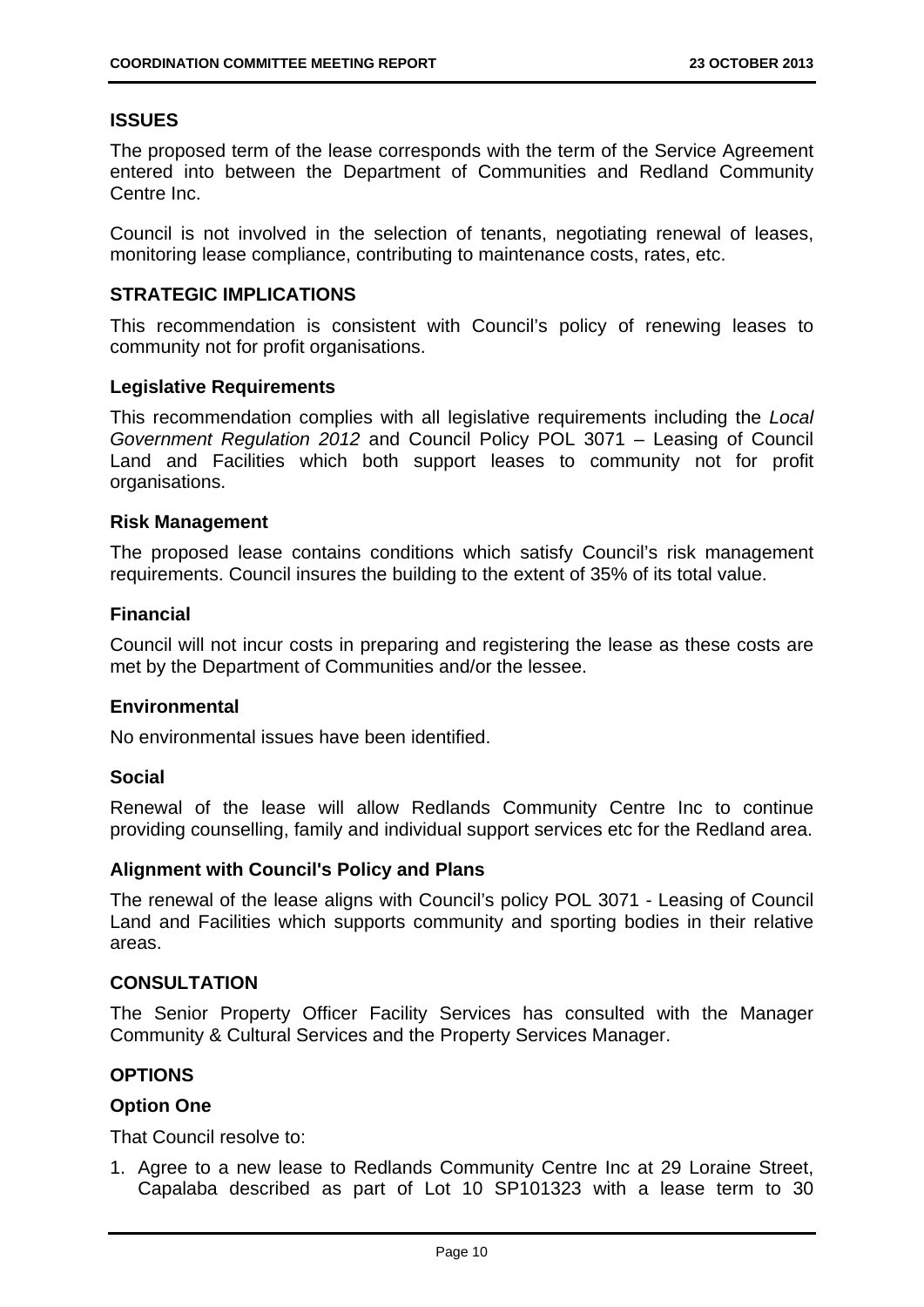September 2015 on terms and conditions satisfactory to the Chief Executive Officer;

2. Delegate authority to the Chief Executive Officer under s.257(1)(b) of the *Local Government Act 2009* to make, vary, discharge and sign all documents related to this matter.

# **Option Two**

That Council refuse a new lease to Redlands Community Centre Inc.

# **OFFICER'S RECOMMENDATION**

That Council resolve to:

- 1. Agree to a new lease to Redlands Community Centre Inc at 29 Loraine Street, Capalaba described as part of Lot 10 SP101323 with a lease term to 30 September 2015 on terms and conditions satisfactory to the Chief Executive Officer; and
- 2. Delegate authority to the Chief Executive Officer under s.257(1)(b) of the *Local Government Act 2009* to make, vary, discharge and sign all documents related to this matter.

#### **COMMITTEE RECOMMENDATION/COUNCIL RESOLUTION GENERAL MEETING 9 OCTOBER 2013**

| Moved by:    | <b>Cr L Hewlett</b> |
|--------------|---------------------|
| Seconded by: | Cr M Elliott        |

That Council resolve to defer this item to the next Coordination Committee meeting.

CARRIED 9/0

Crs Hardman and Gleeson were absent from the meeting.

#### **OFFICER'S/COMMITTEE RECOMMENDATION**

| Moved by:    | <b>Cr L Hewlett</b> |
|--------------|---------------------|
| Seconded by: | <b>Cr P Bishop</b>  |

**That Council resolve to:** 

- **1. Agree to a new lease to Redlands Community Centre Inc at 29 Loraine Street, Capalaba described as part of Lot 10 SP101323 with a lease term to 30 September 2015 on terms and conditions satisfactory to the Chief Executive Officer; and**
- **2. Delegate authority to the Chief Executive Officer under s.257(1)(b) of the**  *Local Government Act 2009* **to make, vary, discharge and sign all documents related to this matter.**

# **CARRIED 7/0**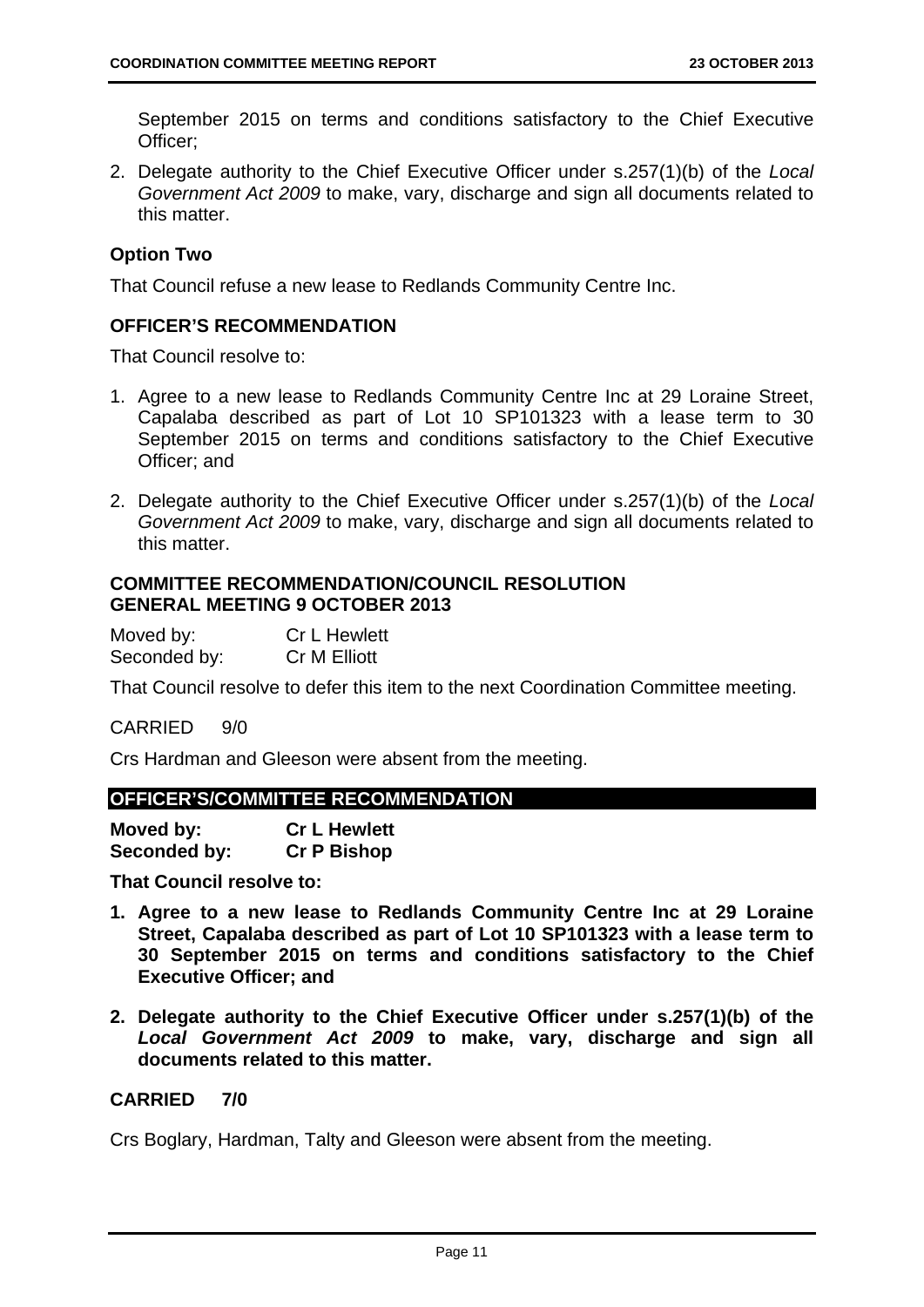# **7 PORTFOLIO 6 (CR MARK EDWARDS)**

# **CORPORATE SERVICES**

**7.1 OFFICE OF CEO** 

**7.1.1 SEPTEMBER 2013 MONTHLY FINANCIAL REPORTS** 

**Dataworks Filename: FM Monthly Financial Reports to Committee** 

**Attachment: Monthly Financial Performance Report September 2013**

**Authorising Officer:** 

**Bill Lyon Chief Executive Officer** 

**Chief Financial Officer** 

**Responsible Officer: Gavin Holdway** 

**Author: Deborah Corbett-Hall Corporate Finance Manager** 

# **PURPOSE**

The purpose is to present the September 2013 Monthly Financial Performance Report to Council and explain the content and analysis of the report. Section 204(2) of the *Local Government Regulation 2012* requires the Chief Executive Officer of a local government to present statements of its accounts to the local government on a monthly basis.

# **BACKGROUND**

The Corporate Plan contains a strategic priority to support the organisation's capacity to deliver services to the community by building a skilled, motivated and continually learning workforce, ensuring assets and finances are well managed, corporate knowledge is captured and used to best advantage, and that services are marketed and communicated effectively.

Since the commencement of the financial year, Council conducted a carryover review, analysing the capital projects that straddled across the two financial years. The budget has been updated by a Council resolution and included in this period, explaining the difference between the original and revised budget for 2013/2014.

#### **ISSUES**

#### *Interim Opening Balances*

Certification of Council's 2012/2013 annual financial statements are subject to the review and audit of The Queensland Audit Office (QAO) in September, October and November 2013. Until last year's statements are finalised and certified, the opening balances on the 2013/2014 Statement of Financial Position are subject to change, as per previous years. Council is finalising working with QAO auditors to ensure the 2012/2013 statements are completed and certified as efficiently as possible.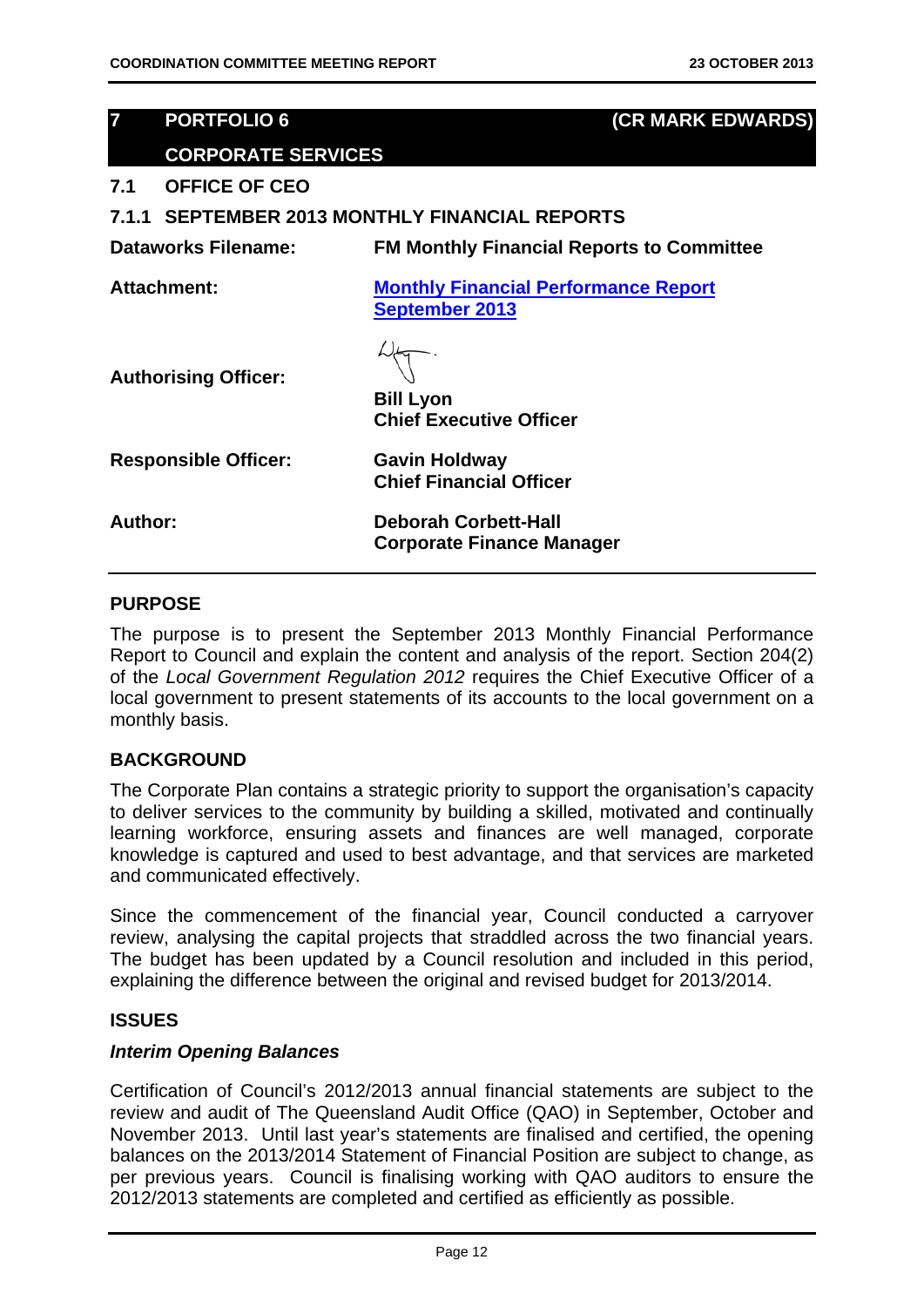Of particular note, due to the implications of the returning water operations and the required consistency between the annual financial statements of Gold Cost City Council, Logan City Council and Redland City Council with respect to the accounting treatments; the 2013/2014 opening balances may be subject to change until November 2013's monthly financial reports.

# **STRATEGIC IMPLICATIONS**

Council annually adopts key financial stability and sustainability ratios as part of its annual operation plan and budget.

All adopted 2013/2014 Key Financial Stability and Sustainability Ratios (listed as below) were either achieved or favourably exceeded by Council as at the end of September 2013, noting the opening balances on the Statement of Financial Position are prior to the end of year accounts finalisation:

- Level of dependence on general rate revenue;
- Ability to pay our bills current ratio;
- Ability to repay our debt debt servicing ratio;
- Cash balance;
- Cash balances cash capacity in months (favourably exceeded);
- Longer term financial stability debt to asset ratio;
- Net financial liabilities:
- Interest cover ratio;
- Asset consumption ratio;
- Operating performance; and
- Operating surplus ratio.

#### **Legislative Requirements**

Section 204(2) of the Local Government Regulation 2012 requires the Chief Executive Officer to present the financial report to a monthly meeting. The September 2013 financials are presented in accordance with the legislative requirement although movement on the opening balances in the Statement of Financial Position is anticipated over the coming weeks as the organisation finalises the 2012/2013 accounts in accordance with the Australian Accounting Standards.

#### **Risk Management**

September 2013 revenues and expenditures have been noted by the Executive Leadership Group and relevant officers who can provide further clarification and advise around actual to budget variances.

The September 2013 financial reports provide an indication of financial outcomes at the end of the first quarter and trends have started to emerge whereby officers can provide further clarification and advice around actual to budget variances. The 2013/2014 first quarter budget review will look to address any issues around these variances.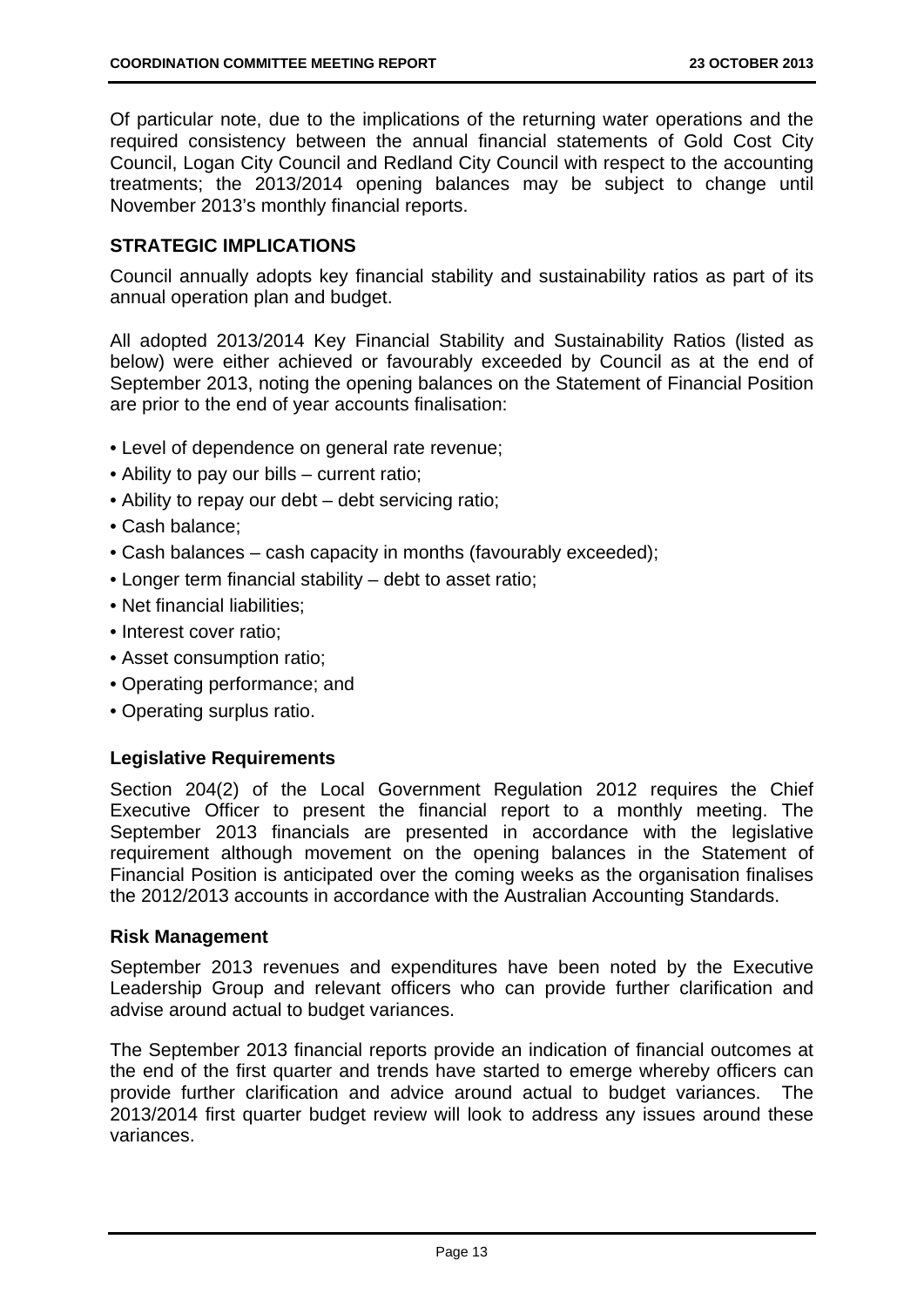The budget presented in the attached report includes the recently adopted carryover budget review position which identified approximately \$6.6M of capital works to be carried over from 2012/2013.

# **Financial**

There are no direct financial impacts to Council resulting from this report; however it provides an indication of financial outcomes at the end of September 2013.

#### **People**

Nil impact expected as the purpose of the attached report is to provide financial information to Council based upon actual versus budgeted financial activity.

#### **Environmental**

Nil impact expected as the purpose of the attached report is to provide financial information to Council based upon actual versus budgeted financial activity.

# **Social**

Nil impact expected as the purpose of the attached report is to provide financial information to Council based upon actual versus budgeted financial activity.

# **Alignment with Council's Policy and Plans**

This report has a relationship with the following items of the Corporate Plan:

# **8. Inclusive and ethical governance**

Deep engagement, quality leadership at all levels, transparent and accountable democratic processes and a spirit of partnership between the community and Council will enrich residents' participation in local decision making to achieve the community's Redlands 2030 vision and goals

8.7 Ensure Council resource allocation is sustainable and delivers on Council and community priorities; and

8.8 Provide clear information to citizens about how rates, fees and charges are set and how Council intends to finance the delivery of the Community Plan and Corporate Plan.

# **CONSULTATION**

Consultation has taken place amongst Council departmental officers, Financial Services Group Officers and the Executive Leadership Group.

# **OPTIONS**

- 1. Council resolve to note the End of Month Financial Reports for September 2013 and explanations as presented in the attached Monthly Financial Performance Report.
- 2. Council request additional information.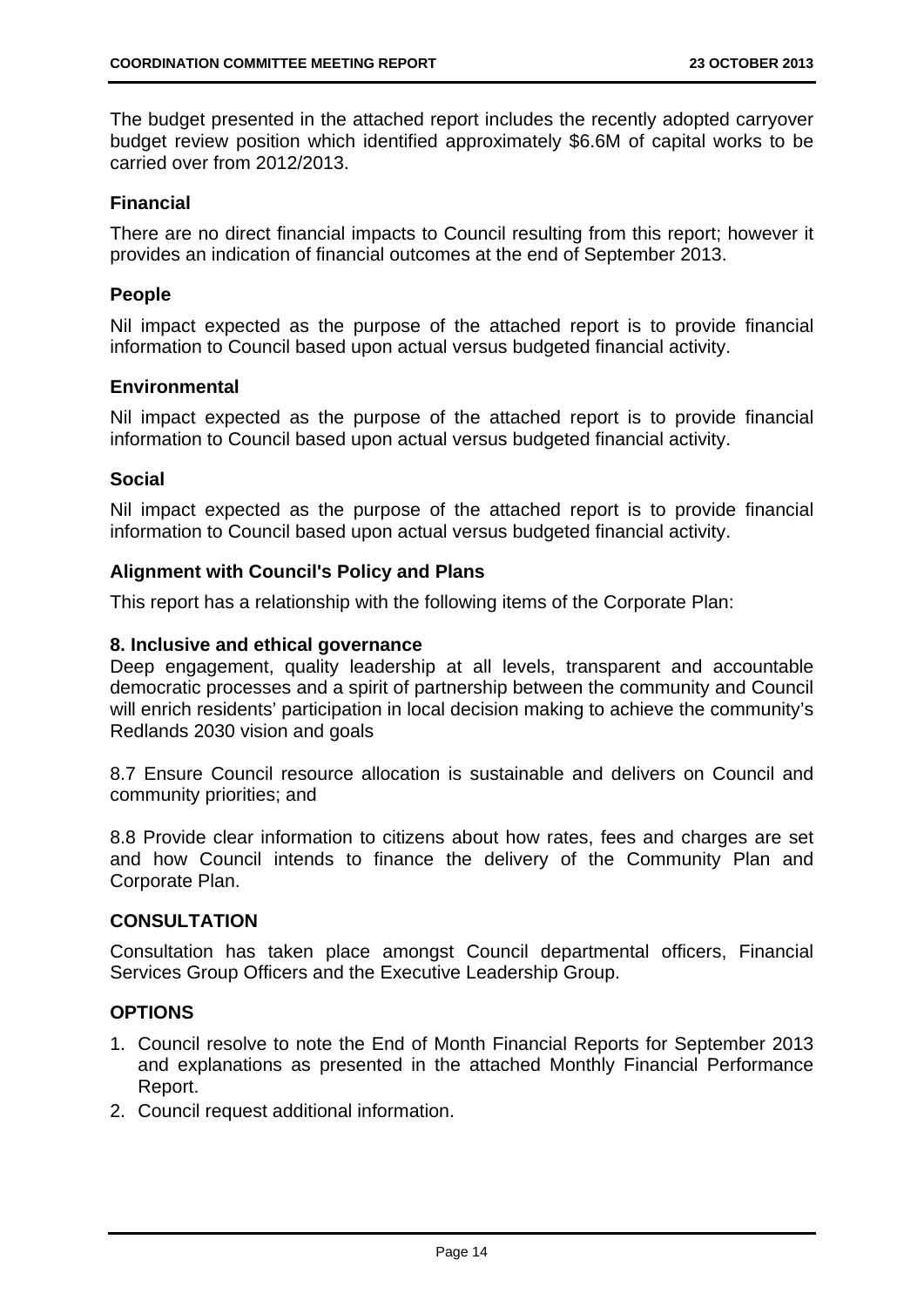# **OFFICER'S/COMMITTEE RECOMMENDATION**

**Moved by: Cr M Edwards**  Seconded by: Cr C Ogilvie

**That Council resolve to note the End of Month Financial Reports for September 2013 and explanations as presented in the attached Monthly Financial Performance Report.** 

# **CARRIED 7/0**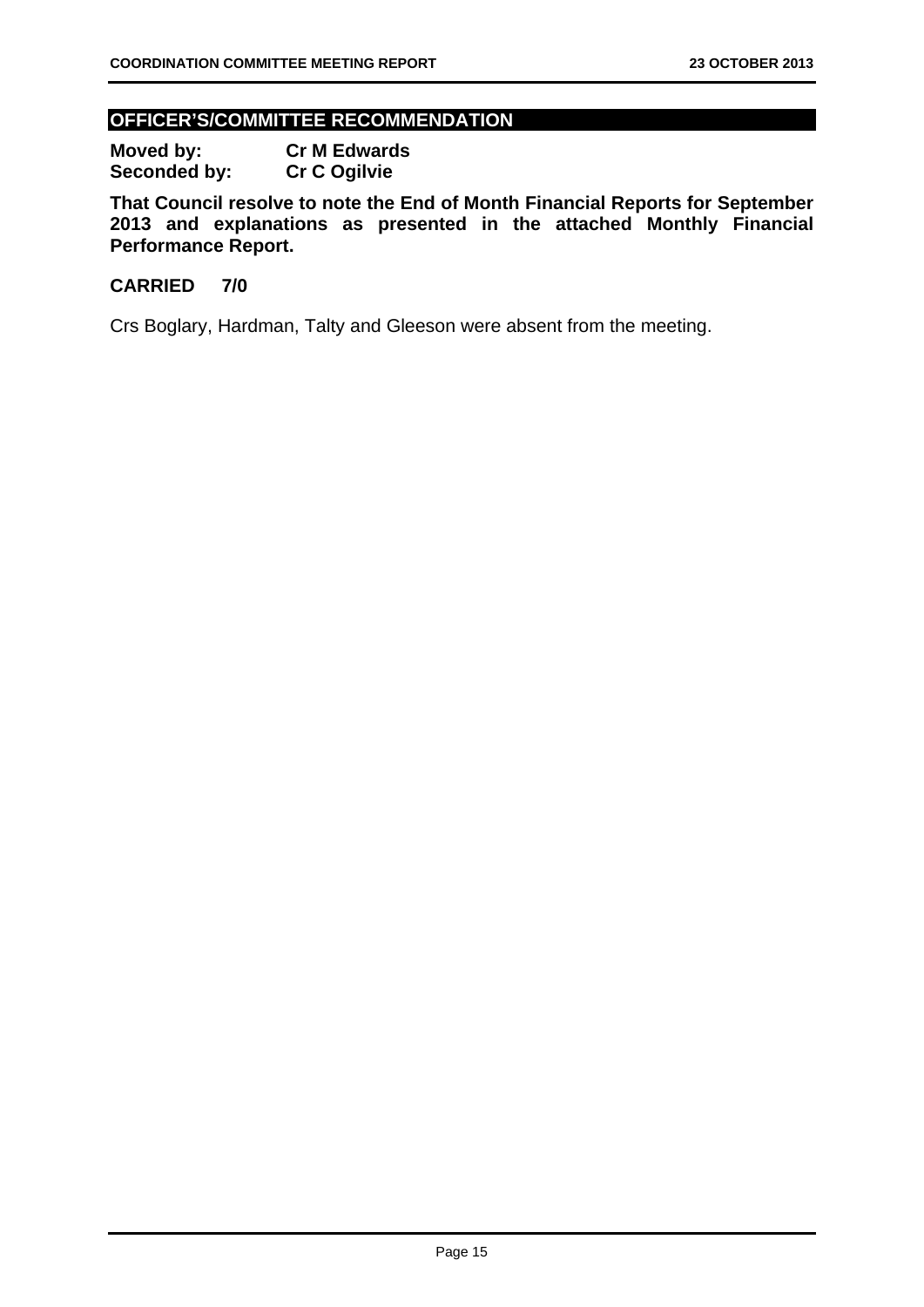# **8 PORTFOLIO 7 (CR JULIE TALTY)**

# **PLANNING & DEVELOPMENT**

# **8.1 COMMUNITY & CUSTOMER SERVICES**

**8.1.1 DECISIONS MADE UNDER DELEGATED AUTHORITY FOR CATEGORY 1, 2 AND 3 DEVELOPMENT APPLICATIONS** 

**Dataworks Filename: Reports to Coordination Committee - Portfolio 7 Planning and Development** 

Ruer.

**Authorising/Responsible Officer:** 

**Louise Rusan General Manager Community & Customer Services** 

**Author: Kerri Lee** 

**Business Support Officer, Development Assessment** 

# **PURPOSE**

The purpose of this report is for Council to note that the decisions listed below were made under delegated authority for Category 1, 2 and 3 development applications.

This information is provided for public interest.

#### **BACKGROUND**

At the General Meeting of 27 July, 2011, Council resolved that development assessments be classified into the following four Categories:

Category 1 – Minor Complying Code Assessments & associated administrative matters, including correspondence associated with the routine management of all development applications:

Category 2 – Complying Code Assessments & Minor Impact Assessments; Category 3 – Moderately Complex Code & Impact Assessments; and Category 4 – Major and Significant Assessments.

The applications detailed in this report have been assessed under:

- Category 1 criteria defined as complying code assessable applications, including building works assessable against the planning scheme, and other applications of a minor nature.
- Category 2 criteria defined as complying code assessable and compliance assessable applications, including operational works, and Impact Assessable applications without submissions of objection. Also includes a number of process related delegations, including issuing planning certificates, approval of works on and off maintenance and the release of bonds, and all other delegations not otherwise listed.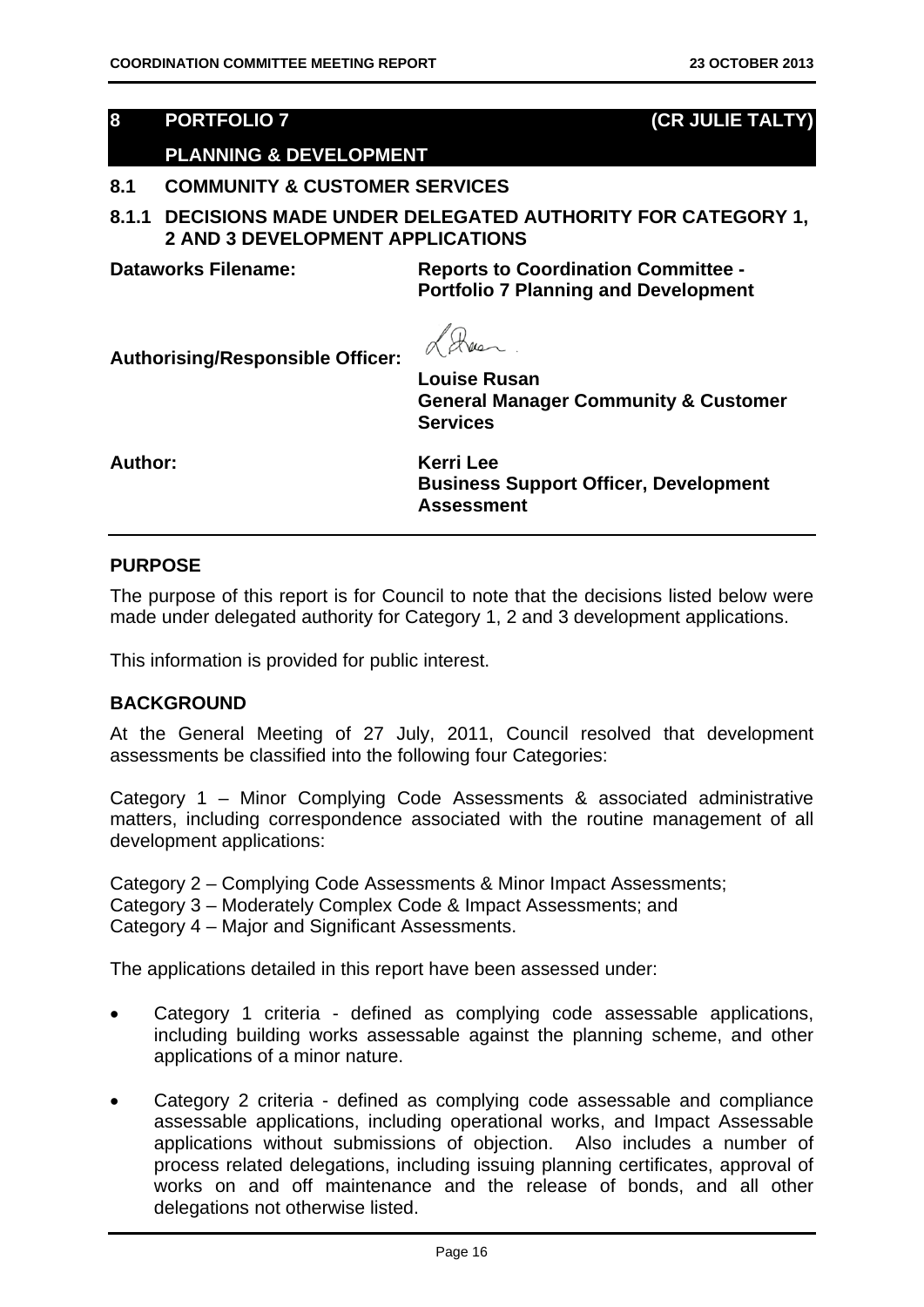Category 3 criteria that are defined as applications of a moderately complex nature, generally mainstream impact assessable applications and code assessable applications of a higher level of complexity. Impact applications may involve submissions objecting to the proposal readily addressable by reasonable and relevant conditions. Both may have minor level aspects outside a stated policy position that are subject to discretionary provisions of the Planning Scheme. Applications seeking approval of a plan of survey are included in this category. Applications can be referred to Development and Community Standards Committee for a decision.

# **Category 1**

- 1. Concurrence Agency Response issued on 19 September, 2013 for design and siting for a dwelling house at 27-31 King Street, Thornlands. Javica Pty Ltd. (BWP001935)
- 2. Concurrence Agency Response issued on 19 September, 2013 for design and siting for a dwelling house at 655 Old Cleveland Road East, Wellington Point. Mr Craig A Marlow, Mrs Kathryn E Marlow and Cribbs Carpentry Services. (BWP001933)
- 3. Concurrence Agency Response issued on 19 September, 2013 for design and siting for a dwelling house at 4 Beard Place, Wellington Point. The Certifier Pty Ltd. (BWP001925)
- 4. Concurrence Agency Response issued on 26 September, 2013 for design and siting for a dwelling house at 15 Springbrook Drive, Capalaba. Platinum Building Approvals. (BWP001943)
- 5. Concurrence Agency Response issued on 27 September, 2013 for design and siting for a dwelling house at 27 Allan Day Drive, Wellington Point. Mr Gavin P Moore and Mrs Kymberly M Moore. (BWP001939)
- 6. Concurrence Agency Response issued on 30 September, 2013 for design and siting for a dwelling house at 1 Mann Place, Wellington Point. Bartley Burns Certifiers & Planners. (BWP001946)
- 7. Concurrence Agency Response issued on 18 September, 2013 for design and siting for a dwelling house at 31 Magnetic Place, Redland Bay. Begbie Bentham Pty Ltd. (BWP001936)
- 8. Concurrence Agency Response issued on 18 September, 2013 for design and siting for a domestic outbuilding at 10 Finuge Court, Victoria Point. Bartley Burns Certifiers & Planners. (BWP001932)
- 9. Concurrence Agency Response issued on 24 September, 2013 for design and siting for a domestic outbuilding at 5 Village Drive, Mount Cotton. Mrs Christine Sewell. (BWP001917)
- 10. Concurrence Agency Response issued on 23 September, 2013 for design and siting for additions at 8 Mala Crescent, Birkdale. Bartley Burns Certifiers & Planners. (BWP001931)
- 11. Concurrence Agency Response issued on 20 September, 2013 for design and siting for a patio / carport / shed at 3 Salisbury Street, Redland Bay. Mr Wayne S Callcott. (BWP001928)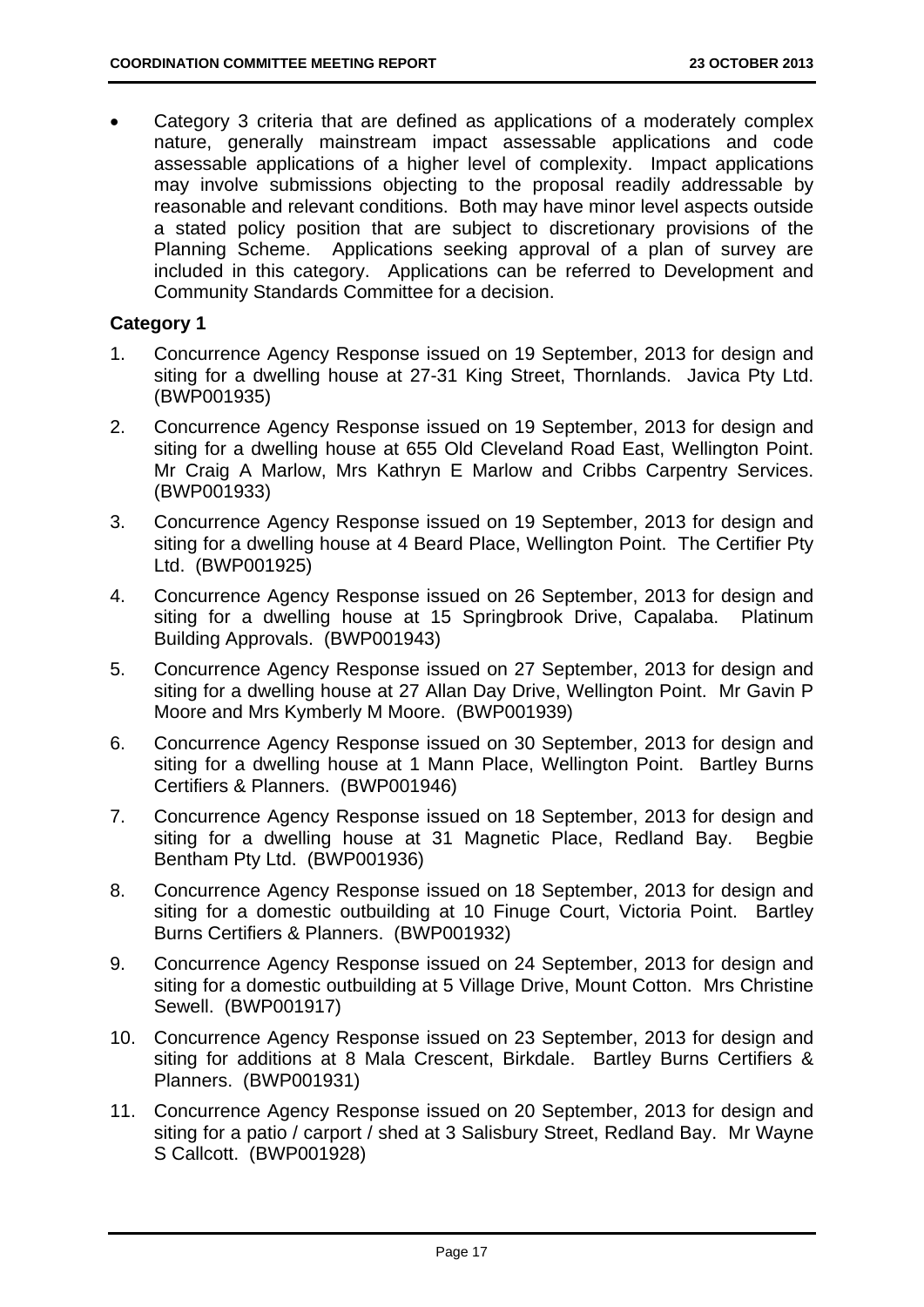- 12. Concurrence Agency Response issued on 30 September, 2013 for design and siting for a shade sail carport at 39 High View Drive, Cleveland. Mr Michael P Steele. (BWP001940)
- 13. Concurrence Agency Response issued on 24 September, 2013 for design and siting for a shed at 179 Main Road, Wellington Point. Mr Bruce T Appleton. (BWP001938)
- 14. Concurrence Agency Response issued on 25 September, 2013 for design and siting for a shed at 12 Buenavista Avenue, Thornlands. Building Code Approval Group Pty Ltd. (BWP001937)
- 15. Concurrence Agency Response issued on 25 September, 2013 for a dwelling house at 53 Cassandra Avenue, Russell Island. Mr David A Thatcher. (BWP001947)
- 16. Development Permit issued on 18 September, 2013 for operational works for an advertising device at 71 Redland Bay Road, Capalaba. ABC School Supplies Pty Ltd. (OPW001523)
- 17. A Notice agreeing to a change of approval was issued on 20 September, 2013 for a reconfiguration of land at 12 Kefford Street, Wellington Point. Bartley Burns Certifiers and Planners. (OPW001339)
- 18. Concurrence Agency Response issued on 1 October, 2013 for design and siting for a dwelling house at 40 Riesling Street, Thornlands. Certifiers Queensland Pty Ltd. (BWP001948)
- 19. Concurrence Agency Response issued on 1 October, 2013 for design and siting for a garage at 20 Voyagers Court, Cleveland. Mr Geoffrey R Haddock and Mrs Sandra G L Haddock. (BWP001944)
- 20. Concurrence Agency Response issued on 1 October, 2013 for design and siting for carports and entry at 17 Cleveland Terrace, Ormiston. Applied Building Approvals. (BWP001945)
- 21. Development Permit issued on 26 September, 2013 for operational works for an advertising device at 1/150 Redland Bay Road, Capalaba. Stardot Properties Pty Ltd As Trustee. (OPW001528)
- 22. Development Permit issued on 25 September, 2013 for operational works for reconfiguring a lot (one into two lots) at 19 Mergowie Drive, Cleveland. Cain Consulting Engineers. (OPW001530)
- 23. Compliance Permit issued on 24 September, 2013 for a reconfiguration of lots (one into two lots) and associated operational works at 33 Baron Road, Birkdale. Jaxl Holdings Pty Ltd. (ROL005680)
- 24. A Notice agreeing to a change of approval was issued on 30 September, 2013 for a domestic outbuilding at 37 Parkwood Drive, Capalaba. Mr M.J. Turnham and Mrs S.P. Turnham. (BWP001877)
- 25. Negotiated Decision Notice issued on 30 September, 2013 to vary an existing development approval for operational works for an advertising device at 1/150 Redland Bay Road, Capalaba. Stardot Properties Pty Ltd As Trustee. (OPW001432)
- 26. Negotiated Decision Notice issued on 25 September, 2013 to vary an existing approval for a reconfiguration at 232 Shore Street North, Cleveland. Harridan Pty Ltd (Loganholme). (ROL005652)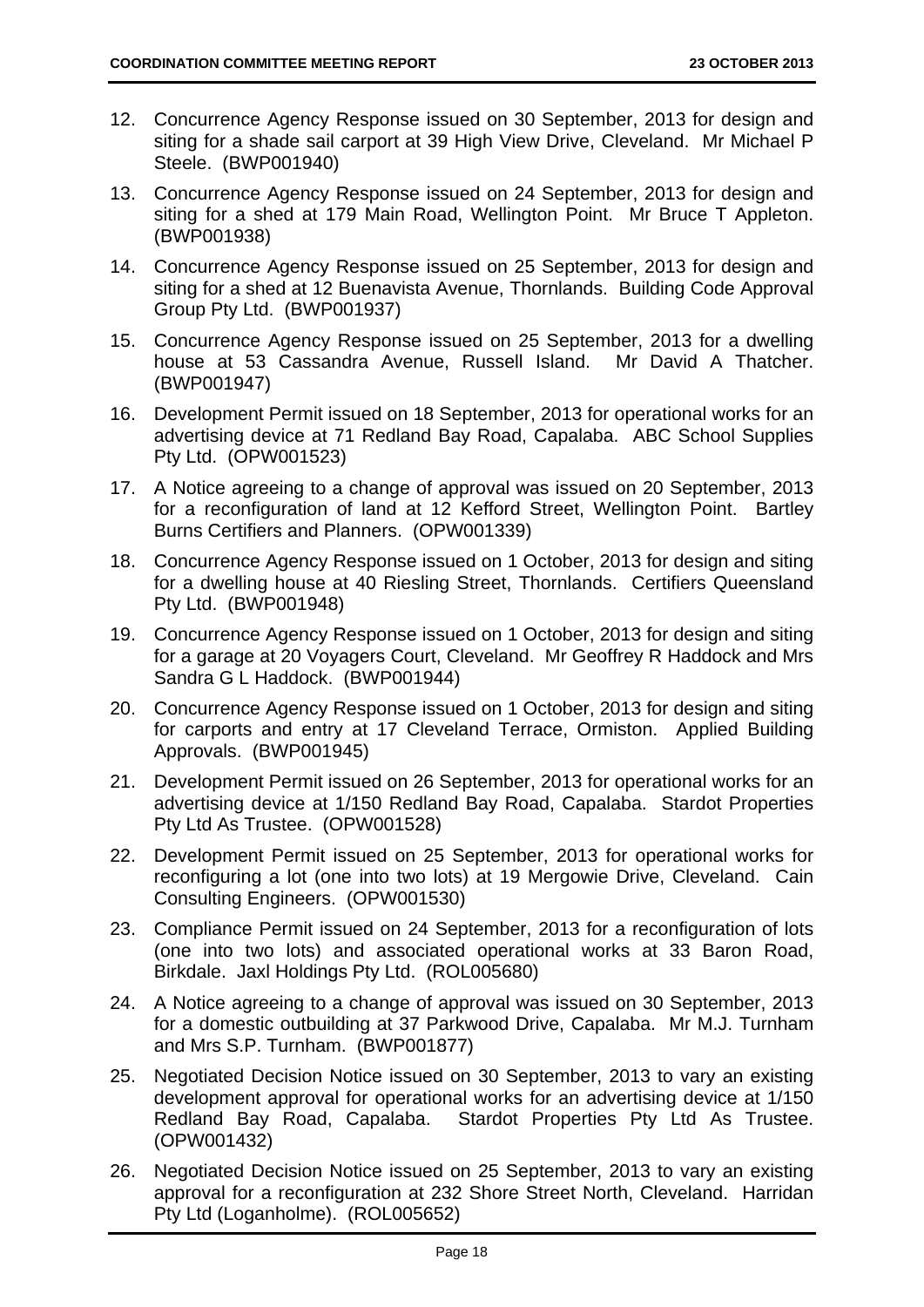# **Category 2**

- 1. Development Permit issued on 18 September, 2013 for a material change of use for a child care centre at 11-15 Nicholas Street, Russell Island. Mr J.G. Clissold. (MCU012933)
- 2. Development Permit issued on 18 September, 2013 for a material change of use to construct a dual occupancy at 31-39A King Street, Thornlands. Bartley Burns Certifiers and Planners. (MCU013090)
- 3. Development Permit issued on 25 September, 2013 for a material change of use for a dwelling house at 488-508 Serpentine Creek Road, Redland Bay. The Certifier Pty Ltd. (MCU013120)
- 4. Development Permit issued on 27 September, 2013 for a material change of use to construct a multiple dwelling (x 5) at 72 Keith Street, Capalaba. South Moreton Developments Pty Ltd As Trustee. (MCU013084)
- 5. Development Permit issued on 25 September, 2013 for reconfiguration of lots (one into three lots) at 91-93 Kinross Road, Thornlands. Villa World Developments Pty Ltd. (ROL005674)
- 6. Development Permit issued on 24 September, 2013 for reconfiguration of lots (one into two lots) at 3 Willard Road, Capalaba. Jaxl Holdings Pty Ltd. (ROL005673)
- 7. Development Permit issued on 24 September, 2013 for reconfiguration of lots (one into two lots) at 89 Kinross Road, Thornlands. Villa World Developments Pty Ltd. (ROL005675)
- 8. A Notice agreeing to extend the relevant period of an existing development approval was issued on 26 September, 2013 for a material change of use for a tourist accommodation at 217 and 219 Middle Street, Cleveland. Barbara Pollard. (MC011621)
- 9. A Notice agreeing to a change of approval was issued on 27 September, 2013 for an environmentally relevant activity (vehicle depot) at 10-12 Smith Street, Capalaba. Veolia Transport Brisbane Pty Ltd and Transdev Queensland Pty Ltd. (MC013116)
- 10. A Notice agreeing to a change of approval was issued on 1 October, 2013 for a dwelling house at 21 and 1/21 Ballow Street, Amity. Pemgold Pty Ltd. (MCU012950)

# **Category 3**

1. Development Permit issued on 27 September, 2013 for a material change of use for an apartment building (30 units) and multiple dwellings (12 units) at 211 Middle Street and 21-23 Passage Street, Cleveland. Middle Street Properties No. 1 Pty Ltd As Trustee. (MCU012013)

# **OFFICER'S/COMMITTEE RECOMMENDATION**

| Moved by:    | <b>Cr M Elliott</b> |
|--------------|---------------------|
| Seconded by: | <b>Cr L Hewlett</b> |

**That Council resolve to note this report.** 

# **CARRIED 7/0**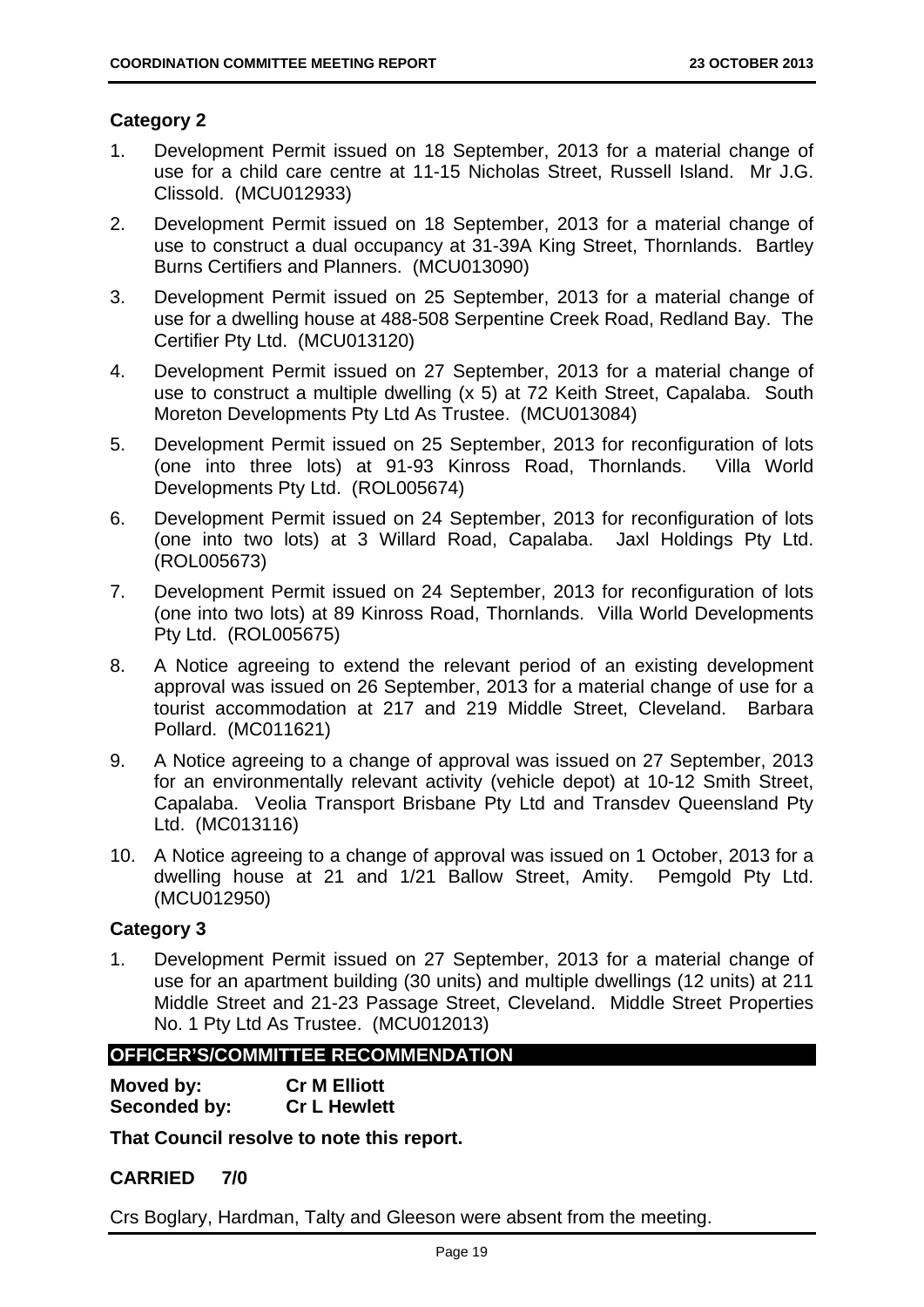#### **8.1.2 APPEALS LIST - CURRENT AS AT 1 OCTOBER, 2013**

**Dataworks Filename: Reports to Coordination Committee - Portfolio 7 Planning and Development** 

**Authorising/Responsible Officer:** 

**Louise Rusan General Manager Community & Customer Services** 

**Author: Chris Vize Senior Planner, Design and Coordination** 

#### **PURPOSE**

The purpose of this report is for Council to note the current appeals.

# **BACKGROUND**

Information on appeals may be found as follows:

#### **1. Planning and Environment Court**

- a) Information on current appeals and declarations with the Planning and Environment Court involving Redland City Council can be found at the District Court web site using the "Search civil files (eCourts) Party Search" service: http://www.courts.qld.gov.au/esearching/party.asp
- b) Judgements of the Planning and Environment Court can be viewed via the Supreme Court of Queensland Library web site under the Planning and Environment Court link: http://www.sclqld.org.au/qjudgment/

#### **2. Redland City Council**

The lodgement of an appeal is acknowledged with the Application details on the Councils "Planning and Development On Line - Development - Application Inquiry" site. Some Appeal documents will also be available (note: legal privilege applies to some documents). All judgements and settlements will be reflected in the Council Decision Notice documents:

http://www.redland.qld.gov.au/PlanningandBuilding/PDOnline/Pages/default.aspx

#### **3. Department of State Development, Infrastructure and Planning (SDIP)**

The DSDIP provides a Database of Appeals (http://services.dip.qld.gov.au/appeals/) that may be searched for past appeals and declarations heard by the Planning and Environment Court.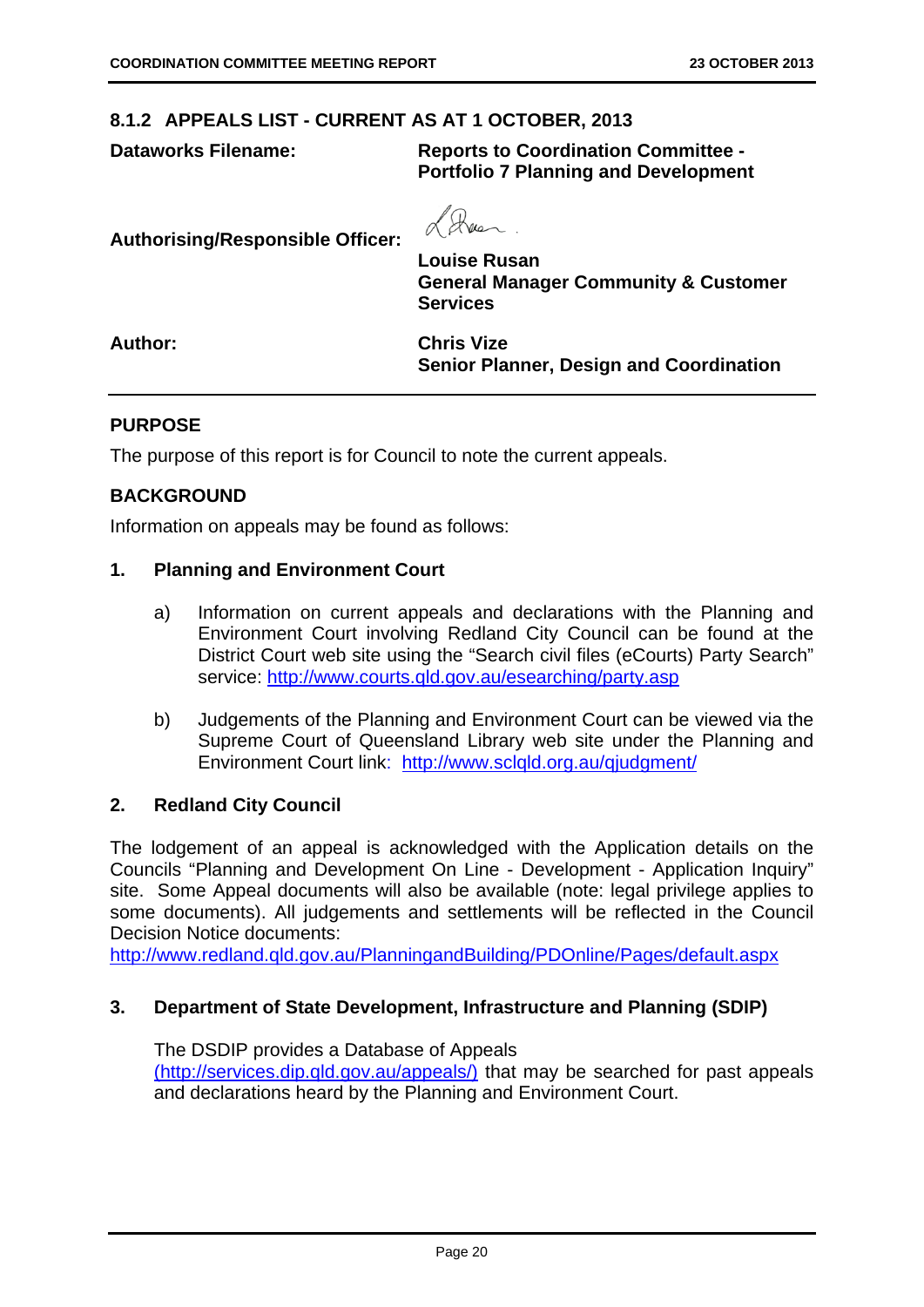The database contains:

- A consolidated list of all appeals and declarations lodged in the Planning and Environment Courts across Queensland of which the Chief Executive has been notified.
- Information about the appeal or declaration, including the appeal number, name and year, the site address and local government.

# **ISSUES**

| 1.                          | <b>File Number:</b> | Appeal 1963 of 2009<br>(MC010715)                                                                                                                              |
|-----------------------------|---------------------|----------------------------------------------------------------------------------------------------------------------------------------------------------------|
| <b>Applicant:</b>           |                     | JT George Nominees P/L                                                                                                                                         |
| <b>Application Details:</b> |                     | Preliminary Approval for MCU for neighbourhood centre,<br>open space and residential uses (concept master plan).<br>Cnr Taylor Rd & Woodlands Dve, Thornlands. |
| <b>Appeal Details:</b>      |                     | Applicant appeal against refusal.                                                                                                                              |
| <b>Hearing Date:</b>        |                     | Adjourned for further review 23 October 2013.                                                                                                                  |

| 2.                          | <b>File Number:</b> | Appeal 2675 of 2009.<br>(MC010624)                                                                                                                     |
|-----------------------------|---------------------|--------------------------------------------------------------------------------------------------------------------------------------------------------|
| <b>Applicant:</b>           |                     | L M Wigan                                                                                                                                              |
| <b>Application Details:</b> |                     | Material Change of Use for residential development (Res A &<br>Res B) and preliminary approval for operational works<br>84-122 Taylor Road, Thornlands |
| <b>Appeal Details:</b>      |                     | Applicant appeal against refusal.                                                                                                                      |
| <b>Current Status:</b>      |                     | Directions Order 1 March 2013 sets out dates for mediation<br>and disclosure of documents.                                                             |
| <b>Hearing Date:</b>        |                     | Listed for review 23 October 2013.                                                                                                                     |

| 3.                          | <b>File Number:</b>  | Appeal 246 of 2013<br>(MCU012617)                                                                                                   |
|-----------------------------|----------------------|-------------------------------------------------------------------------------------------------------------------------------------|
| <b>Applicant:</b>           |                      | <b>Lipoma Pty Ltd</b>                                                                                                               |
| <b>Application Details:</b> |                      | Material Change of Use for extension to Shopping Centre<br>(Shop and Refreshment Establishment)<br>2-34 Bunker Road, Victoria Point |
| <b>Appeal Details:</b>      |                      | Applicant appeal against negotiated adopted infrastructure<br>charges notice.                                                       |
| <b>Current Status:</b>      |                      | Without prejudice meeting held with appellant.                                                                                      |
|                             | <b>Hearing Date:</b> | Listed for review 9 October 2013.                                                                                                   |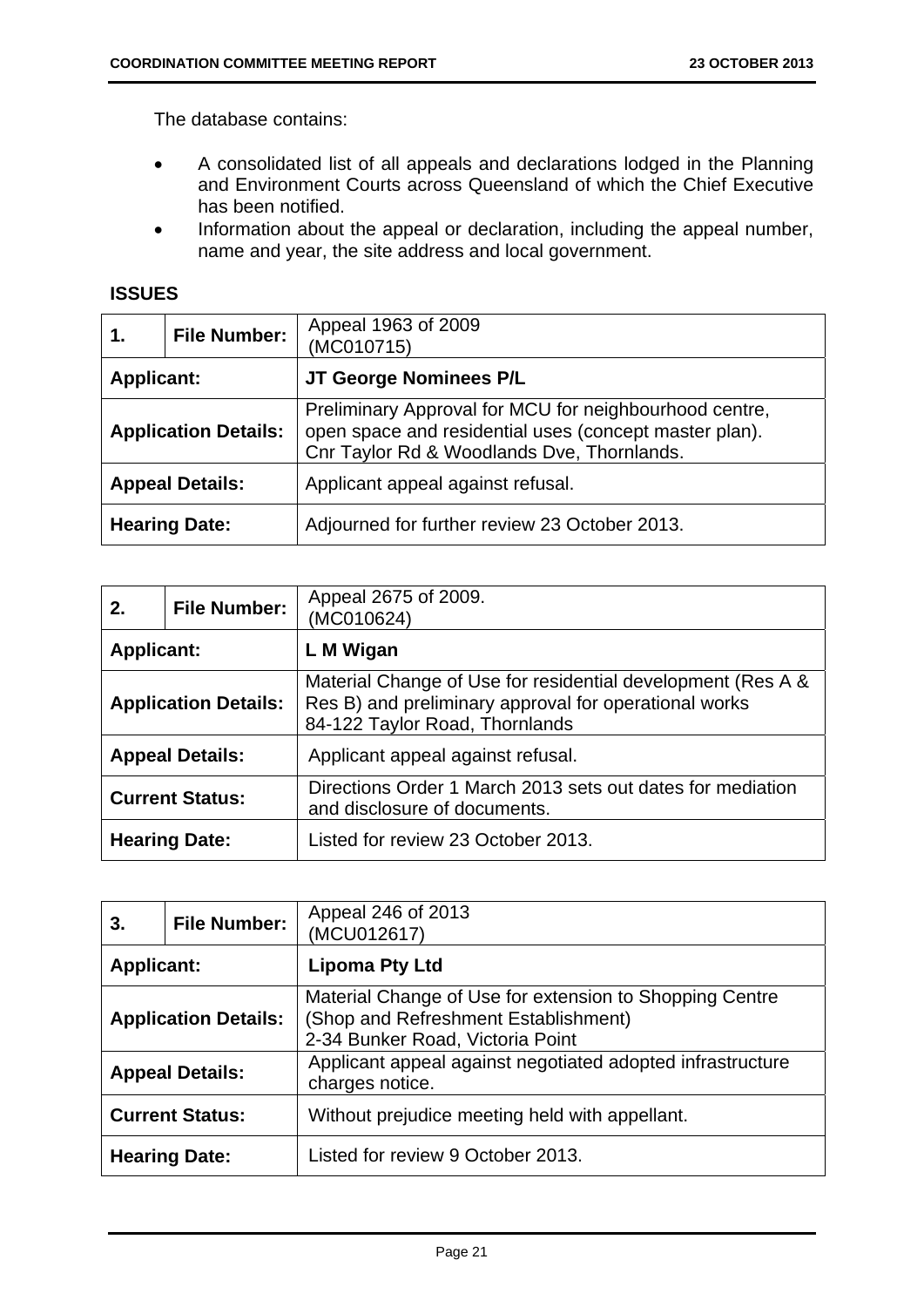| 4.                          | <b>File Number:</b> | Appeal 2335 of 2013<br>(MCU012421)                                                                                                                                                                |  |
|-----------------------------|---------------------|---------------------------------------------------------------------------------------------------------------------------------------------------------------------------------------------------|--|
| <b>Applicant:</b>           |                     | <b>Barro Group Pty Ltd</b>                                                                                                                                                                        |  |
| <b>Application Details:</b> |                     | Material Change of Use for Extractive Industry and<br>Environmentally Relevant Activities 8, 16 & 21<br>1513 & 1515-1521 Mount Cotton Road and 163-177 & 195<br><b>Gramzow Road, Mount Cotton</b> |  |
| <b>Appeal Details:</b>      |                     | Applicant appeal against refusal.                                                                                                                                                                 |  |
| <b>Current Status:</b>      |                     | Development application called-in by the Minister.                                                                                                                                                |  |

| 5.                          | <b>File Number:</b>  | Appeal 3442 of 2013<br>(S/3953/1)                                                                  |
|-----------------------------|----------------------|----------------------------------------------------------------------------------------------------|
| <b>Applicant:</b>           |                      | <b>D</b> Petersen                                                                                  |
| <b>Application Details:</b> |                      | Originating application P&E Appeal 1756 of 1998 and 1757 of<br>1998 – 12 Wisteria Street, Ormiston |
| <b>Appeal Details:</b>      |                      | To remove condition 33 of P&E Appeal 1756/98 and 1757/98<br>to allow removal of vegetation.        |
| <b>Current Status:</b>      |                      | No action to date.                                                                                 |
|                             | <b>Hearing Date:</b> | Listed for review 2 October 2013                                                                   |

# **OFFICER'S/COMMITTEE RECOMMENDATION**

**Moved by: Cr M Elliott**  Seconded by: Cr C Ogilvie

**That Council resolve to note this report.** 

# **CARRIED 7/0**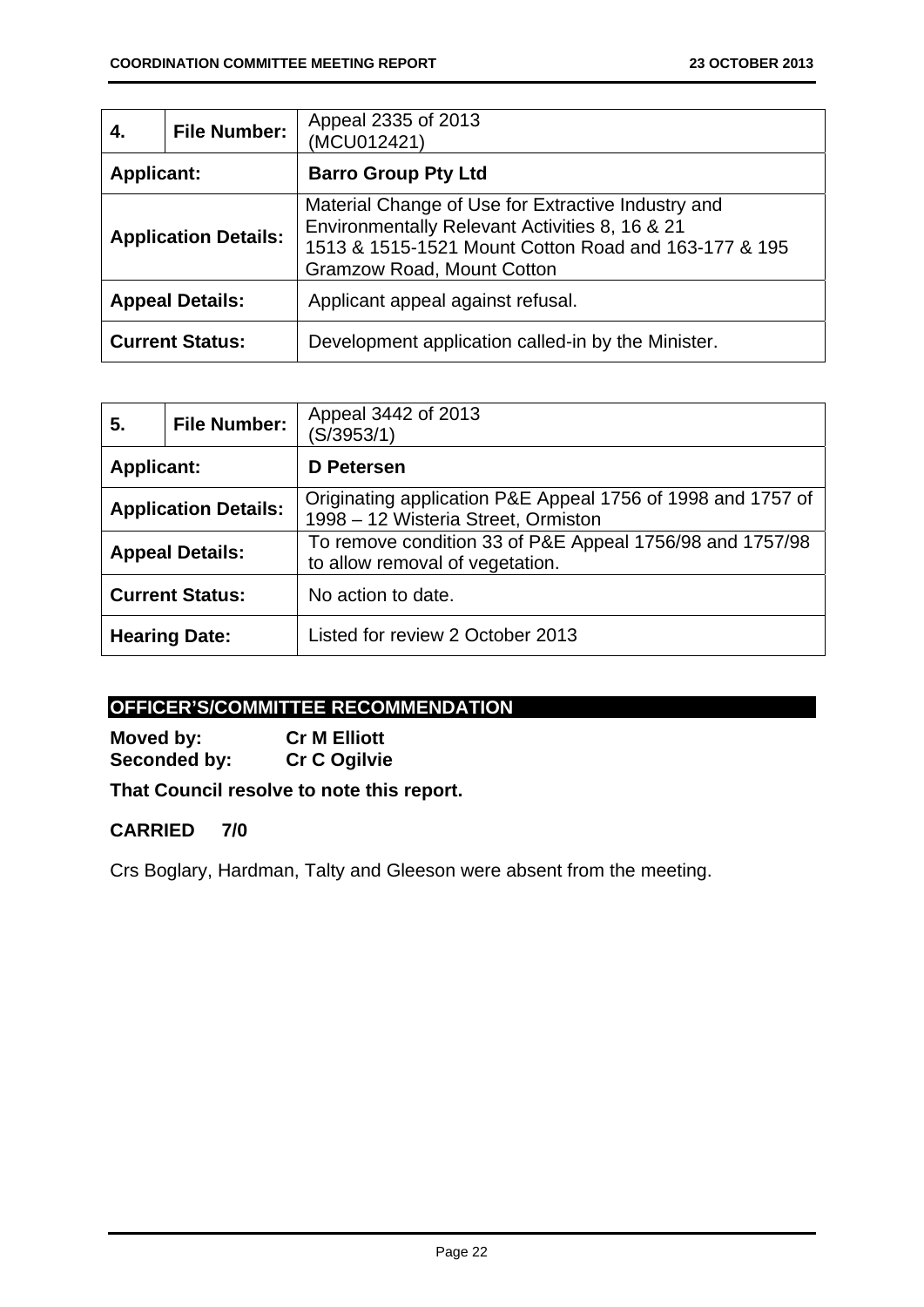# **8.1.3 RECONFIGURATION OF LOTS - 19 BURBANK ROAD, BIRKDALE QLD 4159**

| <b>Dataworks Filename:</b>  | <b>ROL005667</b>                                                                          |
|-----------------------------|-------------------------------------------------------------------------------------------|
| Attachment:                 | <b>Locality Map, Site Plan and Aerial Photo</b>                                           |
| <b>Authorising Officer:</b> | <b>Louise Rusan</b><br><b>General Manager Community &amp; Customer</b><br><b>Services</b> |
| <b>Responsible Officer:</b> | <b>David Jeanes</b><br><b>Group Manager City Planning and Assessment</b>                  |
| Author:                     | <b>Scott Pearson</b><br><b>Planning Officer</b>                                           |

# **PURPOSE**

This Category 4 application is referred to Committee for determination at the request of the divisional Councillor

Council has received an application seeking a Standard Format Reconfiguration (3 into 36 Lots & Park) on land at 19 Burbank Road & Carinyan Drive, Birkdale.

The application has been assessed against the relevant provisions of the Redlands Planning Scheme. The following issues have been addressed through the assessment:

- Reduced setbacks for proposed lots;
- Intersection treatments, increased traffic and the road reserve width of Sailfish Avenue; and
- Stormwater management (dam retention);

Overall, the proposed development is considered to comply with the provisions of the Redlands Planning Scheme. The Application did not require any referrals or public notification. It is therefore recommended that the application be issued a Development Permit subject to conditions identified in the Officer's Recommendation.

# **BACKGROUND**

The site was the subject of an approval for a Preliminary Approval for a Material Change of Use which altered the zoning on parts of the land to include it within the Urban Residential Zone (Council Ref: MC008637). The approval was issued by Court Order on the 2 September 2009

The site has an area of 36,207 $m^2$  consisting of two access restriction strips (38 $m^2$ ) and one large semi-rural allotment  $(36,169m^2)$ . The site is currently improved by a single dwelling and shed located in corner of Burbank Road and Carinyan Drive with two dams generally located on the centre and northern portion of the lot. The vegetation is limited to the perimeter of the dams with sporadic trees linking the two.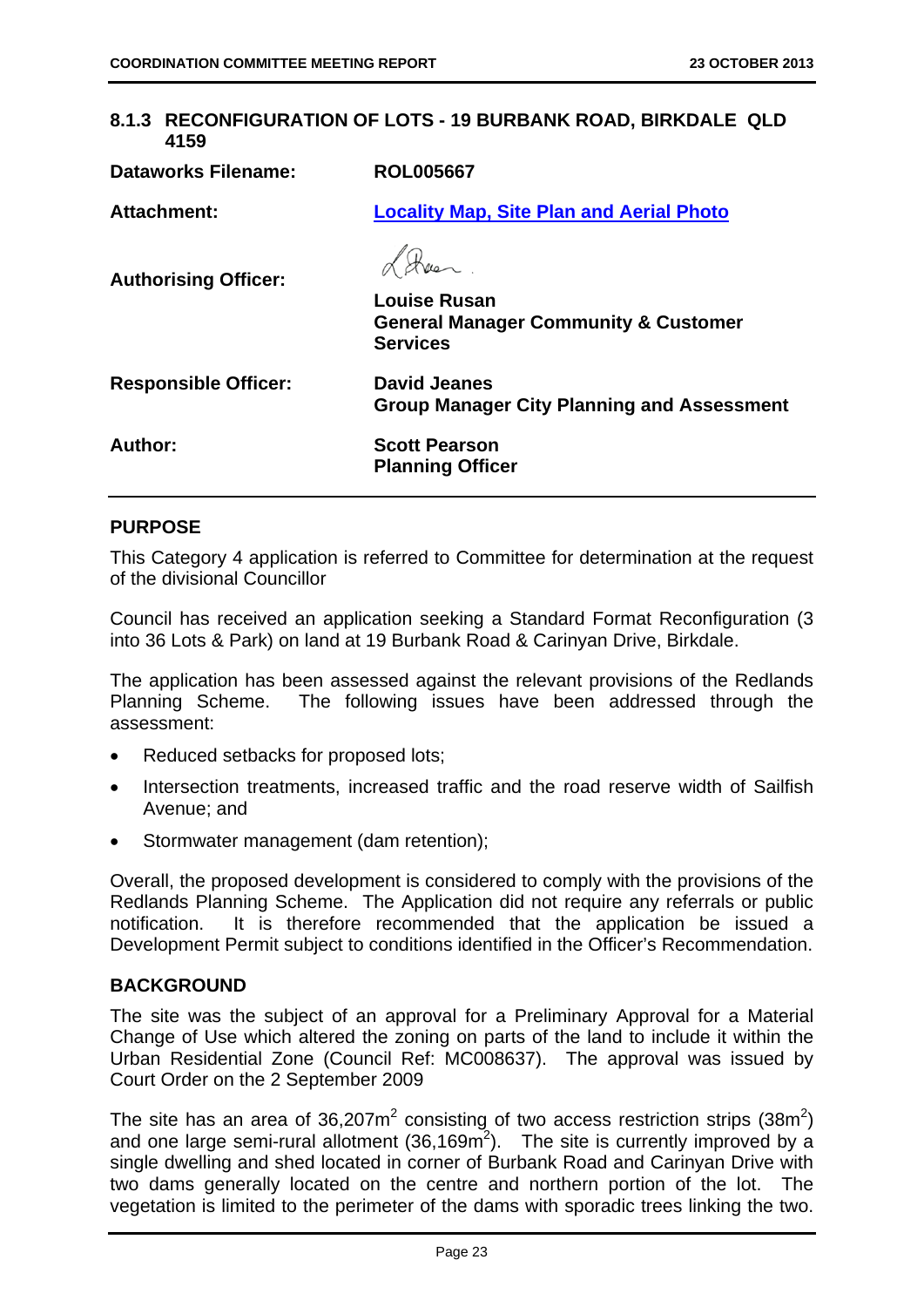The northern dam represents the lowest point in the slope of the land at RL 17m AHD with the central dam at RL 19m AHD.

The site is located on the southern side of Burbank Street to the east of Carinyan Drive. The majority of the site is included in the Urban Residential zone and the Open Space Zone, which is generally located in the centre of the property. The Open Space zone has a lineal shape from north to south and adjoins an existing park to the east. The two access restriction strips are included in Community Purpose Zone, Sub Area 7.

The surrounding area is included in the Urban Residential zone with an Open Space Zone linking the site to a greater network of open space to the north across Burbank Road and to the south in Vedson Street. Land to the south east of the site is included in the Urban Residential, Subarea 1 zone. The overall character is generally consistent with that expected in an Urban Residential area with detached housing.

The application is for a two staged development for a three (3) into 36 lot reconfiguration that will result in the creation of:

Stage 1 –

- 1 large corner allotment having an area of  $1450m^2$ . The frontage width along Carinyan Drive measures 46.5 metres and 24.6 along Burbank Road; and
- The applicant has indicated the existing dwelling and shed are to be retained on proposed lot 1 in Stage 1.

# Stage 2 –

- 29 standard lots ranging in size from  $450m^2$  to  $702m^2$ , with frontages that range in width from 10m to 23.5m;
- 2 lots small lots having a size of  $405m^2$  and  $415m^2$  with a frontage width of 15 metres and 16.6 metres;
- 4 internal allotments ranging in size from  $915m^2$  to  $1165m^2$  gaining access to the relevant street via reciprocal access easement;
- 1 parkland lot with an area of 1,052ha:
- Building Envelopes are proposed on all 35 allotments in Stage 2;
- Widening of Carinyan Drive; and
- A 120m extension to Vedson Street and an extension to Sailfish Avenue.

# **ISSUES**

# *Sustainable Planning Act 2009*

The application has been made in accordance with the *Sustainable Planning Act 2009* Chapter 6 – Integrated Development Assessment System (IDAS) and constitutes an application for Reconfiguring a Lot under the Redlands Planning Scheme.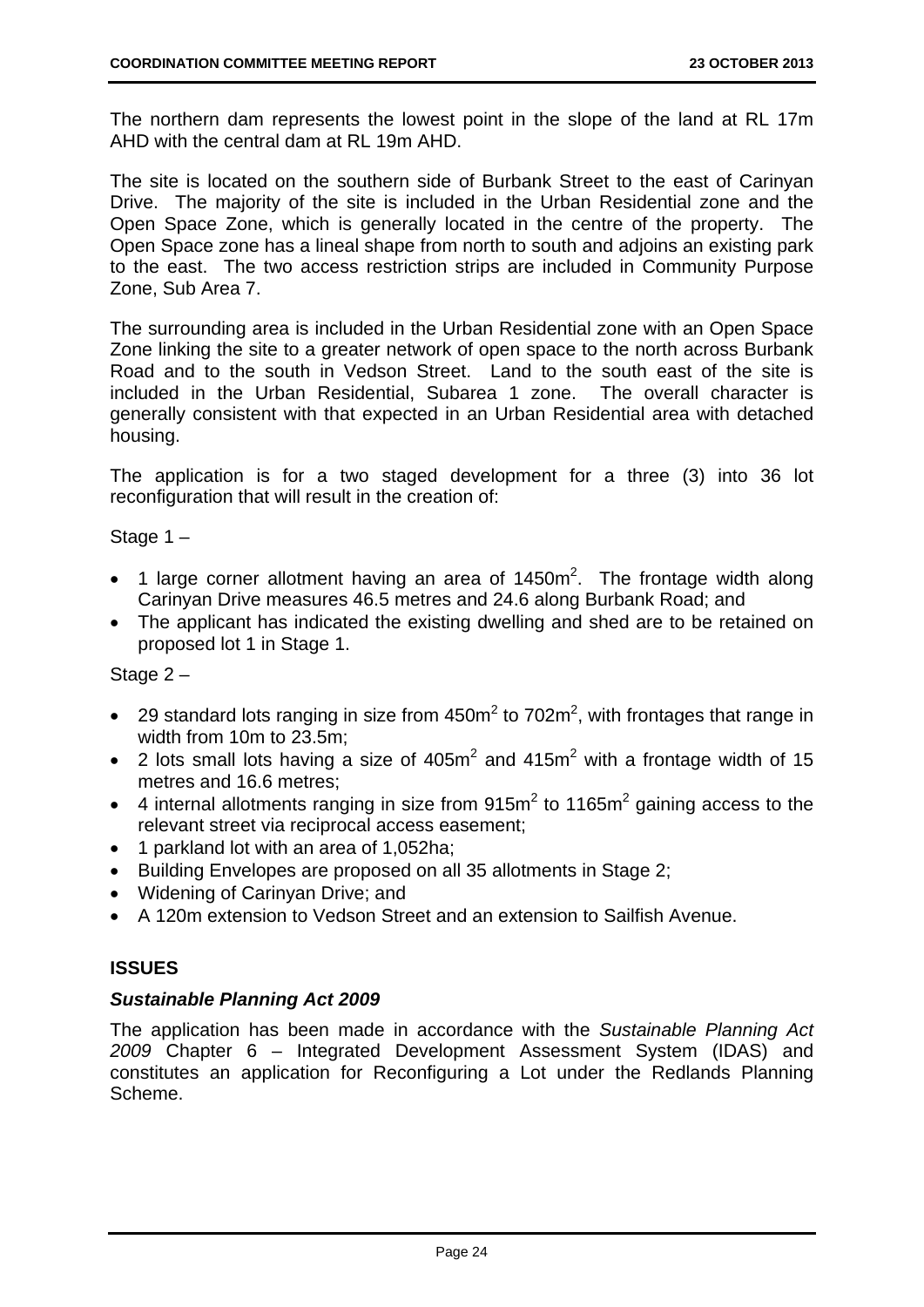# **SEQ Regional Plan 2009-2031**

The site is located within the Urban Footprint in the SEQ Regional Plan 2009-2031.

# **State Planning Policies & Regulatory Provisions**

| <b>State Planning Policy / Regulatory Provision</b> | <b>Applicability to Application</b>                                                                                                                                                                                                                                                                                  |
|-----------------------------------------------------|----------------------------------------------------------------------------------------------------------------------------------------------------------------------------------------------------------------------------------------------------------------------------------------------------------------------|
| <b>SEQ Koala Conservation SPRP</b>                  | The site is within a Priority Koala Assessable<br>Development Area designated as Low Value<br>Rehabilitation Habitat Values under the SEQ<br>Koala Conservation SPRP. As the site is not<br>included in the high value or medium value<br>designation, in this instance there are no<br>requirements under the SPRP. |
| SPRP (Adopted Charges)                              | The development is subject to infrastructure<br>charges in accordance with the SPRP (adopted<br>charges) and Council's adopted resolution.<br>Details of the charges applicable have been<br>provided under the Infrastructure Charges<br>heading of this report.                                                    |

# **Redlands Planning Scheme**

The application has been assessed under the Redlands Planning Scheme version 5.3, effective on the 14 June 2013. The following Codes are considered relevant.

#### Community Purpose Zone Code

The Community Purpose zone is located over lots 901 on RP911519 and Lot 905 on  $SP110597$  having a total land area of  $38m^2$ . The area is located along the site's western boundary abutting Carinyan Drive. The land included in the zone is proposed to be utilised within a 4 metre road widening and as such the development in the zone is for the purpose of public use road. The use is exempt development within the zone and is considered to comply with the expectations of zone.

#### Open Space Zone Code

The applicant proposes to dedicate the land mapped within the Open Space zone as reflected in the previous Court decision. The open space will be landscaped and utilised for stormwater management and will not include residential development within this zone. Hence, the proposal is consisted with the intent of the zone.

#### Urban Residential Zone Code

This application proposes new allotments within the UR zoned land previously approved by the Court and in accordance with the current RPS mapping. The proposed use is therefore consistent with that expected in the zone.

#### Reconfiguration Code

This proposal is considered to be a major reconfiguration as it creates an extension to Vedson Street and the proposal introduces: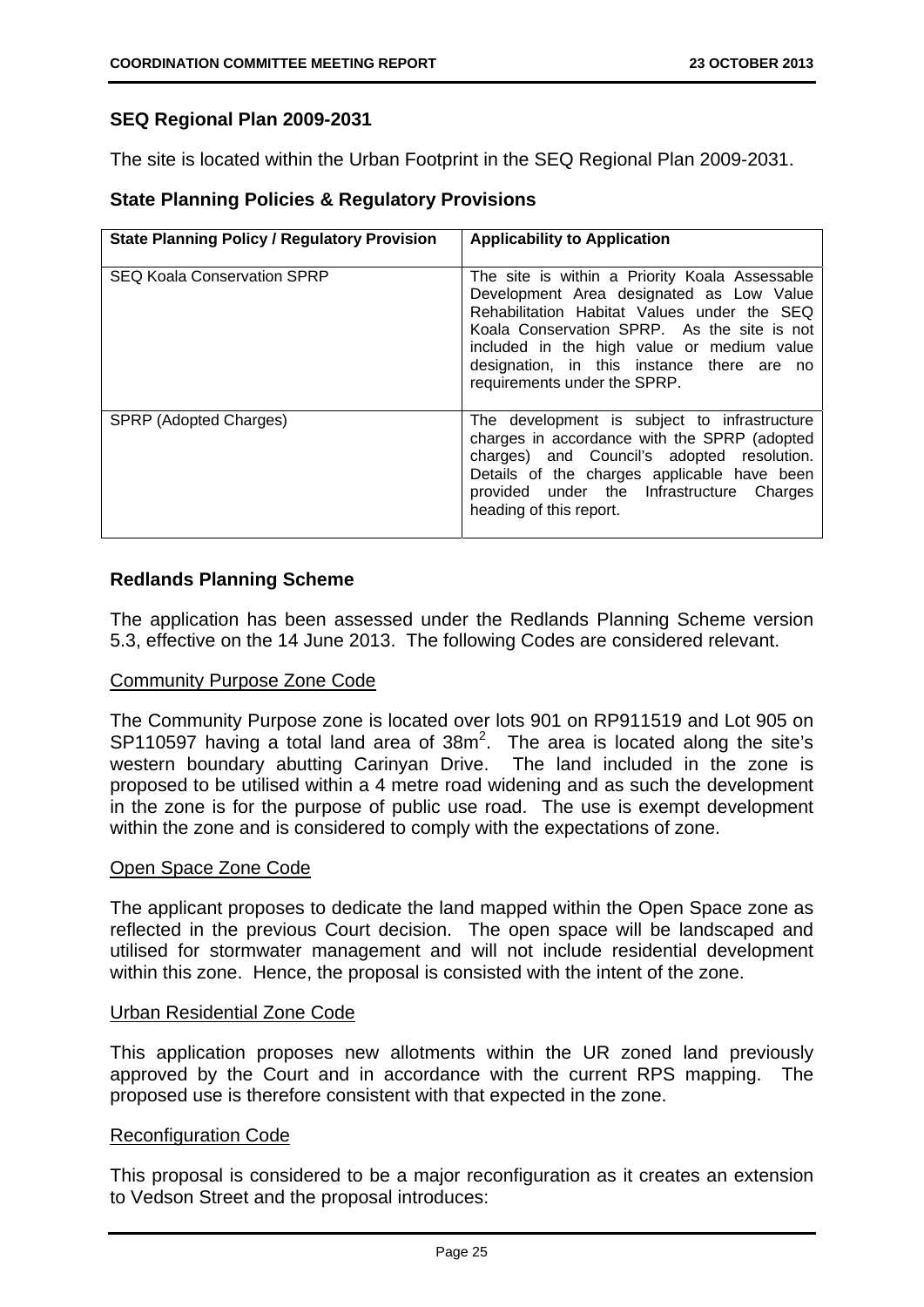- 2 small Lots;
- 4 internal lots:
- 29 standard allotments, and
- $\bullet$  1 park.

Each new allotment has an area compliant with the relevant provisions in Table 1 which states:

| Lot Type | <b>Minimum Lot Area Range</b>                                                                                                                                                  | <b>Minimum Frontage/Width</b>                                                                                                                      |
|----------|--------------------------------------------------------------------------------------------------------------------------------------------------------------------------------|----------------------------------------------------------------------------------------------------------------------------------------------------|
| Small    | $350 - 449m^2$<br>(for<br>major<br>and<br>medium reconfigurations)                                                                                                             | 10 metres                                                                                                                                          |
| Standard | 450-700 $m2$                                                                                                                                                                   | 15 metres                                                                                                                                          |
| Internal | 800m <sup>2</sup> excluding access way; or<br>700m <sup>2</sup> excluding access way<br>and have having a boundary<br>greater than 15 metres adjoining<br>the Open Space Zone. | Street front $lot - 18$<br>metres<br>including any truncation;<br>Access way -<br>one internal lot $-4.5$<br>metres<br>two internal lots<br>metres |

Overall, the allotments are generally rectangular in shape to facilitate energy efficient design and promote positive solar climatic response opportunities. The subdivision layout includes 4 internal allotments identified as proposed lot 16, 17, 31 and 32, which comply with the minimum lot sizes. The proposal provides reciprocal access easements shared between two allotments. Designated waste collection areas are noted on the engineering plans. This will also accommodate the existing 3 dwelling houses which are currently serviced in Burbank Street.

The proposal provides 5% of the new allotments as small lots, which are identified on the Site Plan as proposed lots 19 and 23. Both lots are accessed along the northern extension of Vedson Street and overlook the road towards the parkland. The road configuration is bound by the existing network and the boundary of the Open Space zone. Further development of any proposed allotment is not possible under the current version of the Redlands Planning Scheme.

The proposal includes building envelopes across all lots created in Stage 2. The building envelopes apply to future building work for dwelling houses and provide alternative solutions resulting in 3 metre front setbacks to each allotment (except Lots 14, 15, 16, 17, 31 and 32) and side & rear setbacks that allow a 600mm eave within the boundary clearance. Specific Outcome S4 states that reconfigurations involving building envelopes are to be of a size that is able to contain all aspects of the development including buildings and structures. The lots will contain future dwellings that are subject to assessment against the Queensland Development Code (QDC). In this instance, the proposed building envelopes are considered to comply with the Performance Criteria in the QDC as follows: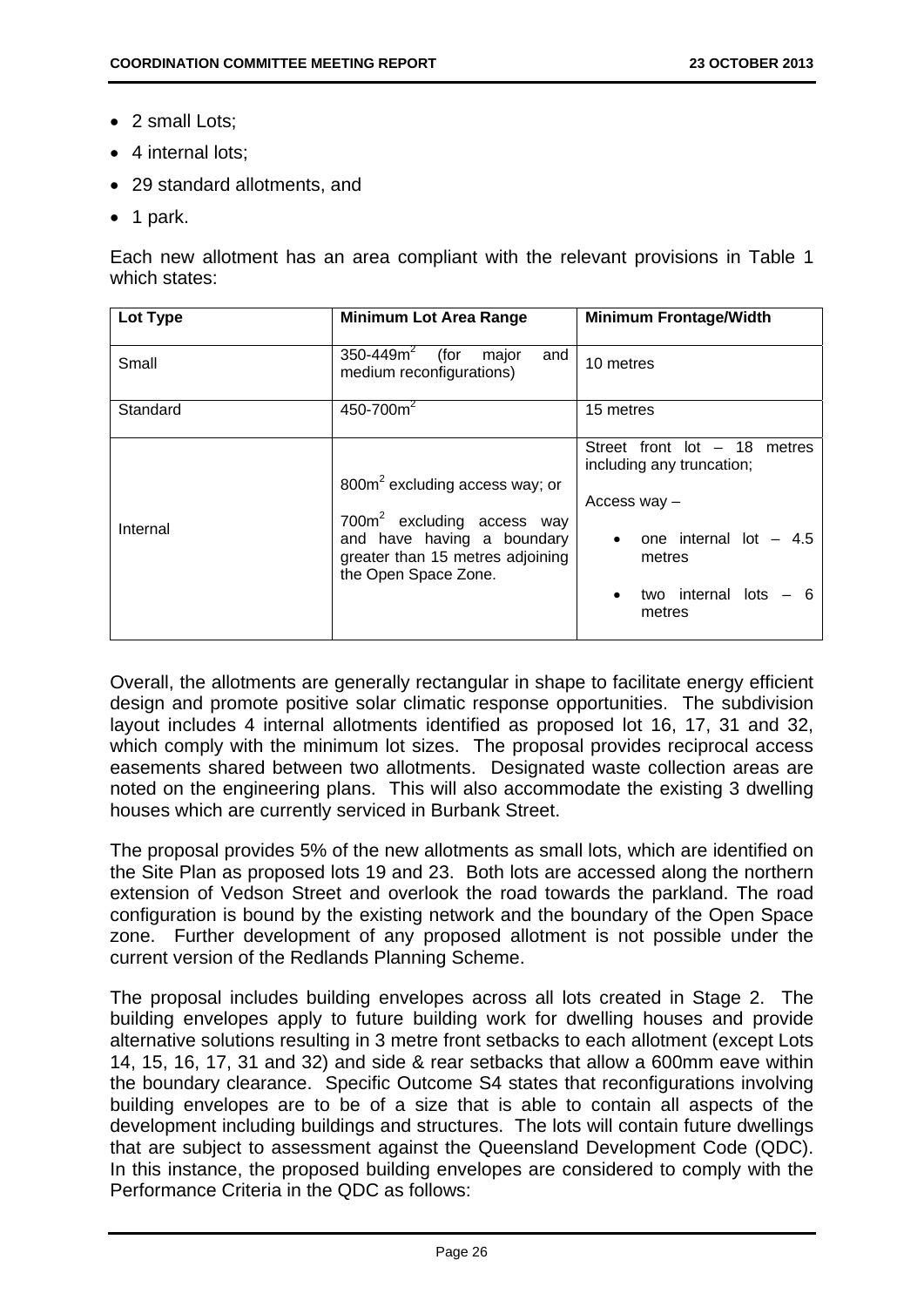- The QDC (MP1.1 for lots less than 450m<sup>2</sup>) allows setbacks to a minimum of 3m where fronting an Access Place or Access Street. The proposed building envelopes on Lots 19 & 23 front the Vedson Street extension, which is considered to be an Access Street and therefore the reduced setback complies with this provision;
- The QDC (MP1.2 for lots greater than  $450m^2$ ) A1(a)(ii) states that where there are existing detached dwellings on both adjoining lots and at least one of the dwellings is setback 3m, then the new front setback can be a minimum 3 metres. Given the QDC anticipates setbacks less than 6m in emerging streetscapes, the minimum front setback of 3m is considered acceptable in this instance;
- Proposed lots 14 & 15 include a greater 4.5m front setback to create a transition between the site and existing dwellings to the south. The proposal is considered to comply with Performance Criteria P1 as the proposed setbacks provide a transition from the existing dwellings on adjoining lots, the proposed building envelopes will still facilitate an acceptable streetscape and will not impact on adjoining neighbours; and
- The inclusion of eaves within the side boundary clearances will have no significant impact on light, ventilation or privacy of the adjoining properties. The clearance distance between the dwelling and the boundary (to the bulk of the building) will therefore be in accordance with QDC.

Given the proposed building envelopes are considered to comply with the Performance Criteria under the relevant sections of the QDC, the proposal adequately addresses Specific Outcome S4 and therefore complies with the Reconfiguration Code.

#### Habitat Protection Overlay Code

The site has two designations applicable under the Habitat Protection Overlay. There is an Enhancement Corridor designation which runs from the north of the site through the middle and attaches to a small area to the south-eastern corner of the site which is designated as Enhancement Link. Environmental values were considered in the appeal by the relevant experts and the urban residential zone reflects the outcome of that assessment. However, the overlay mapping does not reflect the previous court decision. Overall, the proposal is consistent with the court decision and therefore is acceptable.

#### Waterways, Wetlands and Moreton Bay

The overlay maps the two existing dams and a natural drainage line. The proposal retains the dams and the surrounding native vegetation where possible and therefore complies with the Code.

#### Flood Storm and Drainage Constrained Land Overlay

The site is subject to flooding with an area generally surrounding the existing dams being included in the flood prone area. The new allotments can achieve levels free from inundation and therefore comply with the Code.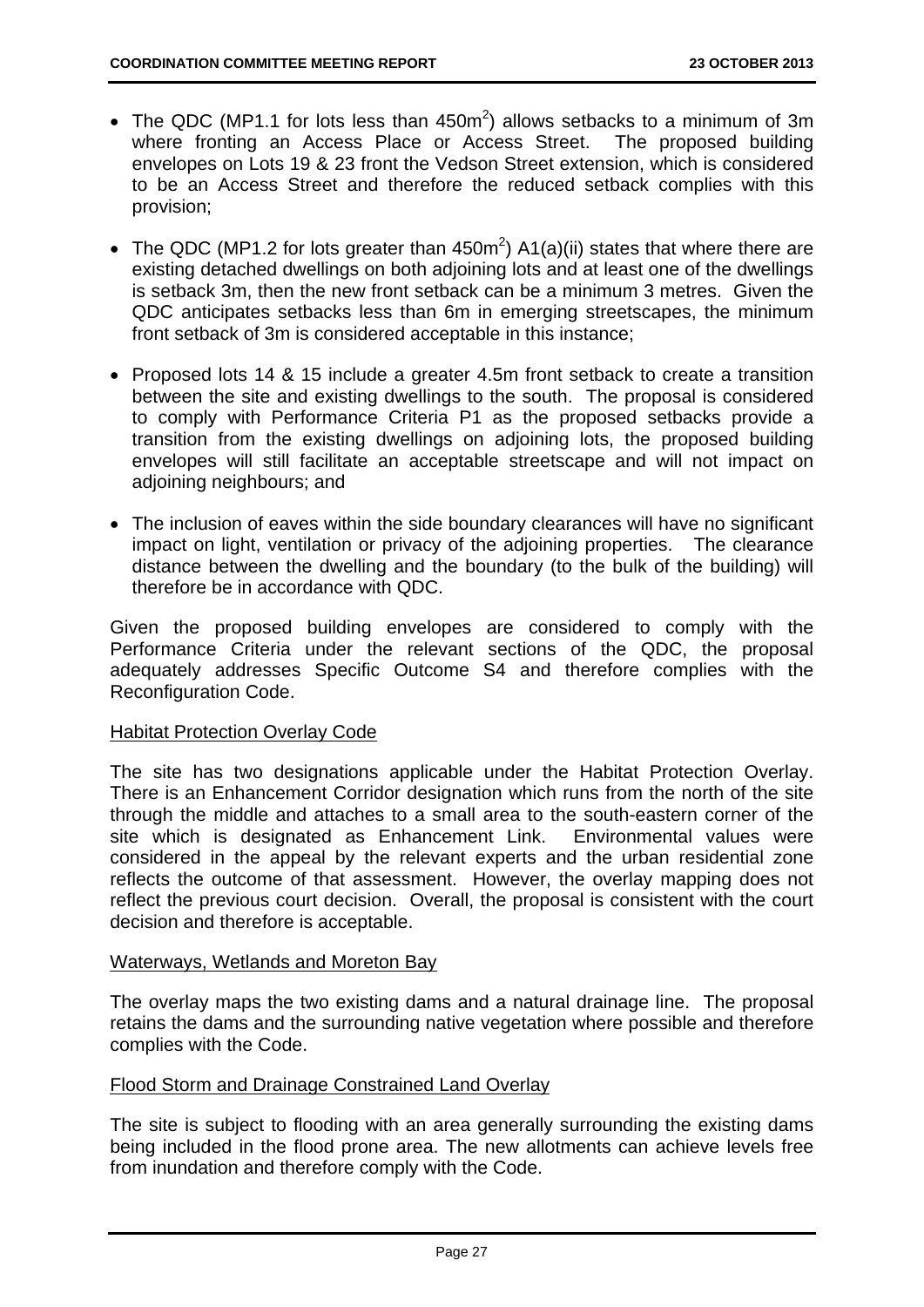# Development Near Underground Infrastructure Code

Future dwellings will have to comply with the self-assessable criteria of the code or approval will be required. The proposed layout is acceptable and complies with the code.

#### Erosion Prevention and Sediment Control

The development can comply with the detailed designs including an Erosion and Sediment Control Plan to be submitted at the operational works stage. The applicant has provided a Geotechnical Report to assist in the preparation of the further documents.

#### Excavation and Fill Code

The proposal requires excavation and filling across the site and retaining walls over 1 metre in height have been proposed. A condition in relation to the stepping of retaining walls over 1 metre is included in the condition package and future works will be subject to further detailed design assessment at the operational works stage. Consequently, the proposal meets Specific Outcome S1 of the Excavation and Filling Code.

#### Infrastructure Works Code

The proposal can achieve adequate services to each allotment with compliance subject to detailed design assessment through the operational works stage.

Burbank Road in the north eastern corner of the site will be reconfigured to accommodate 5 new allotments. The driveway width is retained with additional parking spaces provided adjacent to the pathway. The bin collection area will also be reconfigured to better accommodate the existing and new allotments.

The minimum road width sought in the Redlands Planning Scheme is 15 metres. The extension of Vedson Street from the southern boundary north into the site achieves a compliant 15 metre road verge. However, Sailfish Avenue is proposed to end with a road width of 13 metres. Specific Outcome S7 states that roads are to have a sufficient reserve width to accommodate all necessary services. The proposed road accommodates all necessary infrastructure, can accommodate the waste collection vehicle and contains 3 parking spaces. Hence, the reduced road reserve is considered appropriate in this instance.

Specific Outcome S7 also requires reconfigurations that create new roads or require upgrading of a public road to maintain or improve the safe and efficient operation of roads. Access to and from the development is likely to be split via several roads including:

- Carinyan Drive to the west;
- Burbank Road to the north:
- Sailfish Avenue to the east; and
- Vedson Street, which ultimately connects with Carinyan Drive and the Old Cleveland Road East intersection to the south.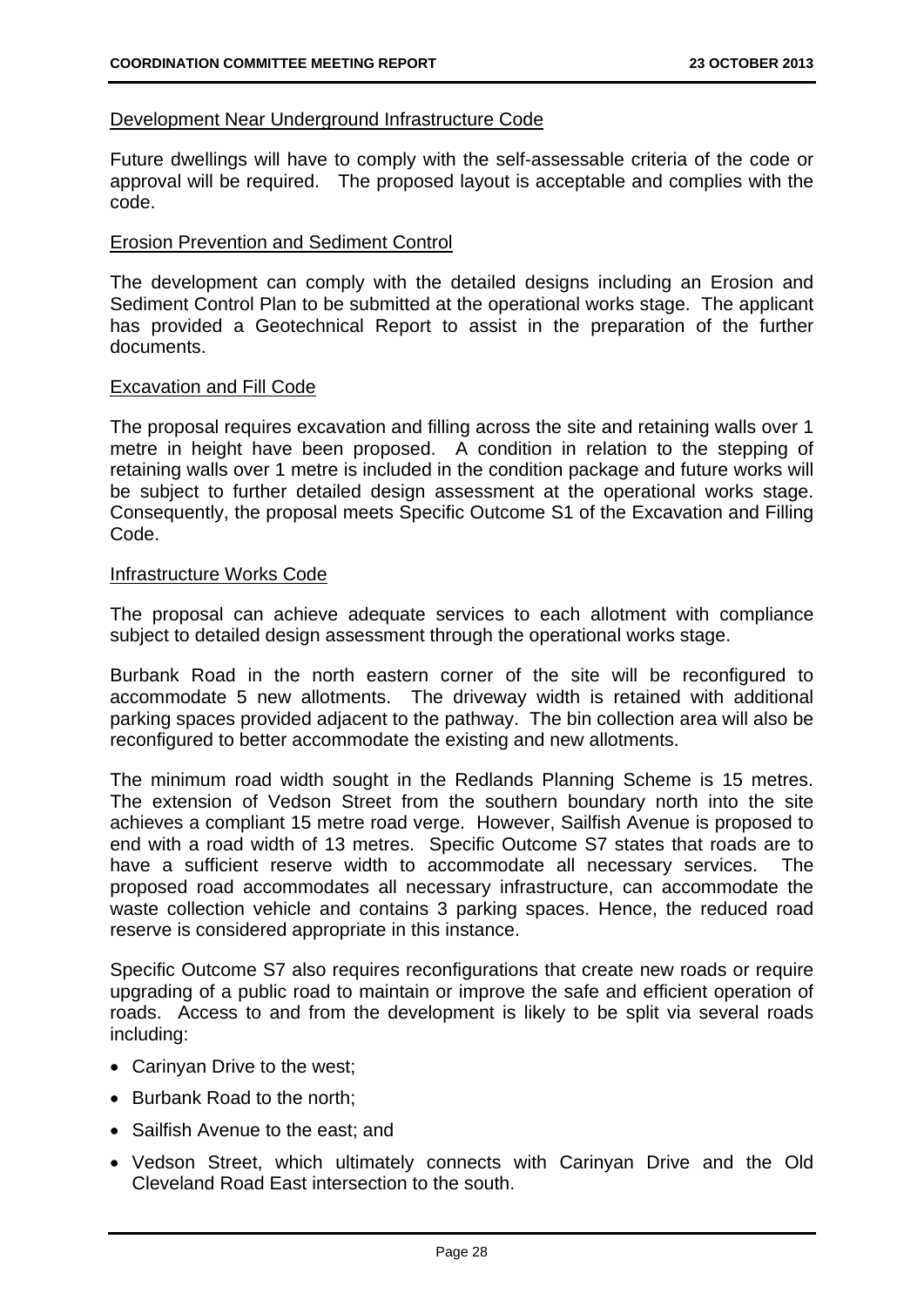Carinyan Drive is an Access Street, but due to the level of traffic it accommodates a condition has been included to increase the pavement width to 7m to ensure it operates efficiently. No other upgrades are required as the other surrounding roads, being Vedson Street, Burbank Road and Sailfish Avenue are all at least Local Access Street capable of handling up to 1000 vehicle movements per day. Furthermore, engineering advice has been provided confirming that the intersections of Carinyan Drive / Old Cleveland Road East and Burbank Road / Birkdale Road are capable of handling the additional traffic generated by the subdivision without the need for intersection upgrades. Consequently, the lots created by the proposed development are not expected to have a significant increase on the existing surrounding road network and therefore comply with S7.

Specific Outcome S8 requires pedestrian and cycle path infrastructure to be provided. Council's Priority Infrastructure Plan Map T6 Cycleway Trunk Network identifies Burbank Road as a Future Network – off road path. Consequently, provision of this path has been included as a condition of approval.

#### Stormwater Management Code

The applicant has provided an updated Site Based Stormwater Management Plan. The proposal meets the specific outcomes of the code and has been conditioned accordingly. To ensure compliance with S1.1(j) a specific condition (Condition 1 plans amended in red) has been included to provide a turnaround area at the end of the indicative pavement adjacent to proposed lot 27. This is required so that a maintenance truck (MRV) can enter and exit the area safely to maintain the biobasin.

# **INFRASTRUCTURE CHARGES**

The proposed development is subject to infrastructure charges in accordance with the State Planning Regulatory Provisions (adopted charges). The total Redland City Council infrastructure charge applicable to this development is **\$924,000**

This charge has been calculated as follows in accordance with Council's Adopted Infrastructure Charges Resolution (amendment 1.3) July 2012:

The Adopted Infrastructure Charges have been calculated as followings:

36 lots X \$28,000 (charge rate) – \$28,000 (credit for 1 existing lot) = \$924,000

Note: Lot 901 on RP911519 & Lot 905 on SP110597 do not attract applicable credits as they are not of an adequate size to facilitate lawful development.

# **STATE REFERRAL AGENCIES**

The application did not trigger any referral requirements.

# **STRATEGIC IMPLICATIONS**

#### **Legislative Requirements**

In accordance with the Sustainable Planning Act, this code assessable application has been assessed against the Redlands Planning Scheme and other relevant legislation. The decision is due on 31 October 2013.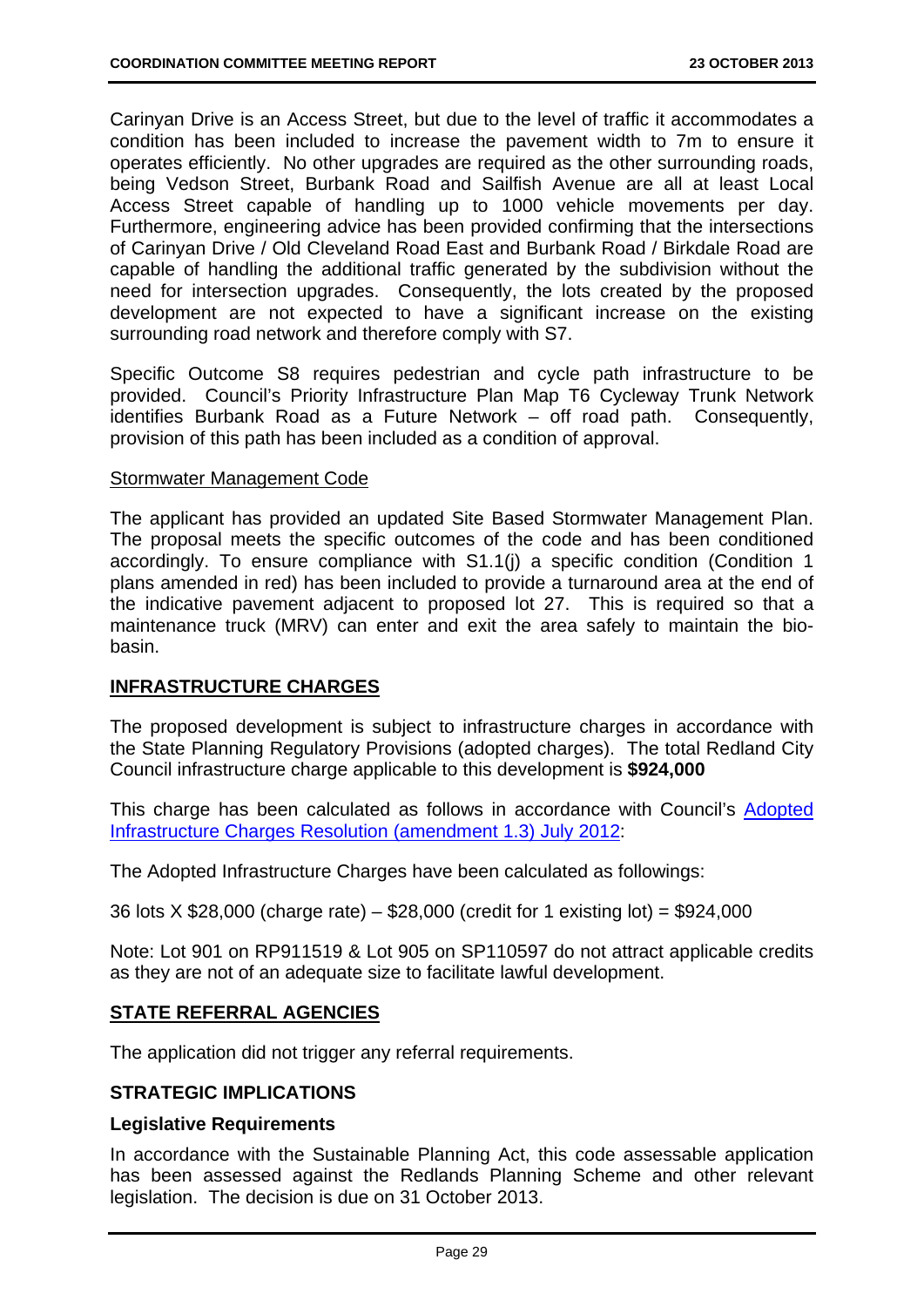# **Risk Management**

The applicant will be able to appeal the decision made by Council.

# **Financial**

If refused, there is potential that an appeal will be lodged.

# **People**

Nil implications.

# **Environmental**

The site is predominantly zoned for development as proposed. Environmental impacts have been addressed as part of the previous court approval and are reflected in the current zoning.

# **Social**

No submissions were received. The proposal is consistent with the intent of the site and warrants approval.

# **Alignment with Council's Policy and Plans**

The proposal and recommendation is considered to align with Council's policies and plans.

# **CONSULTATION**

The Planning Assessment Team has consulted with other assessment teams where appropriate. A copy of the original proposal was provided to Councillor Alan Beard. The Councillor asked for the determination to be made by committee due to public interest in the proposal.

#### **Engineering Assessment**

Council's engineer has assessed the application and considers the development to comply with the Redlands Planning Scheme with further details to be assessed at the operational works stage.

#### **Environmental Assessment**

Council's environmental officer has assessed the application and advises that the proposed development achieves compliance with the storm water objectives utilising one bio retention basin and swale. This is discussed later in this report.

#### **Landscaping Assessment**

Council's landscaping officer has assessed the application and the development can comply with further details to be assessed at the operational works stage.

#### **Health and Environment Assessment**

Council's Health and Environment officer has assessed the applicant's submission of a Stage 1 Contamination Assessment, prepared by Geo Environmental Consultants Pty Ltd, which concluded that the site would be suitable for residential development. Further information is required at the operational works stage.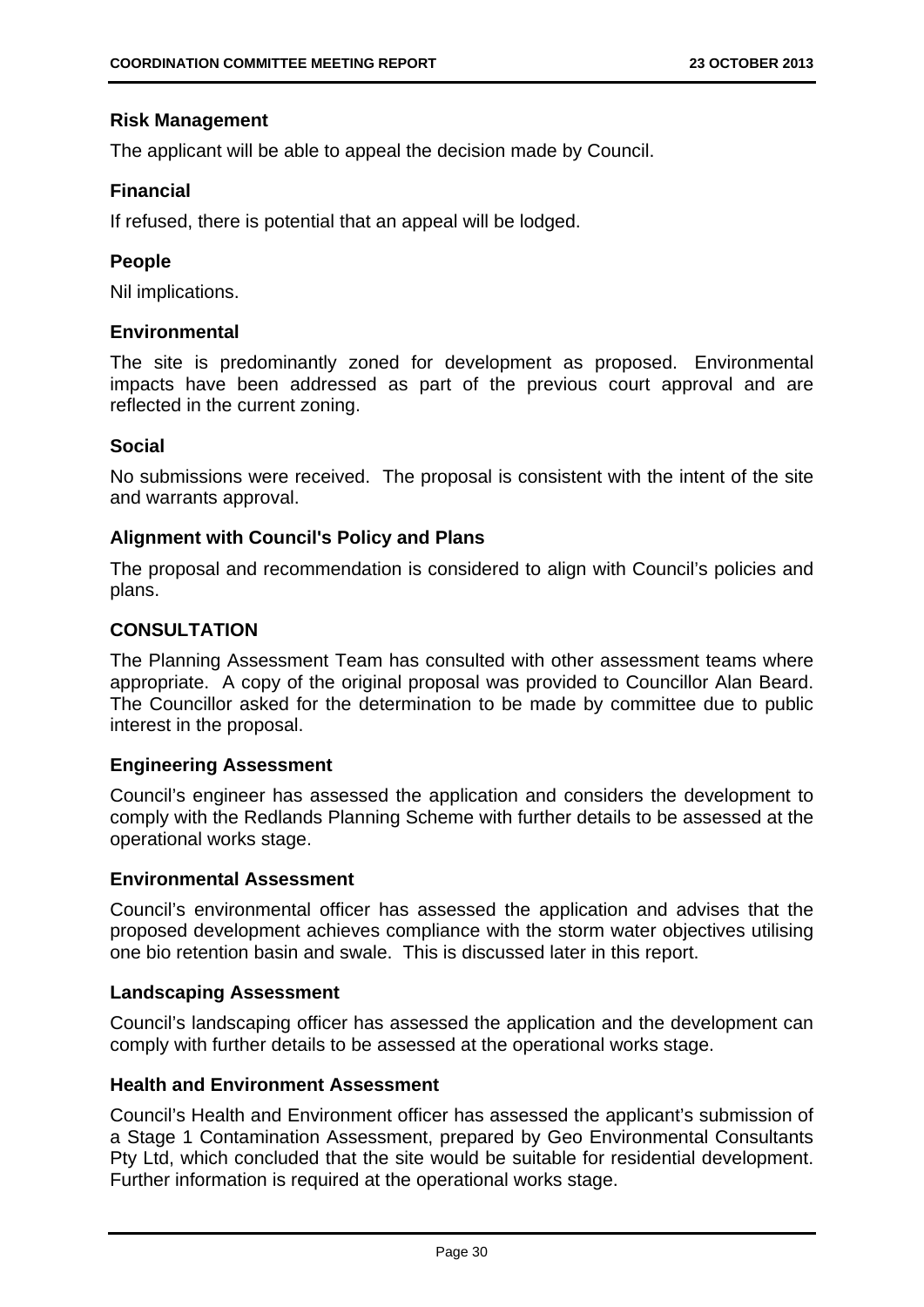# **CONCLUSION**

The new allotments are included in the Urban Residential Zone and are affected by a number of overlays, which were addressed as part of the previous court approval. The applicant has addressed issues of traffic, storm water and building envelopes. Overall, the proposal is considered to comply with the provisions of the Redlands Planning Scheme. Having due regard to the applicant's proposal, the supporting material submitted and the information noted above, it is recommended that a Development Permit be issued subject to conditions.

# **OPTIONS**

- 1. That Council resolve to adopt the officer's recommendation.
- 2. That Council resolve to refuse the application. Grounds of refusal would need to be established.

# **OFFICER'S/COMMITTEE RECOMMENDATION**

| Moved by:    | <b>Cr M Elliott</b> |
|--------------|---------------------|
| Seconded by: | <b>Cr M Edwards</b> |

**That Council resolve that a Development Permit Approval be issued for Stage 1 & 2 – Standard Format Reconfiguration (3 into 36 Lots & Park) on land described as Lot 213 on S312736, Lot 901 on RP911519 and Lot 905 on SP110597 and situated at 19 Burbank Road & Carinyan Drive, Birkdale, subject to the following conditions:** 

|    | <b>ASSESSMENT MANAGER CONDITIONS</b>                                                                                                                                                                                                                                                   | TIMING                                                 |
|----|----------------------------------------------------------------------------------------------------------------------------------------------------------------------------------------------------------------------------------------------------------------------------------------|--------------------------------------------------------|
| 1. | Comply with all conditions of this approval, at no cost to Council,<br>at the timing periods specified in the right-hand column. Where<br>the column indicates that the condition is an ongoing condition,<br>that condition must be complied with for the life of the<br>development. |                                                        |
|    | <b>Approved Plans and Documents</b>                                                                                                                                                                                                                                                    |                                                        |
|    | 2. Undertake the development in accordance with the approved<br>plans and documents referred to in Table 1, subject to the<br>conditions of this approval and any notations by Council on the<br>plans.                                                                                | Prior to<br>Council<br>approval of the Survey<br>Plan. |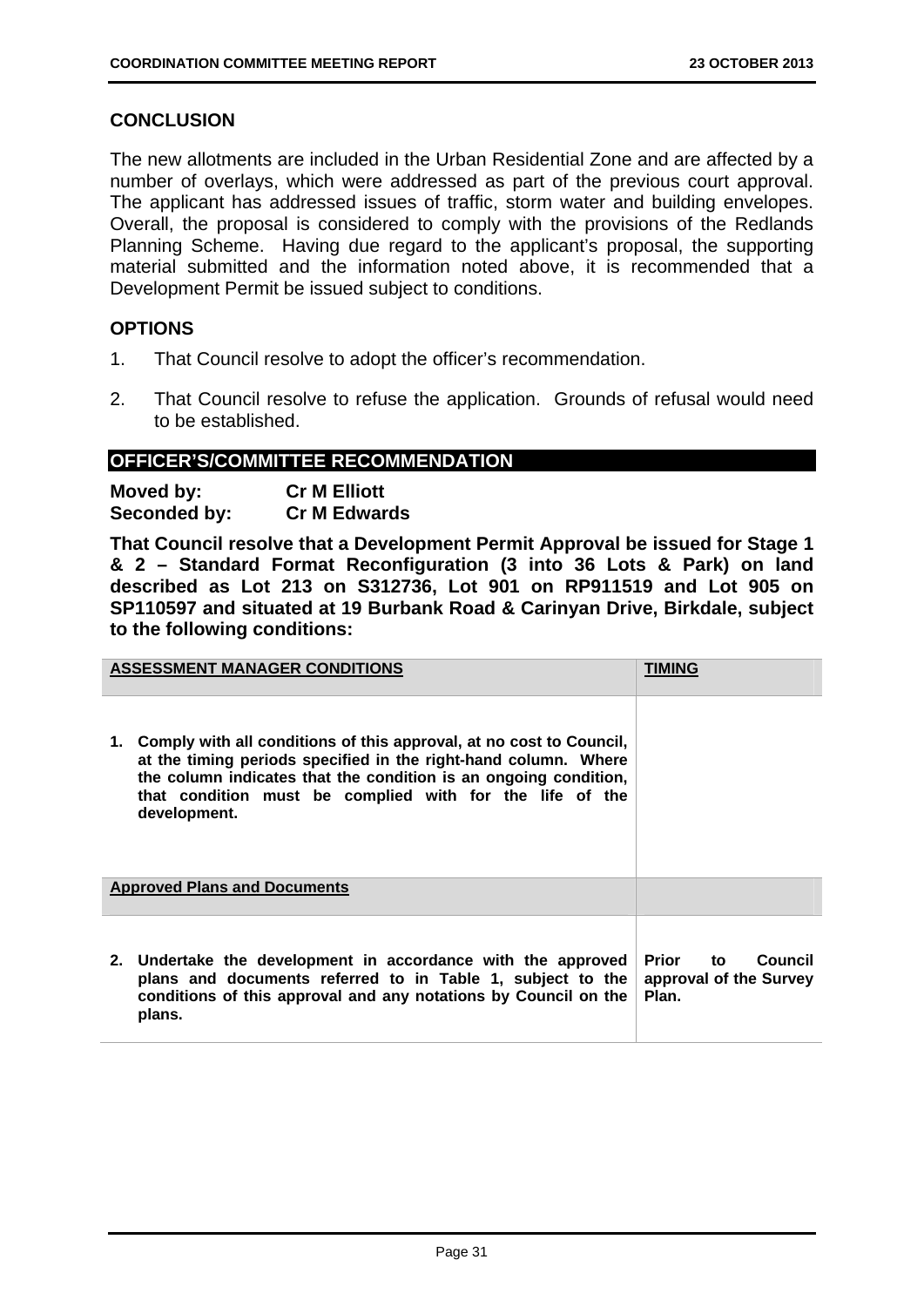| <b>Plan/Document Title</b>                                                                           | <b>Reference Number</b>               | <b>Prepared By</b>                            | <b>Date</b>       |
|------------------------------------------------------------------------------------------------------|---------------------------------------|-----------------------------------------------|-------------------|
| <b>Reconfiguration Plan</b>                                                                          | 01 Rev D $-$<br><b>Amended in Red</b> | <b>JFP Consultants</b>                        | 13/09/2013        |
| <b>Envelope</b><br><b>Development</b><br>Plan                                                        | 03 Rev D                              | <b>JFP Consultants</b>                        | 13/09/2013        |
| Engineering Concept -<br><b>Preliminary</b><br><b>Proposed</b><br><b>Earthworks</b>                  | PEW01 Rev D                           | <b>JFP Consultants</b>                        | 03/06/2013        |
| <b>Engineering Concept</b><br><b>Preliminary Sewer Layout</b><br>Plan                                | PS01 Rev A                            | <b>JFP Consultants</b>                        | 03/06/2013        |
| <b>Engineering Concept</b><br><b>Refuse</b><br><b>Parking</b><br>&<br><b>Collection Sheet 1 of 3</b> | <b>PRC01 Rev B</b>                    | <b>JFP Consultants</b>                        | 03/06/2013        |
| Engineering Concept -<br><b>Parking</b><br>&<br><b>Refuse</b><br><b>Collection Sheet 2 of 3</b>      | <b>PRC02 Rev B</b>                    | <b>JFP Consultants</b>                        | 03/06/2013        |
| <b>Engineering Concept</b><br>&<br>Parking<br><b>Refuse</b><br><b>Collection Sheet 3 of 3</b>        | PRC03 Rev B                           | <b>JFP Consultants</b>                        | 03/06/2013        |
| <b>Site</b><br><b>Contaminated</b><br><b>Assessment</b>                                              | Ref No. 6071/22                       | <b>GeoEnvironmental</b><br><b>Consultants</b> | August,<br>2013   |
| <b>Landscape Intent Plan</b>                                                                         | <b>LC01 Rev E</b>                     | <b>JFP Consultants</b>                        | 28/09/2013        |
| Landscape Intent Plan $-$ LC02 Rev E<br>Concept<br><b>Rehabilitation</b><br>Plan                     |                                       | <b>JFP Consultants</b>                        | 28/09/2013        |
| <b>Landscape Intent Planting</b><br><b>Palette</b>                                                   | LC03 Rev                              | <b>JFP Consultants</b>                        | 28/09/2013        |
| <b>Geotechnical Assessment</b><br>Pond<br>Οf<br><b>Existing</b><br><b>Structures</b>                 | Project<br>No.<br>$13 -$<br>15348     | <b>Soil Surveys</b>                           | <b>July, 2013</b> |
| Site Based Stormwater<br><b>Management Plan</b>                                                      | <b>B3369 Rev B</b>                    | <b>JFP Consultants</b>                        | August,<br>2013   |

**Table 1: Approved Plans and Documents**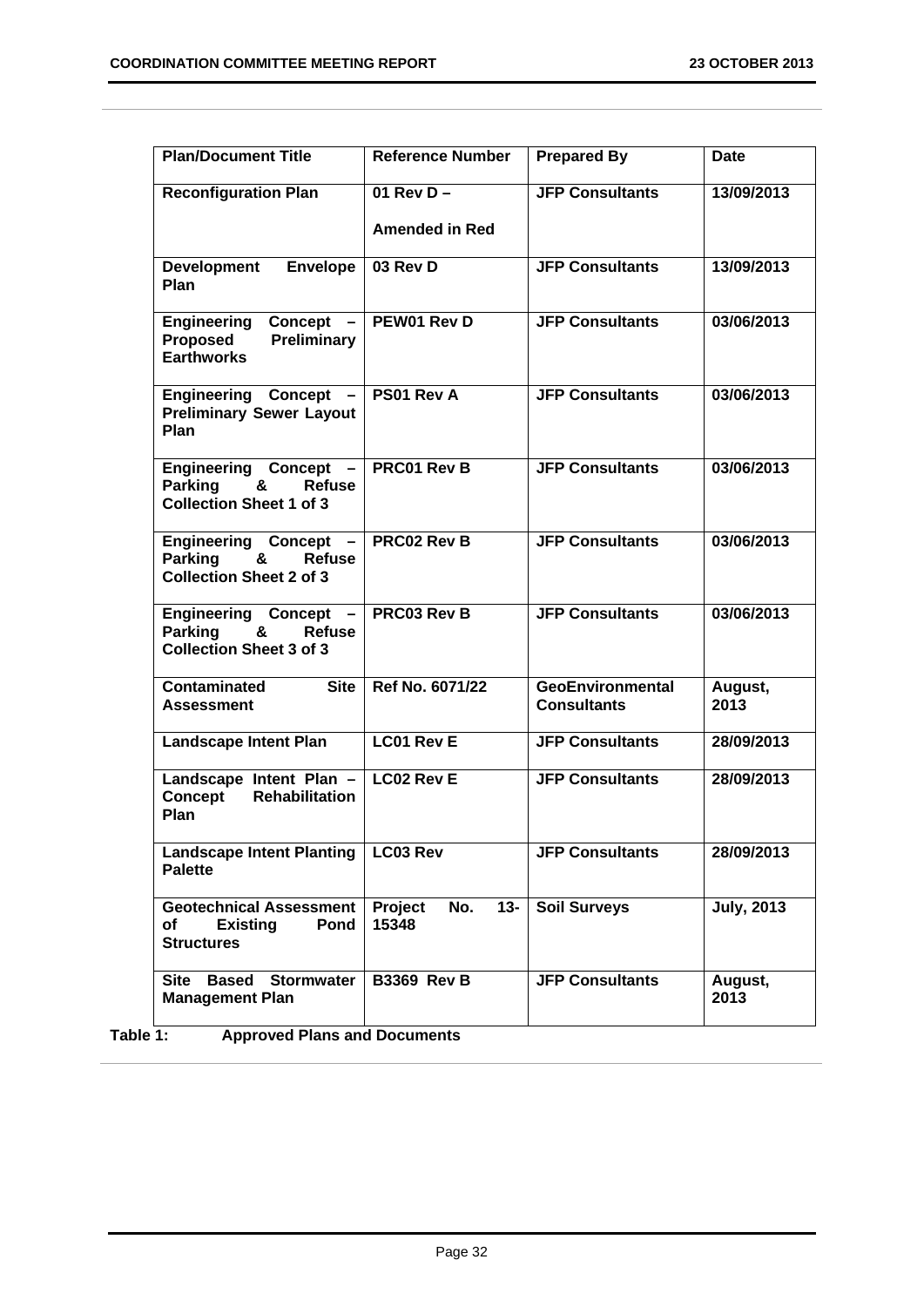| 3. Submit to Council a Survey Plan for Compliance Certificate<br>approval, in accordance with the approved plans, following<br>compliance with all relevant conditions and requirements of this<br>approval.                                                                                                                                                                                                                                        | Prior to expiry of the<br>relevant period for the<br>approved<br>development.                                                                           |
|-----------------------------------------------------------------------------------------------------------------------------------------------------------------------------------------------------------------------------------------------------------------------------------------------------------------------------------------------------------------------------------------------------------------------------------------------------|---------------------------------------------------------------------------------------------------------------------------------------------------------|
| <b>Site Contamination</b>                                                                                                                                                                                                                                                                                                                                                                                                                           |                                                                                                                                                         |
| Remediate the site in accordance with the recommendation of the<br>4.<br>GeoEnvironmental Assessment of Existing Pond Structures 13-<br>15348 dated July, 2013.                                                                                                                                                                                                                                                                                     | Prior to site<br>works<br>commencing.                                                                                                                   |
| Submit a final site validation report to Council including a copy of<br>5.<br>the Department of Environment and Heritage Protection disposal<br>permit and disposal site's receipt of the material. All remediation<br>works must being undertaken with appropriate sediment and<br>erosion controls in place to prevent transport of contaminated<br>soil from the site that may cause environmental harm.                                         | Prior to site<br>works<br>commencing.                                                                                                                   |
| <b>Existing Structures</b>                                                                                                                                                                                                                                                                                                                                                                                                                          |                                                                                                                                                         |
| Remove the existing septic connection and obtain the relevant<br>6.<br>approvals, to cap all services prior to disconnection commencing.                                                                                                                                                                                                                                                                                                            | <b>Prior</b><br><b>Council</b><br>to<br>approval of the Survey<br>Plan.                                                                                 |
| Remove any existing fences and/or incidental works that straddle<br>7.<br>the new boundaries, or alter to realign with the new property<br>boundaries or to be wholly contained within one of the new<br>properties.                                                                                                                                                                                                                                | <b>Prior</b><br><b>Council</b><br>to<br>approval of the Survey<br>Plan.                                                                                 |
| <b>Utility Services</b>                                                                                                                                                                                                                                                                                                                                                                                                                             |                                                                                                                                                         |
| <b>Relocate</b><br>services<br>electricity,<br>(eg<br>water,<br>sewer,<br>8.<br>any<br>telecommunications and roofwater) that are not wholly located<br>within the lots that are being serviced.                                                                                                                                                                                                                                                    | <b>Prior</b><br><b>Council</b><br>to<br>approval of the Survey<br>Plan.                                                                                 |
| Pay the cost of any alterations to existing public utility mains,<br>9.<br>services or installations due to building and works in relation to<br>the proposed development, or any works required by conditions<br>of this approval. Any cost incurred by Council must be paid in<br>accordance with the terms of any cost estimate provided to<br>perform the works.                                                                                | At the time the works<br>occur,<br>prior<br>or<br>to<br>Council<br>approval<br>οf<br>the<br><b>Survey</b><br>Plan,<br>whichever<br>the<br>is<br>sooner. |
| 10. Design and install underground electricity and telecommunication<br>conduits to service all lots in accordance with the requirements of<br>the relevant service providers and the Redlands Planning Scheme<br>Infrastructure Works code and Planning Scheme Policy 9 -<br>Infrastructure Works. Provide Council with written confirmation<br>of the service provider agreements to the supply of electricity and<br>telecommunication services. | <b>Prior</b><br><b>Council</b><br>to<br>approval of the Survey<br>Plan.                                                                                 |
| <b>Land Dedication and Design</b>                                                                                                                                                                                                                                                                                                                                                                                                                   |                                                                                                                                                         |
| 11. Dedicate land to the Department of Natural Resources and Mines<br>(the State) with Council as trustee for the following purposes:<br>Park/open space; and<br>a)<br>Road.<br>b)                                                                                                                                                                                                                                                                  | <b>Council</b><br>Prior<br>to<br>approval of the Survey<br>Plan for each Stage.                                                                         |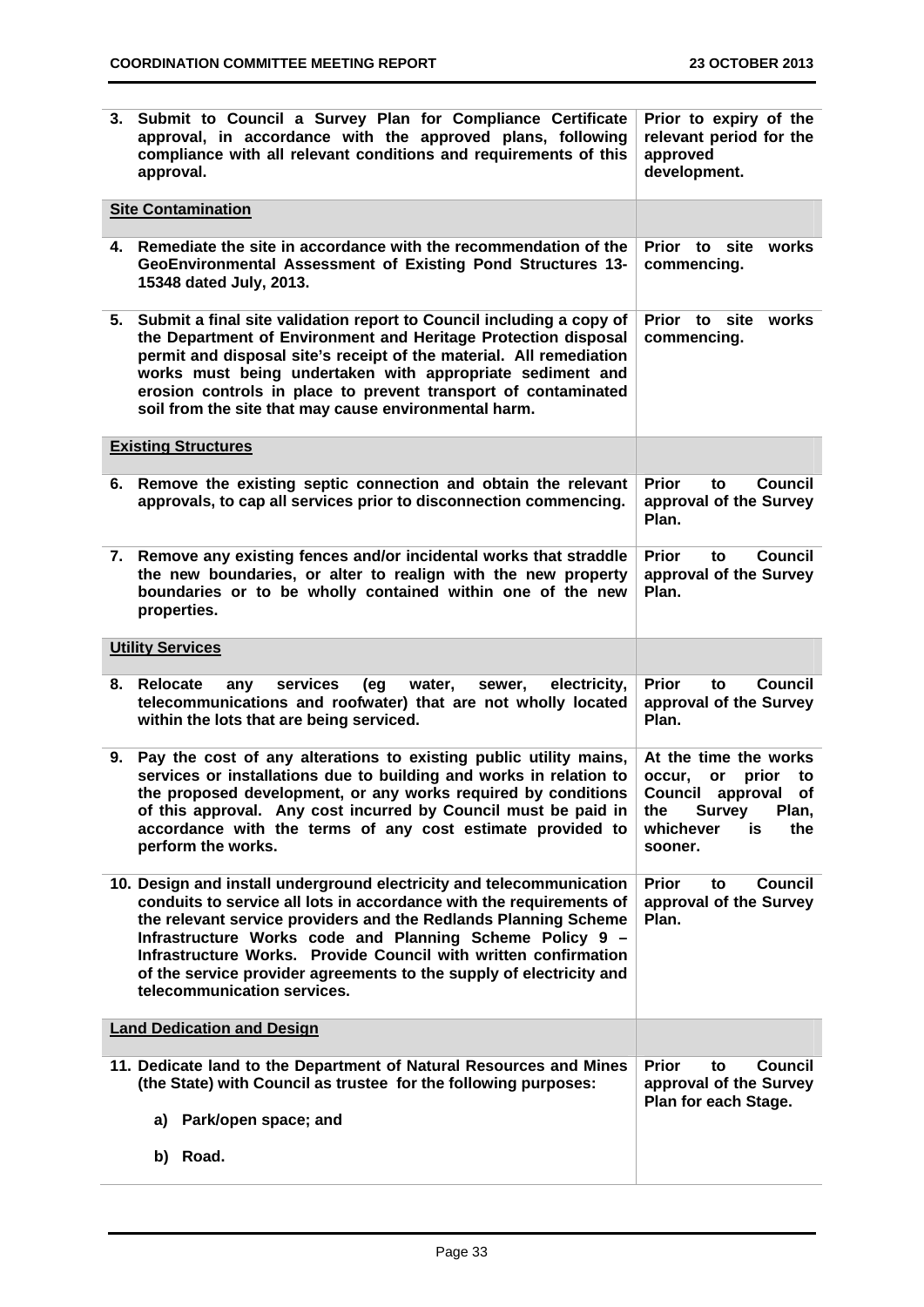| 12. Provide a truncation to the access way of internal Lot 32 of 1m x<br>5m x 1 chord and for Lot 28 a 3m x 3m x 1 Chord truncation.                                                                                                                                                                                                                                                                                                                  | As part of the request<br>for<br>compliance<br>Οf<br>the<br>assessment<br><b>Survey Plan.</b> |
|-------------------------------------------------------------------------------------------------------------------------------------------------------------------------------------------------------------------------------------------------------------------------------------------------------------------------------------------------------------------------------------------------------------------------------------------------------|-----------------------------------------------------------------------------------------------|
| 13. Grant easements for the following and submit the relevant<br>easement documentation to Council for approval:                                                                                                                                                                                                                                                                                                                                      | As part of the request<br>for<br>compliance<br>of<br>the<br>assessment                        |
| a) Drainage and/or access purposes, as required to preserve<br>the rights of upstream properties;                                                                                                                                                                                                                                                                                                                                                     | <b>Survey Plan.</b>                                                                           |
| b) Stormwater drainage purposes along the entire eastern<br>boundary of Lot 36 in favour of Redland City Council; and                                                                                                                                                                                                                                                                                                                                 |                                                                                               |
| c) Reciprocal easement rights for the purposes of vehicle,<br>pedestrian and services over proposed Lots 16 & 17 and<br>Lots 31 & 32.                                                                                                                                                                                                                                                                                                                 |                                                                                               |
| Once approved by Council, register the easements on the property<br>title.                                                                                                                                                                                                                                                                                                                                                                            |                                                                                               |
| <b>Split Valuation</b>                                                                                                                                                                                                                                                                                                                                                                                                                                |                                                                                               |
| 14. Pay a contribution to Council for the purposes of paying the State<br>Government Split Valuation Fees. The current value of the<br>contribution is \$31.85 per allotment (2013/2014 Financial Year).<br>The amount of contribution must be paid at the rate applicable at<br>the time of payment. A Split Valuation Fee is required for each<br>allotment contained on the Plan(s) of Survey, including balance<br>lots.                          | <b>Prior</b><br>Council<br>to<br>approval of the Survey<br>Plan.                              |
| <b>Access and Roadworks</b>                                                                                                                                                                                                                                                                                                                                                                                                                           |                                                                                               |
| 15. Design and construct all roads in accordance with the provisions<br>Streets.<br>the<br><b>Redlands</b><br><b>Planning</b><br>Complete<br><b>Scheme</b><br>of<br>Infrastructure Works Code, Planning Scheme Policy 9 -<br>Infrastructure Works and Schedule 6 - Movement Network and<br>Road Design, unless otherwise stated as part of a specific<br>condition of this approval.                                                                  | <b>Prior</b><br><b>Council</b><br>to<br>approval of the Survey<br>Plan.                       |
| 16. Provide the following road pavements widths, as per the<br>approved engineering plans:                                                                                                                                                                                                                                                                                                                                                            | οf<br>the<br>As<br>part<br>application<br>for<br><b>Operational Works.</b>                    |
| Carinyan Drive - minimum 7.0 metre wide pavement;<br>$\bullet$<br>and                                                                                                                                                                                                                                                                                                                                                                                 |                                                                                               |
| Sailfish Avenue and Burbank Road - minimum 6.0<br>$\bullet$<br>metre wide pavement.                                                                                                                                                                                                                                                                                                                                                                   |                                                                                               |
| 17. Submit to Council, and receive Operational Works approval for a<br>turn-around area in front of Proposed Lot 26/27 as per the<br>approved site plan amended in red, to allow an MRV to enter and<br>exit in a forward gear consistent with the provisions of Complete<br>Streets, the Redlands Planning Scheme Infrastructure Works<br>Code, Planning Scheme Policy 9 - Infrastructure Works and<br>Schedule 6 - Movement Network and Road Design | As<br>part<br>οf<br>the<br>application<br>for<br><b>Operational Works.</b>                    |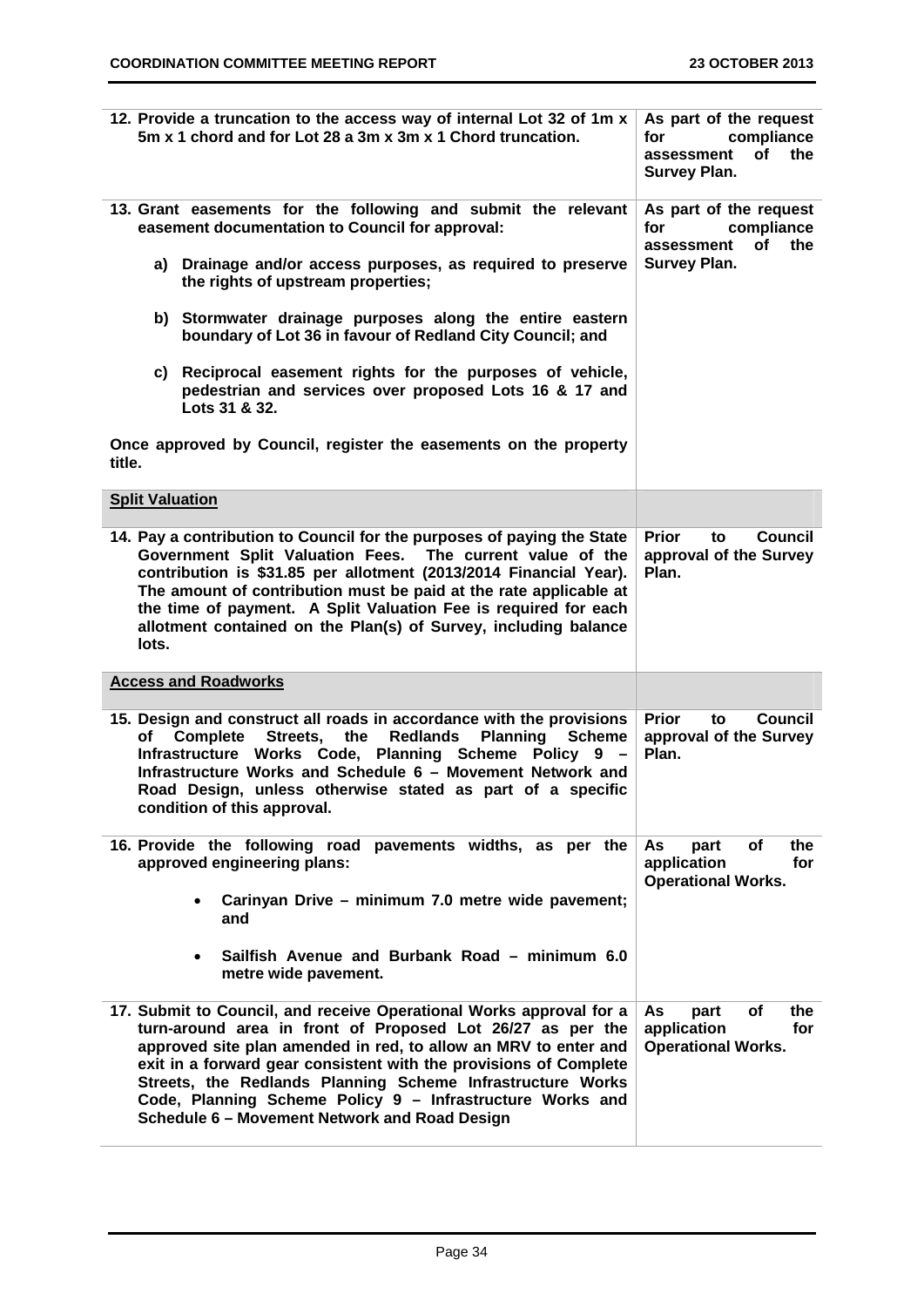| 18. Provide traffic calming consistent with the provisions of Complete<br>Streets, the Redlands Planning Scheme Infrastructure Works<br>Code, Planning Scheme Policy 9 - Infrastructure Works and<br>Schedule 6 - Movement Network and Road Design.                                                                                                                                                                                                                                                                                                    | <b>Prior</b><br><b>Council</b><br>to<br>approval of the Survey<br>Plan.                                                                                                                     |
|--------------------------------------------------------------------------------------------------------------------------------------------------------------------------------------------------------------------------------------------------------------------------------------------------------------------------------------------------------------------------------------------------------------------------------------------------------------------------------------------------------------------------------------------------------|---------------------------------------------------------------------------------------------------------------------------------------------------------------------------------------------|
| 19. Construct a minimum 1.5m wide concrete shared use path along<br>the Carinyan Drive frontage of the site between the existing paths<br>at Burbank Road and Stratus Street in accordance with the<br>Redlands Planning Scheme Infrastructure Works Code, Planning<br>Scheme Policy 9 - Infrastructure Works and Schedule 6 -<br>Movement Network and Road Design.                                                                                                                                                                                    | <b>Prior</b><br><b>Council</b><br>to<br>approval of the Survey<br>Plan.                                                                                                                     |
| 20. Construct "shared use zone" signage within Burbank Road<br>between Honeygem Place and the proposed turn-around area<br>adjacent to Lot 32 in accordance with the Redlands Planning<br>Scheme Infrastructure Works Code, Planning Scheme Policy 9 -<br>Infrastructure Works and Schedule 6 - Movement Network and<br>Road Design and AusROADs standards.                                                                                                                                                                                            | <b>Prior</b><br>Council<br>to<br>approval of the Survey<br>Plan.                                                                                                                            |
| 21. Construct a minimum 3.0m wide concrete driveway to service<br>proposed lots 16/17, 28, 29, 30 and 31/32 in accordance with the<br><b>Redlands Planning Scheme Reconfiguration Code.</b>                                                                                                                                                                                                                                                                                                                                                            | <b>Prior</b><br><b>Council</b><br>to<br>approval of the Survey<br>Plan.                                                                                                                     |
| <b>Stormwater Management</b>                                                                                                                                                                                                                                                                                                                                                                                                                                                                                                                           |                                                                                                                                                                                             |
| 22. Convey roof water and surface water in accordance with the<br>Redlands Planning Scheme Policy 9 Chapter 6 - Stormwater<br>Management to a lawful point of discharge.                                                                                                                                                                                                                                                                                                                                                                               | <b>Prior</b><br>to<br>on<br>maintenance<br>or<br>Council approval<br><b>of</b><br><b>Survey</b><br>Plan.<br>the<br>whichever<br>is<br>the<br>sooner.<br><b>Ongoing condition.</b>           |
| 23. Manage stormwater discharge from the site in accordance with<br>the Redlands Planning Scheme Policy 9 Chapter 6 - Stormwater<br>Management, so as to not cause an actionable nuisance to<br>adjoining properties.                                                                                                                                                                                                                                                                                                                                  | <b>Prior</b><br>to<br>on<br>maintenance<br>or<br><b>Council</b><br><b>of</b><br>approval<br>the<br><b>Survey</b><br>Plan,<br>whichever<br>is<br>the<br>sooner.<br><b>Ongoing condition.</b> |
| 24. Submit to Council, and receive Operational Works approval for, a<br>stormwater assessment that is generally in accordance with the<br>Site Based Stormwater Management Plan B3369 - Revision B by<br>JFP Consultants dated August 2013 and addresses both quality<br>and quantity in accordance with the Redlands Planning Scheme<br>Policy 9 Chapter 6 - Stormwater Management, including the<br>following:                                                                                                                                       | of<br>As<br>the<br>part<br>application<br>for<br><b>Operational Works.</b>                                                                                                                  |
| Submit detailed plans and cross sections of the proposed<br>$\bullet$<br>stormwater systems; including the proposed swale, bio<br>retention basin and weirs associated with the existing<br>dams onsite. The proposed swale and bioretention are to<br>be designed in accordance with the Water Sensitive<br>Urban Design - Technical Design Guidelines for South<br>East Queensland. Designs are to include the Design<br>Assessment Checklists (as outlined in the Water By<br>Design Technical Guidelines) for each facility to be used<br>on site. |                                                                                                                                                                                             |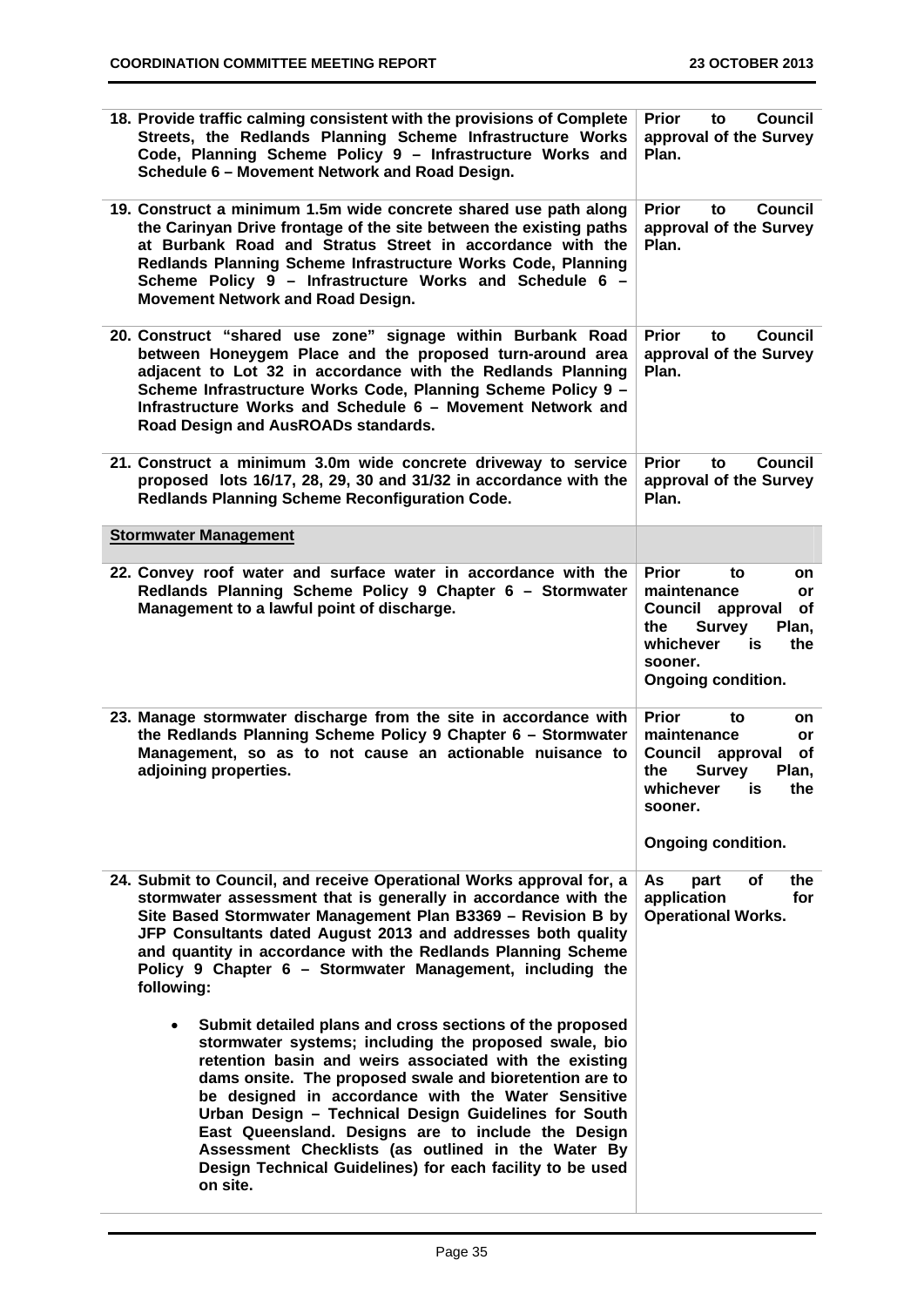| 25. Submit to Council, and receive Operational Works approval for,<br>the augmentation works proposed for the existing dams. The<br>works are to be generally in accordance with the Site Based<br>Stormwater Management Plan prepared by JFP. Provide fencings<br>details to generally accord with the approved Landscape Plans.                     | of<br>As<br>the<br>part<br>application<br>for<br><b>Operational Works.</b>                                                                           |
|-------------------------------------------------------------------------------------------------------------------------------------------------------------------------------------------------------------------------------------------------------------------------------------------------------------------------------------------------------|------------------------------------------------------------------------------------------------------------------------------------------------------|
| 26. Provide approved safety fencing on public land where water<br>retaining bodies are proposed to retain more than 300mm deep<br>water.                                                                                                                                                                                                              | <b>Prior</b><br>to<br>on<br>maintenance<br><b>or</b><br>Council approval<br>of<br><b>Survey</b><br>the<br>Plan,<br>whichever<br>is<br>the<br>sooner. |
| <b>Waste Management</b>                                                                                                                                                                                                                                                                                                                               |                                                                                                                                                      |
| 27. Provide bin service bays for placement of waste and recycling<br>bins for the purpose of emptying bins only (not for storage of<br>bins) to serve proposed Lots 16-17 and proposed Lots 28-32<br>including the existing dwellings at 24, 26 & 28 Burbank Road.<br>Construct each bin bay of stamped concrete in accordance with<br>the following: | <b>Prior</b><br><b>Council</b><br>to<br>approval of the Survey<br>Plan.                                                                              |
| 2m long x 1m wide on the road frontage adjacent to each<br>lot;                                                                                                                                                                                                                                                                                       |                                                                                                                                                      |
| Located so that the length is parallel to the road edge<br>$\bullet$<br>without impeding any swale drainage or existing/proposed<br>driveway; and                                                                                                                                                                                                     |                                                                                                                                                      |
| Marked 'bin service bay' in letters of 200mm height.<br>$\bullet$                                                                                                                                                                                                                                                                                     |                                                                                                                                                      |
| <b>Water and Wastewater</b>                                                                                                                                                                                                                                                                                                                           |                                                                                                                                                      |
|                                                                                                                                                                                                                                                                                                                                                       |                                                                                                                                                      |
| 28. Connect all lots to the existing reticulated sewerage and<br>reticulated water systems. Submit to Council for approval an<br>application for Operational Works showing the proposed works<br>are in accordance with the Redlands Planning Scheme Policy 9 -<br><b>Infrastructure Works.</b>                                                       | <b>Prior</b><br><b>Council</b><br>to<br>approval of the Survey<br>Plan.                                                                              |
| 29. Remove any redundant sewerage connections within the site or<br>servicing the development and provide documentary evidence to<br>Council or its delegate that this has occurred.                                                                                                                                                                  | <b>Prior</b><br><b>Council</b><br>to<br>approval of the Survey<br>Plan.                                                                              |
| 30. Reconnect the existing dwelling to new sewerage and/or water<br>connections and services and locate all private plumbing and<br>drainage associated with the dwelling wholly within the lot.                                                                                                                                                      | <b>Prior</b><br><b>Council</b><br>to<br>approval of the Survey<br>Plan.                                                                              |
| <b>Excavation and Fill</b>                                                                                                                                                                                                                                                                                                                            |                                                                                                                                                      |
| 31. Demonstrate that the structural integrity of the existing dams is<br>maintained by providing written evidence by a qualified and<br>capable person, RPEQ qualified.                                                                                                                                                                               | Prior to the park/open<br>space being dedicated<br>to Council.                                                                                       |
| 32. Apply to Council and obtain Operational Works approval for<br>earthworks associated with the reconfiguration.<br>Design and<br>construct all retaining structures in accordance with Australian<br>Standard 4678-2002 Earth-retaining Structures, in particular the<br>minimum 60 year design life requirements.                                  | of<br>the<br>As<br>part<br>application<br>for<br><b>Operational Works.</b>                                                                           |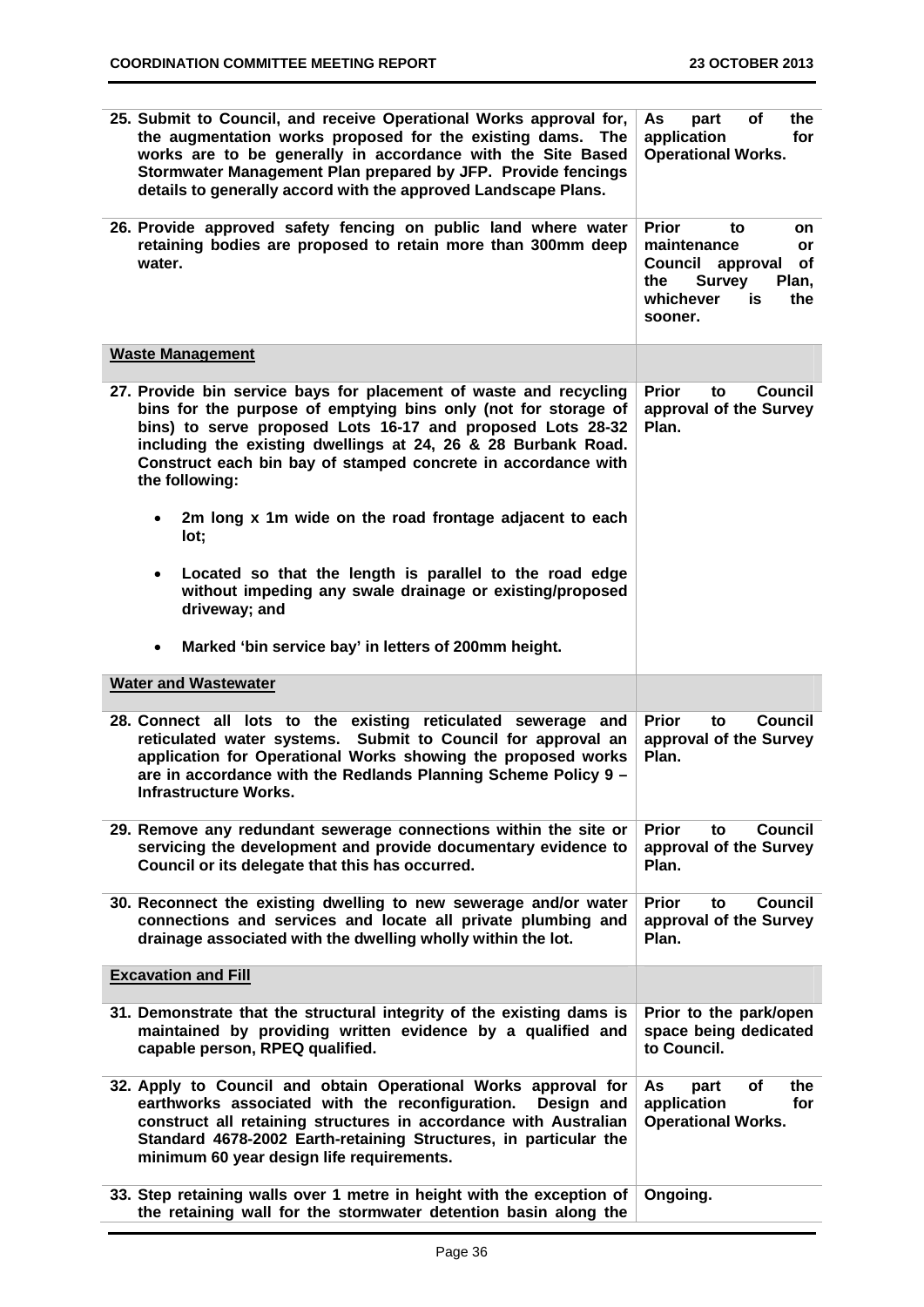| northern side boundary of proposed lots 2 & 27.                                                                                                                                                                                                                                                                                                                                                  |                                                                                                                                          |  |  |  |  |
|--------------------------------------------------------------------------------------------------------------------------------------------------------------------------------------------------------------------------------------------------------------------------------------------------------------------------------------------------------------------------------------------------|------------------------------------------------------------------------------------------------------------------------------------------|--|--|--|--|
| <b>Sediment and Erosion Control</b>                                                                                                                                                                                                                                                                                                                                                              |                                                                                                                                          |  |  |  |  |
| 34. Install erosion and sediment control measures to minimise the<br>export of silts, sediment, soils and associated pollutants from the<br>Design, install and maintain the above measures in<br>site.<br>accordance with the Redlands Planning Scheme Policy 9 -<br>Infrastructure Works, Chapter 4 and the Institute of Engineers'<br><b>Erosion and Sediment Control Guidelines.</b>         | <b>Prior</b><br>to<br><b>of</b><br>commencement<br>civil<br>works.<br>earthworks<br>and<br>construction<br>phases<br>of the development. |  |  |  |  |
| <b>Survey Control Information</b>                                                                                                                                                                                                                                                                                                                                                                |                                                                                                                                          |  |  |  |  |
| 35. Submit Survey Plan(s) that include connections to at least two<br>separate corners from two RCC control marks with a valid<br>Department of Natural Resources and Mines Order or RCC<br>Accuracy. These must be shown on the face of the Survey<br>Plan(s) within the Reference Mark or Permanent Survey Mark<br>tables. List the mark number and coordinate in the cover letter.            | As part of the request<br>compliance<br>for<br>the<br>assessment<br><b>of</b><br><b>Survey Plan.</b>                                     |  |  |  |  |
| 36. Survey and present all asset infrastructure in accordance with the<br>Redlands Planning Scheme Part 11 Policy 9 - Infrastructure<br>Works. The horizontal datum for all work must be Redland City<br>Council Coordinates (RCC) and the vertical datum must be<br>Australian Height Datum (AHD).                                                                                              | As part of the request<br>compliance<br>for<br><b>of</b><br>the<br>assessment<br><b>Survey Plan.</b>                                     |  |  |  |  |
| 37. Ensure Permanent Survey Marks (PSMs) are provided ea by<br>placing a new PSM located in the new road reserve generally<br>between Proposed Lots 23 and 24. The site mark area will be<br>secure from works, suitable from GPS observations, placed in<br>brass plaque set in concrete to a minimum depth of 600mm. The<br>PSM is to be levelled to a minimum 4 <sup>th</sup> Order standard. | As part of the request<br>compliance<br>for<br>the<br>assessment<br>of<br><b>Survey Plan.</b>                                            |  |  |  |  |
| Supply a Permanent Survey Mark (PSM) Sketch with the Survey Plan<br>for any new PSMs placed. Include the following on the PSM Sketch:                                                                                                                                                                                                                                                            |                                                                                                                                          |  |  |  |  |
| the mark's AHD Reduced Level;                                                                                                                                                                                                                                                                                                                                                                    |                                                                                                                                          |  |  |  |  |
| the datum origin mark number; and                                                                                                                                                                                                                                                                                                                                                                |                                                                                                                                          |  |  |  |  |
| the datum RL adopted.                                                                                                                                                                                                                                                                                                                                                                            |                                                                                                                                          |  |  |  |  |
| Comply with the requirements of the Survey and Mapping<br><b>Infrastructure Act 2003.</b>                                                                                                                                                                                                                                                                                                        |                                                                                                                                          |  |  |  |  |
| <b>Landscaping Works</b>                                                                                                                                                                                                                                                                                                                                                                         |                                                                                                                                          |  |  |  |  |
| 38. Submit a Landscape Plan, prepared in accordance with the<br>Redlands Planning Scheme Policy 9 - Infrastructure Works<br>Chapters 2, 10 and 11, to Council for Operational Works approval.<br>Include the following items in addition to the requirements of the<br>Policy:                                                                                                                   | of<br>As<br>part<br>the<br>application<br>for<br><b>Operational Works.</b>                                                               |  |  |  |  |
| Designs that are generally in accordance with the<br>a)<br>Landscape Intent Plan, Landscape Intent Plan - Concept<br>Rehabilitation Plan and Landscape Intent Planting Palette<br>by JFP Urban Consultants.                                                                                                                                                                                      |                                                                                                                                          |  |  |  |  |
| Details of street tree planting in accordance with the<br>b)<br>Landscape Code with species selected from Schedule 9<br>of the Redlands Planning Scheme, unless otherwise                                                                                                                                                                                                                        |                                                                                                                                          |  |  |  |  |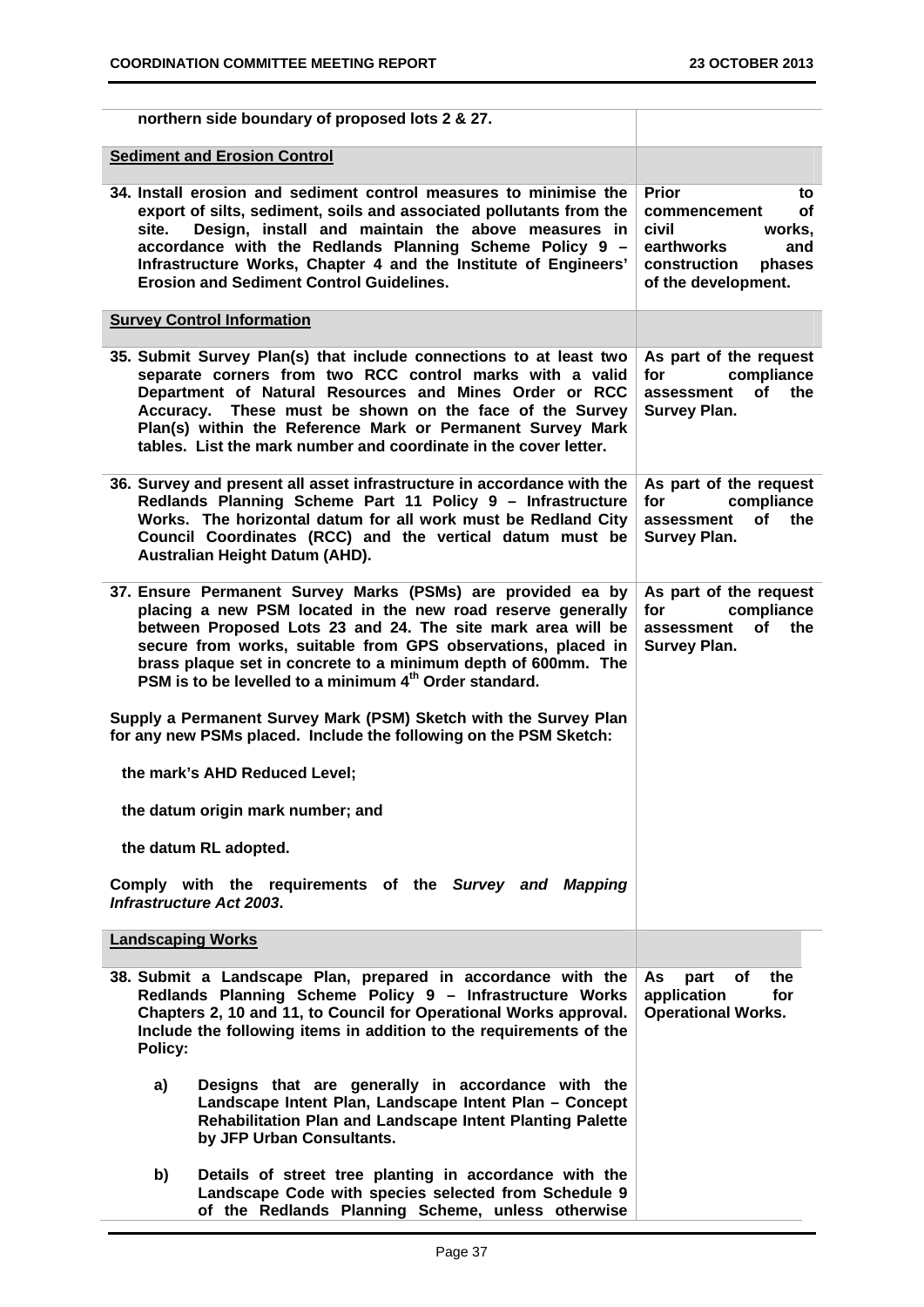|    | approved as part of the Operational Works approval.                                                                                                                                                                                                                                                                                                                              |                                                                            |
|----|----------------------------------------------------------------------------------------------------------------------------------------------------------------------------------------------------------------------------------------------------------------------------------------------------------------------------------------------------------------------------------|----------------------------------------------------------------------------|
| c) | Details of treatment and embellishments to the recreation<br>area of the open space. The standard of treatment must<br>be consistent with the Local/Conservation level in Section<br>9.10.7 of Planning Scheme Policy 9, Chapter 10.                                                                                                                                             |                                                                            |
| d) | Details of all rehabilitation planting to the open space<br>area.                                                                                                                                                                                                                                                                                                                |                                                                            |
| e) | Details of all Bio-Retention Basins and/or swales.                                                                                                                                                                                                                                                                                                                               |                                                                            |
| f) | Details of pedestrian pathways through park and road<br>reserve areas.                                                                                                                                                                                                                                                                                                           |                                                                            |
| g) | Details of a 3.0m fire break to all residential allotments<br>abutting land dedicated for parkland.                                                                                                                                                                                                                                                                              |                                                                            |
| h) | Details of bollards provided along all roads that adjoin<br>parkland, plus metal slide rails in the vicinity of the Bio-<br>Basin and Park/Conservation areas to allow access for<br>maintenance vehicles.                                                                                                                                                                       |                                                                            |
| i) | minimum 2m wide<br>pedestrian<br>path<br>Construct a<br>connection with a minimum Q2 flood immunity between<br>the northern end of Vedson Street and the existing path in<br>Burbank Road in accordance with the Redlands Planning<br>Scheme Infrastructure Works Code, Planning Scheme<br>Policy 9 - Infrastructure Works and Schedule 6 -<br>Movement Network and Road Design. |                                                                            |
|    | 39. Submit to Council for Operational Works approval a Parks<br>Maintenance Plan (PMP) identifying how all landscaping will be<br>maintained for the entire On-Maintenance period (minimum 12<br>months). The Plan must be prepared in accordance with the<br>following work sections in the AUS-SPEC Urban and Open<br>Spaces package:                                          | of<br>the<br>As<br>part<br>application<br>for<br><b>Operational Works.</b> |
|    | Classification No. TG401 - Guide to Parks and<br>$\bullet$<br>Recreation Areas Maintenance Management Model and<br>Documentation;                                                                                                                                                                                                                                                |                                                                            |
|    | Classification No. TG402 - Guide to Adapting Asset<br>$\bullet$<br>Delivery Documentation to Parks and Recreation<br>Areas Maintenance; and                                                                                                                                                                                                                                      |                                                                            |
|    | Classification No. 0164 - Parks and Recreation Area<br>$\bullet$<br><b>Management Plan.</b>                                                                                                                                                                                                                                                                                      |                                                                            |
|    | 40. Remove all weed species, as identified in Part B of Council's Pest<br>Management Plan 2012-2016.                                                                                                                                                                                                                                                                             | <b>Prior</b><br><b>Council</b><br>to<br>approval of the Survey<br>Plan.    |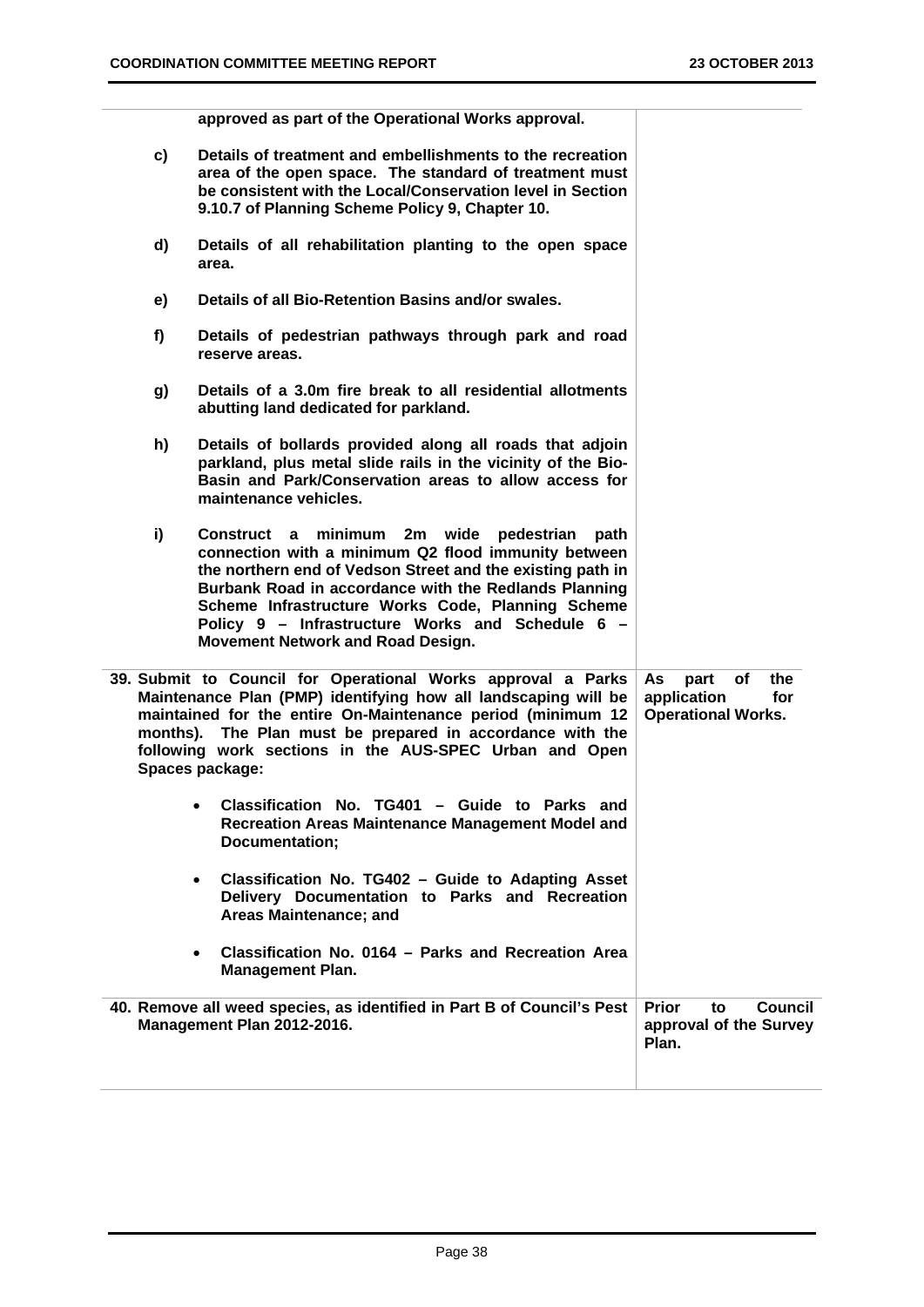#### **ADDITIONAL DEVELOPMENT PERMITS AND COMPLIANCE PERMITS**

**The following further Development Permits and/or Compliance Permits are necessary to allow the development to be carried out. Please be aware that details of any further approvals, other than a Development Permit or Compliance Permit, are provided in the 'Advice' section of this decision.** 

- **Operational Works approval is required for the following works as detailed in the conditions of this approval:** 
	- **Road works,**
	- **Stormwater drainage and management,**
	- **Excavation and filling works,**
	- **Water supply and reticulation,**
	- **Sewerage supply and reticulation,**
	- **Communications, electricity reticulation and street lighting,**
	- **Sediment and erosion control,**
	- Landscaping works.

#### **ASSESSMENT MANAGER ADVICE**

**Infrastructure Charges** 

**Infrastructure charges apply to the development in accordance with the State Planning Regulatory Provisions (adopted charges) levied by way of an Infrastructure Charges Notice. The infrastructure charges are contained in the attached Redland City Council Infrastructure Charges Notice.** 

**Live Connections** 

**Redland Water is responsible for all live water and wastewater connections. Contact** *must* **be made with Redland Water to arrange live works associated with the development.** 

**Further information can be obtained from Redland Water on 1300 015 561.** 

**Other Approvals** 

**Please be aware that other approvals may be required for your development. This includes, but is not limited to, the following:** 

- **Capping of Sewer for demolition of existing septic system on site.**
- **Road Opening Permit for any works proposed within an existing road reserve.**
- **Sea Level Rise**

**The Queensland Coastal Plan (QCP) commenced on 3 February 2012. The QCP predicts sea level rise in the future. The projections in the QCP should be taken into account in the planning and development of the site in order to protect the safety of people and property. Further to this, the State Government has published the Draft Coastal Protection State Planning Regulatory Provision. This planning instrument took effect on 26 April 2013 and suspends the operation of the QCP relevant to development assessment.**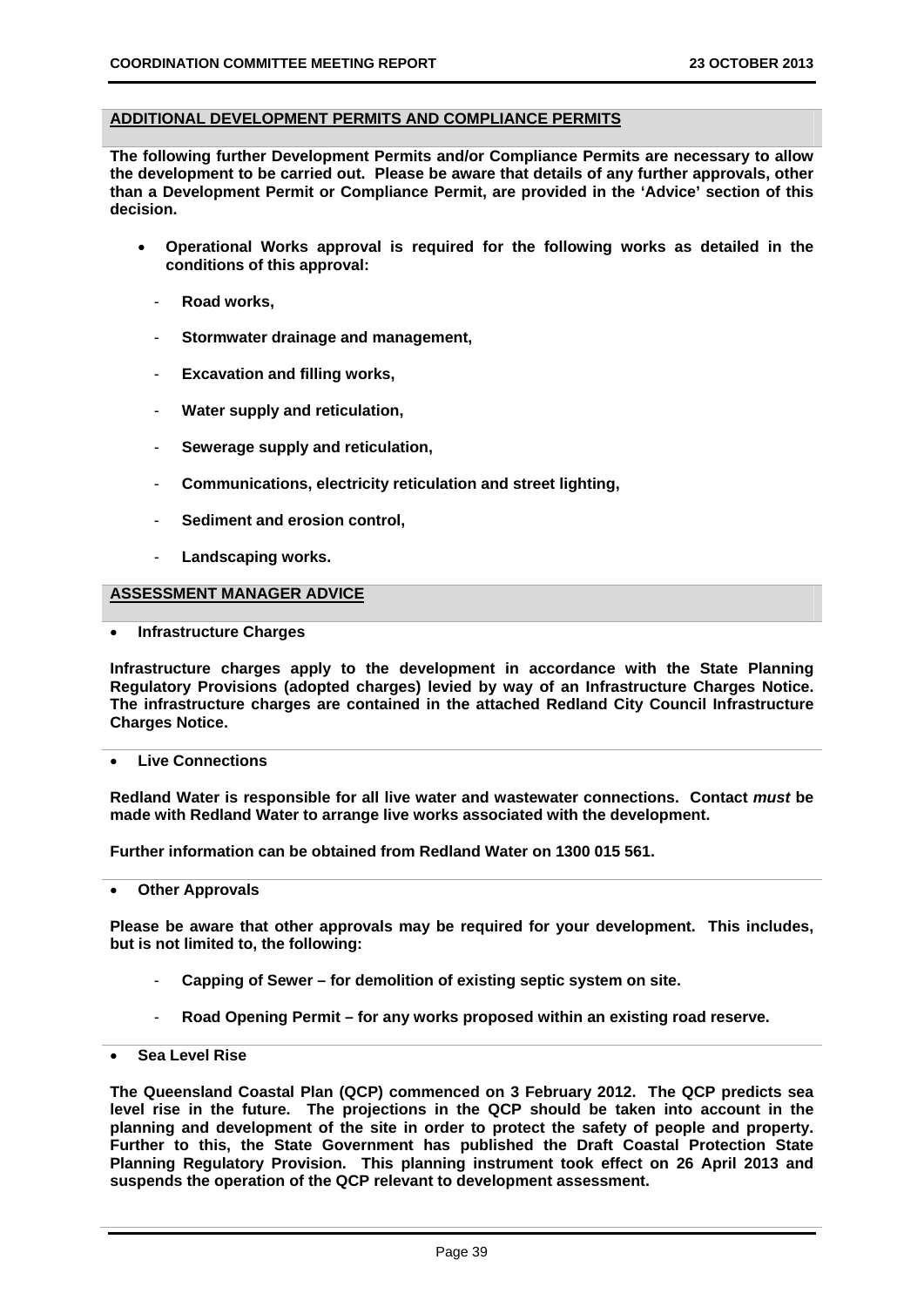**Development Permits issued by Council are based upon current lawful planning provisions which do not necessarily respond immediately to new and developing information on sea level rise. Independent advice about this issue should be sought.** 

**Hours of Construction** 

**Please be aware that you are required to comply with the** *Environmental Protection Act* **in regards to noise standards and hours of construction.** 

#### **Performance Bonding**

**Security bonds may be required in accordance with the Redlands Planning Scheme Policy 3 Chapter 4 – Security Bonding. Bond amounts are determined as part of an Operational Works approvals and will be required to be paid prior to the pre-start meeting or the development works commencing, whichever is the sooner.** 

**Survey and As-constructed Information** 

**Upon request, the following information can be supplied by Council to assist survey and engineering consultants to meet the survey requirements:** 

- **a) A map detailing coordinated and/or levelled PSMs adjacent to the site.**
- **b) A listing of Council (RCC) coordinates for some adjacent coordinated PSMs.**
- **c) An extract from Department of Natural Resources and Mines SCDM database for each PSM.**
- **d) Permanent Survey Mark sketch plan copies.**

**This information can be supplied without charge once Council received a signed declaration from the consultant agreeing to Council's terms and conditions in relation to the use of the supplied information.** 

**Where specific areas within a lot are being set aside for a special purpose, such as building sites or environmental areas, these areas should be defined by covenants. Covenants are registered against the title as per Division 4A of the** *Land Title Act 1994***.** 

#### **Services Installation**

**It is recommended that where the installation of services and infrastructure will impact on the location of existing vegetation identified for retention, an experienced and qualified arborist that is a member of the Australian Arborist Association or equivalent association, be commissioned to provide impact reports and on site supervision for these works.** 

**Fire Ants** 

**Areas within Redland City have been identified as having an infestation of the Red Imported Fire Ant (RIFA). It is recommended that you seek advice from the Department of Agriculture, Fisheries and Forestry (DAFF) RIFA Movement Controls in regards to the movement of extracted or waste soil, retaining soil, turf, pot plants, plant material, baled hay/straw, mulch or green waste/fuel into, within and/or out of the City from a property inside a restricted area. Further information can be obtained from the DAFF website www.daff.qld.gov.au**

#### **Cultural Heritage**

**Should any aboriginal, archaeological or historic sites, items or places be identified, located or exposed during the course or construction or operation of the development, the** *Aboriginal and Cultural Heritage Act 2003* **requires all activities to cease. For indigenous cultural heritage, contact the Department of Environment and Heritage Protection.**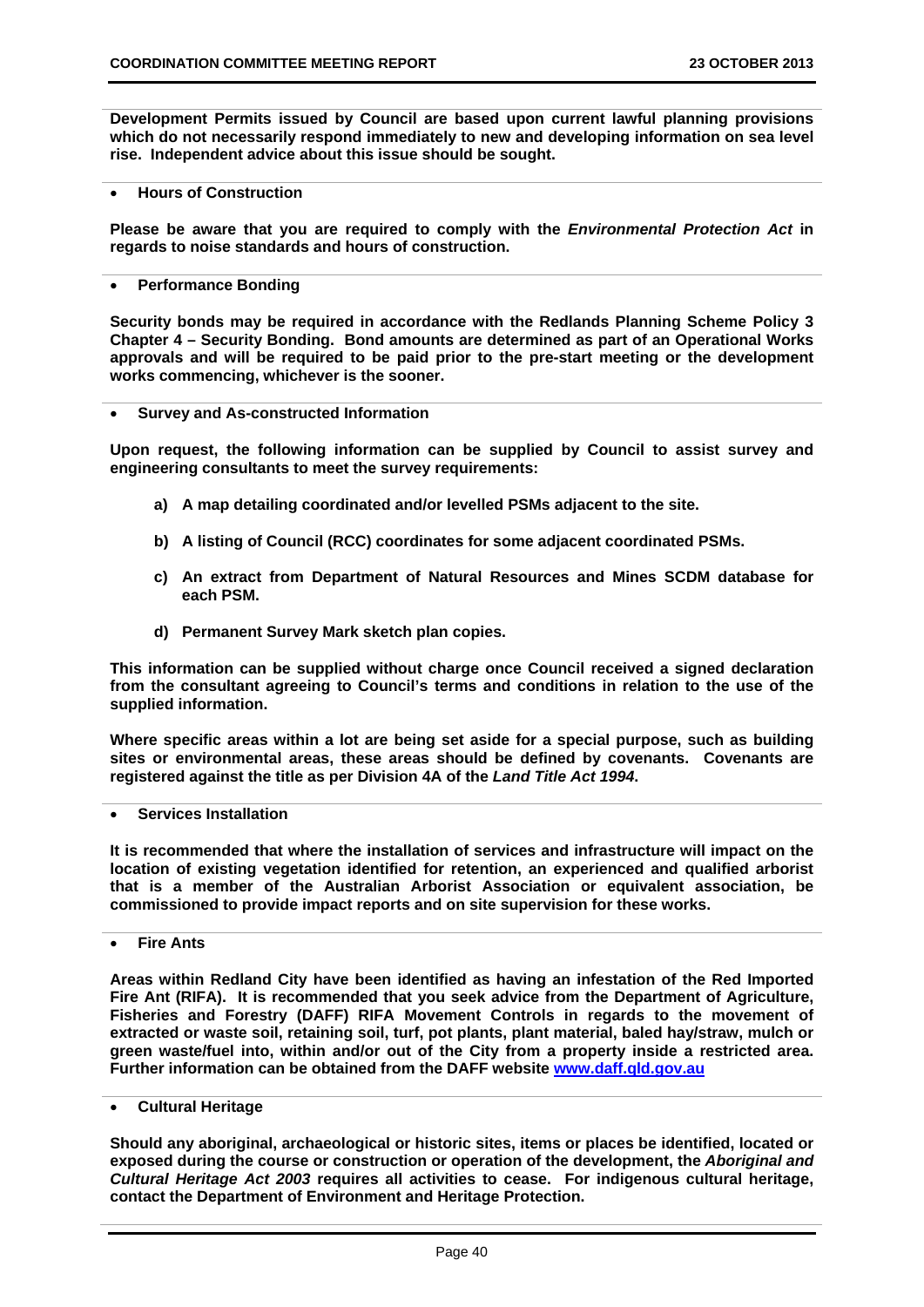#### **Fauna Protection**

**It is recommended an accurate inspection of all potential wildlife habitats be undertaken prior to removal of any vegetation on site. Wildlife habitat includes trees (canopies and lower trunk) whether living or dead, other living vegetation, piles of discarded vegetation, boulders, disturbed ground surfaces, etc. It is recommended that you seek advice from the Queensland Parks and Wildlife Service if evidence of wildlife is found.** 

#### **Environment Protection and Biodiversity Conservation Act**

**Under the Commonwealth Government's** *Environment Protection and Biodiversity Conservation Act* **(the EPBC Act), a person must not take an action that is likely to have a significant impact on a matter of national environmental significance without Commonwealth approval. Please be aware that the listing of the Koala as vulnerable under this Act may affect your proposal. Penalties for taking such an action without approval are significant. If you think your proposal may have a significant impact on a matter of national environmental significance, or if you are unsure, please contact Environment Australia on 1800 803 772. Further information is available from Environment Australia's website at www.ea.gov.au/epbc**

**Please note that Commonwealth approval under the EPBC Act is independent of, and will not affect, your application to Council.** 

#### **CARRIED 7/0**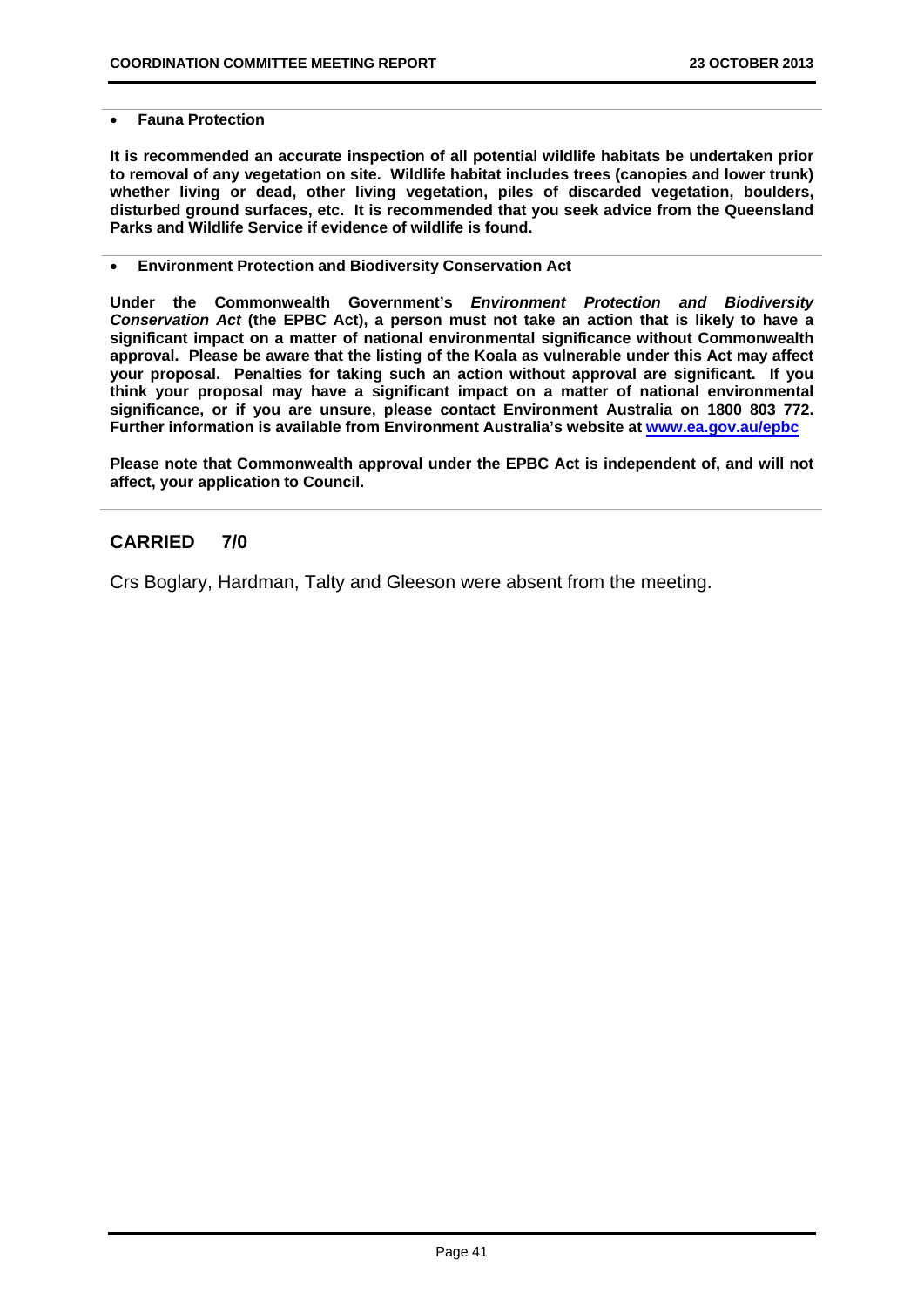| 8.1.4 PRIORITY DEVELOPMENT AREAS - PLAN SEALING DELEGATIONS |                                                                                           |  |  |  |
|-------------------------------------------------------------|-------------------------------------------------------------------------------------------|--|--|--|
| <b>Dataworks Filename:</b>                                  | <b>ED Planning - Priority Development Areas</b>                                           |  |  |  |
| <b>Attachment:</b>                                          | <b>Attachment 1 - Section 104 Instrument of Delegation</b>                                |  |  |  |
| <b>Authorising Officer:</b>                                 |                                                                                           |  |  |  |
|                                                             | <b>Louise Rusan</b><br><b>General Manager Community &amp; Customer</b><br><b>Services</b> |  |  |  |
| <b>Responsible Officer:</b>                                 | <b>David Jeanes</b><br><b>Group Manager City Planning and Assessment</b>                  |  |  |  |
| Author:                                                     | <b>Chris Vize</b><br><b>Senior Planner Design &amp; Coordination</b>                      |  |  |  |
|                                                             |                                                                                           |  |  |  |

# **PURPOSE**

The purpose of this report is to seek delegation of certain responsibilities under the Economic Development Act to the Chief Executive Officer (CEO).

#### **BACKGROUND**

On 21 July 2013 Toondah Harbour and Weinam Creek were officially declared as Priority Development Areas (PDA) by the State Government. All PDAs are administered under the *Economic Development Act 2012* (ED Act), with relevant powers under this Act vested in the Minister for Economic Development Queensland (MEDQ).

Pursuant to Section 169(1)(h) of the ED Act, MEDQ has delegated to Redland City Council its responsibilities for acceptance and assessment of PDA development applications and carrying out enforcement actions relevant to the Planning and Environment (P&E) Court. The powers were delegated to the CEO as part of a committee resolution on 21 August 2013.

MEDQ has identified that one additional power under the ED Act is required to be delegated to Council. This relates to the power for Council to accept and decide requests for compliance assessment for plans of subdivision.

#### **ISSUES**

#### **Delegations**

Section 169(1) of the ED Act states that:

*"MEDQ may delegate any of its functions or powers under this Act to...* 

*...(h) a local government..."* 

MEDQ has issued Council with an additional Instrument of Delegation specifically for Section 104 of the ED Act. This allows Council to assess a plan of subdivision as if compliance assessment under the Sustainable Planning Act 2009 were required for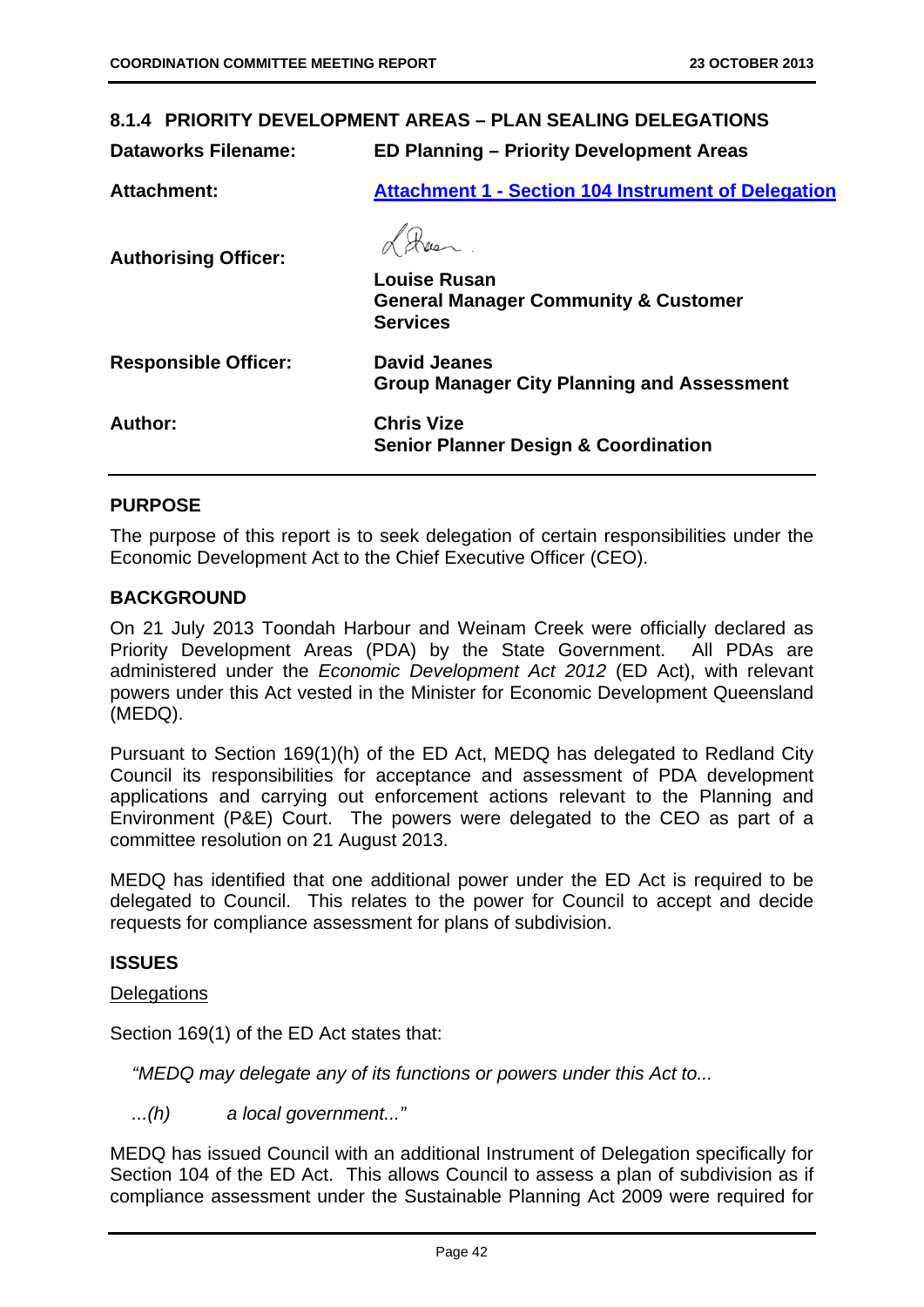it. In effect, it allows Council to seal the plans for lot reconfiguration for land within the Priority Development Areas.

Section 169(4) of the ED Act states that:

*"A local government may sub-delegate a function or power of MEDQ delegated to it under subsection (1) to an appropriately qualified employee of the local government."* 

Section 257 of the Local Government (LG) Act states that:

*"A local government may, by resolution, delegate a power under this Act or another Act to...* 

*(b) the chief executive officer..."* 

The Act does not allow the powers to be delegated by resolution to individual employees of the Council. This must, instead, be done through an instrument of delegation, signed by the CEO, delegating responsibilities to the relevant qualified officer(s). This sub-delegation power is provided for in Section 259 of the LG Act.

This report recommends that the functions and powers under Section 104 of the ED Act be delegated to the CEO of Council to allow further sub-delegation of relevant powers to appropriately qualified officers of Council.

# **STRATEGIC IMPLICATIONS**

#### **Legislative Requirements**

The purpose of this report is to ensure that Council meets its legislative requirements in relation to the processing of PDA applications under the ED Act.

#### **Risk Management**

Delegating responsibilities for development application decision-making involves a level of risk tolerance. It is considered appropriate to delegate these powers to the CEO to decide the relevant sub-delegations to suitably qualified officers of Council.

#### **Financial**

Nil.

#### **People**

The assessment of PDA applications will primarily involve officers from City Planning and Assessment.

#### **Environmental**

Nil.

# **Social**

Nil.

# **Alignment with Council's Policy and Plans**

Nil.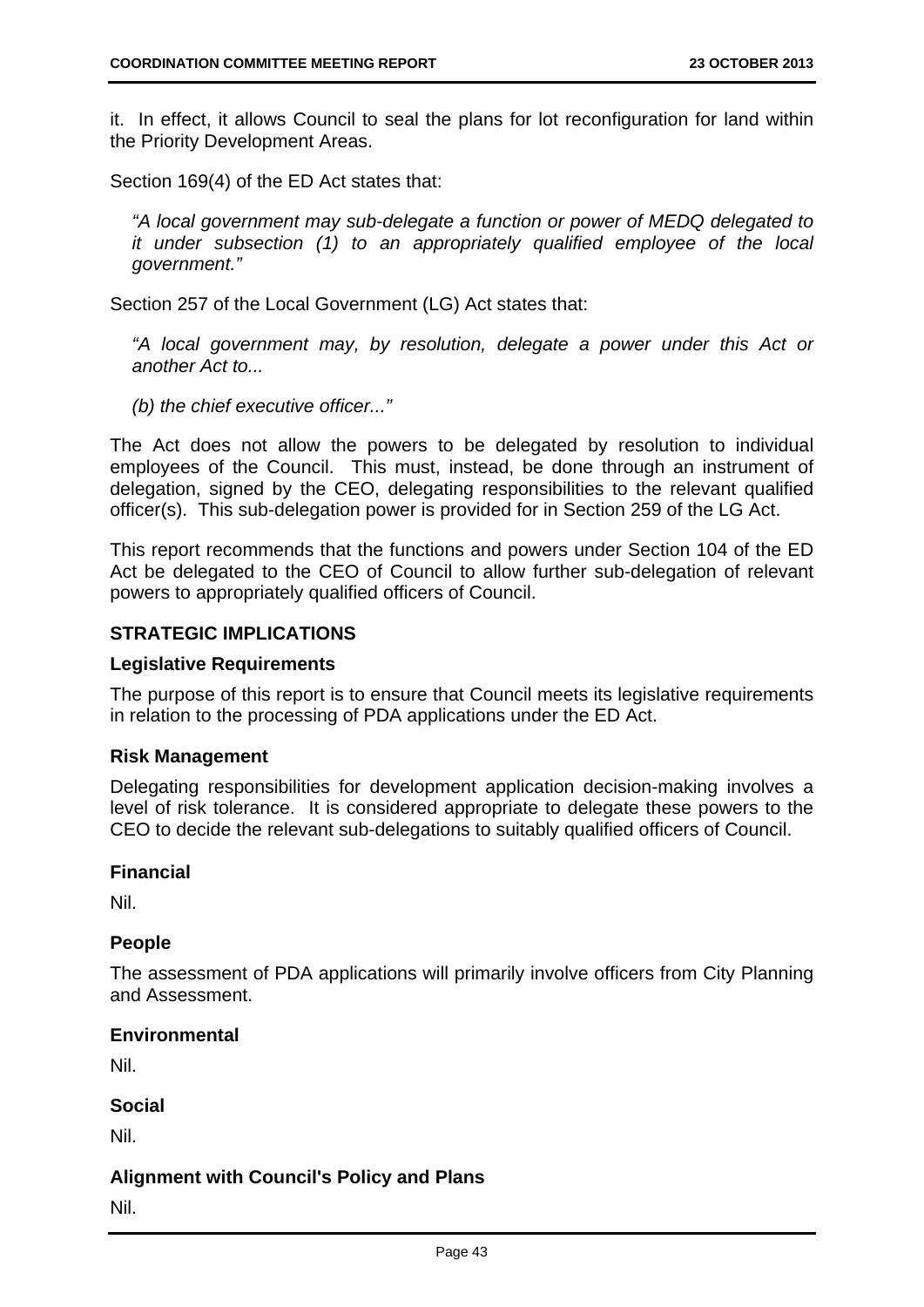# **CONSULTATION**

The following Groups, Units and officers were consulted in the preparation of this report:

- Planning Assessment Unit
- **•** Principal Advisor PDAs

# **OPTIONS**

- 1. That Council resolve to delegate all functions and powers listed in the Instrument of Delegation at Attachment 1 to the Chief Executive Officer in accordance with Section 169(4) of the Economic Development Act 2012 and Section 257 of the Local Government Act 2009.
- 2. That Council resolve to not adopt the recommendation.

# **OFFICER'S/COMMITTEE RECOMMENDATION**

| Moved by:    | <b>Cr M Elliott</b> |
|--------------|---------------------|
| Seconded by: | <b>Cr A Beard</b>   |

**That Council resolve to delegate all functions and powers listed in the Instrument of Delegation at Attachment 1 to the Chief Executive Officer in accordance with Section 169(4) of the** *Economic Development Act 2012* **and Section 257 of the** *Local Government Act 2009.* 

#### **CARRIED 7/0**